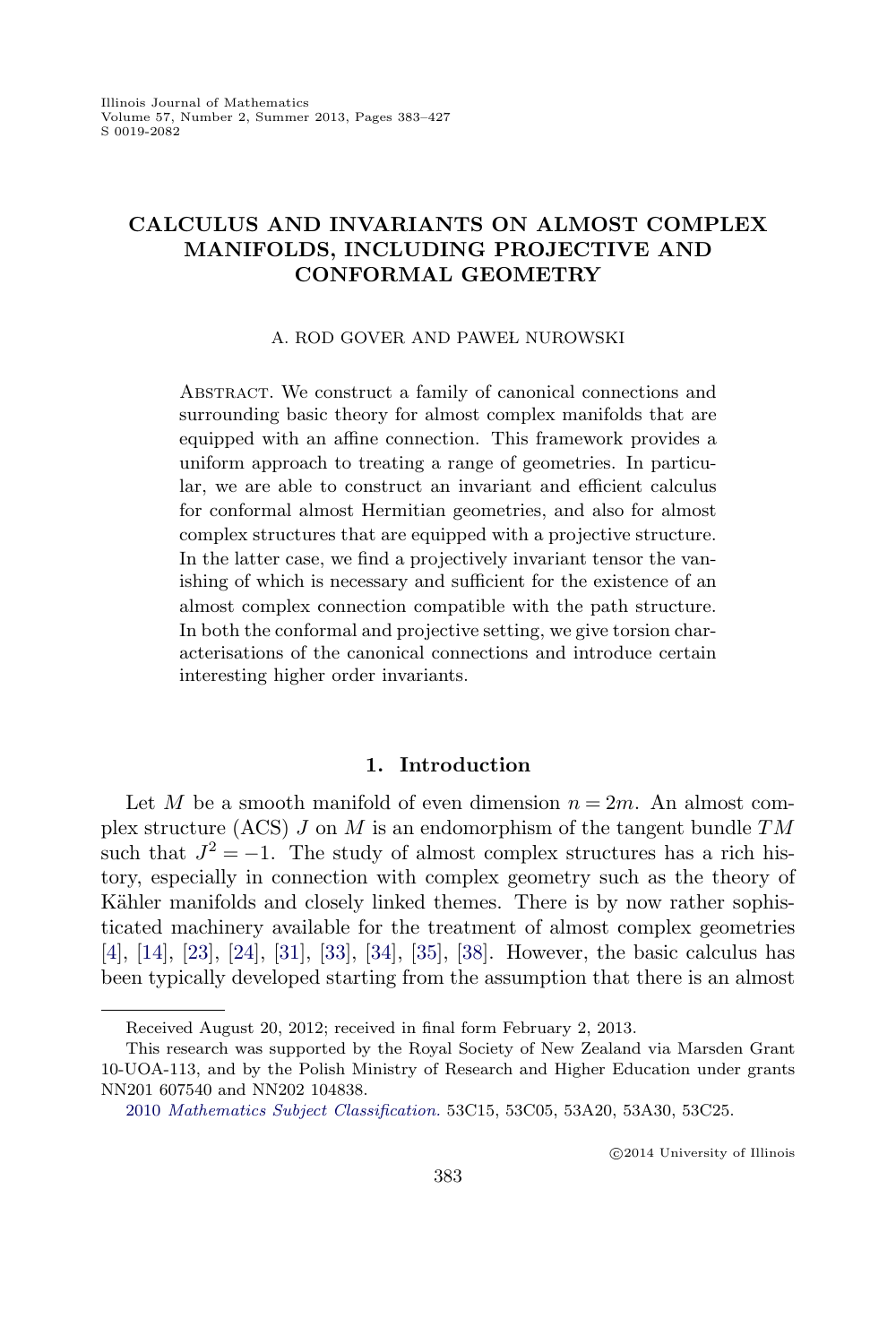Hermitian metric given as part of the data. From there, it is often not clear what parts of the results may be applied to different geometric structures, or in more general settings.

Our aim in this article is to develop a uniform approach to the calculus for almost complex manifolds which are also equipped with some additional geometric structure such as a conformal structure, or a projective structure. We indicate how this may be applied to the construction of invariants of the structure; we treat in more detail some of the less obvious new invariants that are seen to arise naturally from this perspective. Because of the nature of our endeavour there are inevitable close links with many results in the literature, especially in the case where we specialise to almost Hermitian geometry. Within the scope of this article, it would be impossible to do justice to the very nice work that has been done in this direction by many authors. However the works of Libermann, Obata, and Lichnerowicz [\[29\]](#page-44-0), [\[31\]](#page-44-0), [\[36\]](#page-44-0) are particularly relevant. Much of that work is put into a uniform context by Gauduchon in [\[18\]](#page-43-0), where also some extensions and Dirac operators are discussed.

Briefly the treatment and strategy for the calculus development is as follows. In Section [2,](#page-4-0) we treat almost complex affine manifolds. This means the data of the structure is an almost complex manifold  $M$ , of any even dimension, equipped with an almost complex structure J and an affine connection  $\nabla$ . For this setting, we develop a basic calculus that includes a family of connections determined by  $(M, J, \nabla)$  that are canonical and almost complex, meaning that they preserve J. The point here is that this is developed in such a way that it then easily specialises to a range of other geometries where there is additional structure, and so provides a treatment of these that is uniform. The structures we treat are almost Hermitian geometry, conformal almost Hermitian geometry, and finally projective almost complex geometry. A conformal almost Hermitian geometry is the structure given by  $(M^{2m}, J, c)$  where  $m \geq 2$ , and  $c$  is a conformal equivalence class of almost Hermitian metrics. A projective almost complex geometry consists of  $(M^{2m}, J, p)$  where  $m \ge 1$ , and p is a projective equivalence class of torsion-free connections; two connections ∇ and  $\nabla$  are said to be projectively equivalent if they have the same geodesics as unparameterised curves. A key point, for our development, is that each of these structures can be shown to have a canonical affine connection and so using this one may immediately employ the general machinery developed in Section [2.](#page-4-0) Now we outline in more detail the developments and some of the main results.

As mentioned, Section [2](#page-4-0) develops the basic tangent bundle calculus for general affine almost complex manifolds. We prove that the affine connection  $\nabla$  and J determine a fundamental  $(1, 2)$ -tensor G that plays a central role throughout the article. Using this we prove, for example, in Proposition [2.4](#page-6-0) that the structure determines a 1-parameter family of canonical connections on  $TM$  that preserve the almost complex structure J. There is a distinguished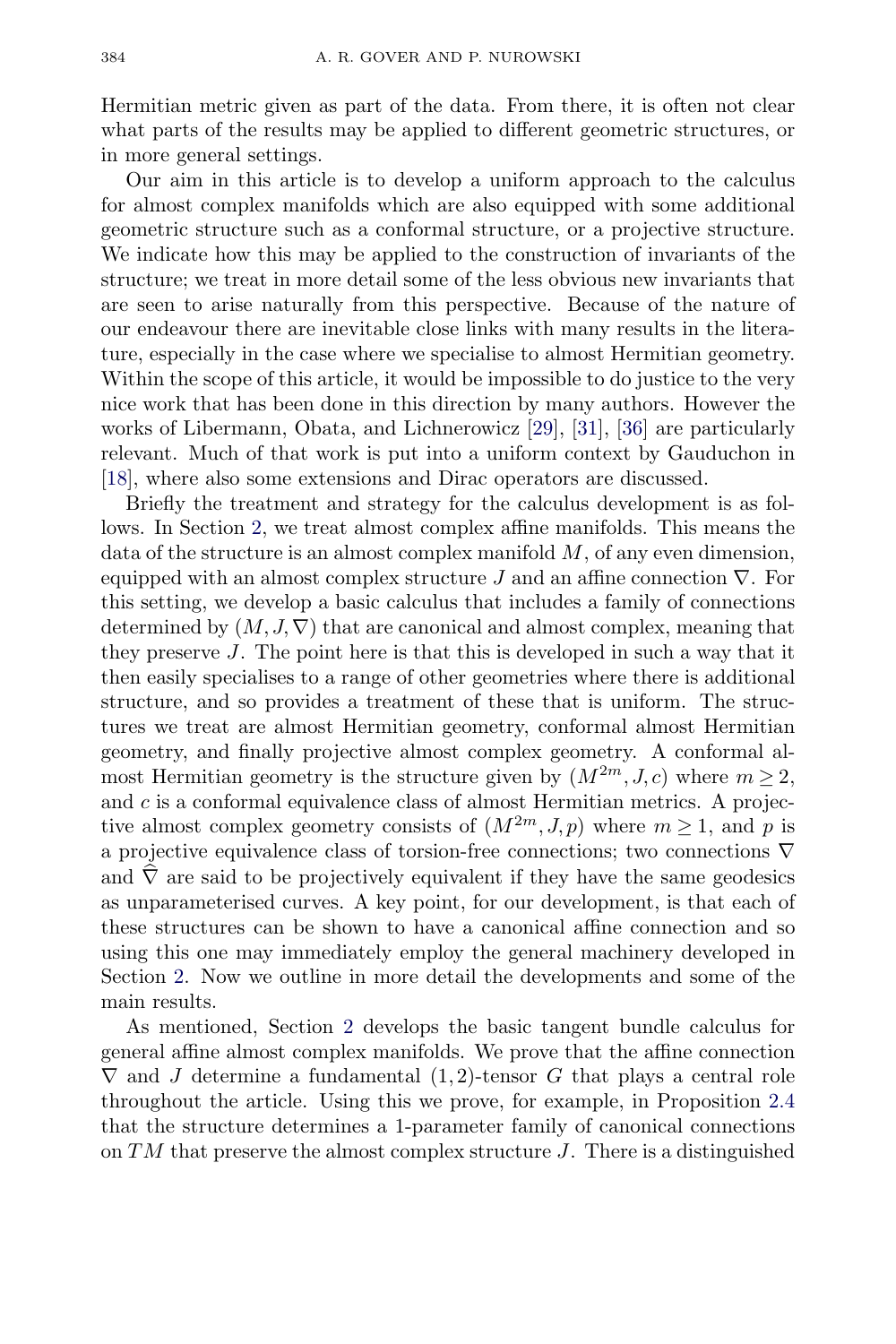connection  $\bigvee^{\text{KN}}$  in the class with anti-Hermitian torsion. This has the property that in the case that  $\nabla$  is torsion free then the torsion of  $\bigvee^{KN}$  is precisely the Nijenhuis tensor, see Proposition [2.7.](#page-7-0) Section [2](#page-4-0) also contains many technical results for use later in the article. For example, we introduce there an important notion of compatibility between an affine connection and  $J$ , this amounts to G being completely trace-free in the sense of Lemma [2.9.](#page-7-0)

Next, Section [3](#page-8-0) treats the case of almost Hermitian geometry. Of course on almost Hermitian manifolds the basic tensor calculus has been treated considerably in the literature. So the main points of this section are first: to indicate how the usual objects arise by simple specialisation of the tools from the G-calculus of Section [2;](#page-4-0) and second to lay out the almost Hermitian results for comparison with the results for conformal and projective structures which follow in the later sections. Building on work of Gilkey [\[21\]](#page-43-0), and others, there is a classification by Gray–Hervella [\[24\]](#page-43-0) of almost Hermitian manifolds according to a  $U(m)$ -decomposition of  $\nabla \omega$ . We describe in Proposition [3.2](#page-10-0) how certain key cases from the Gray–Hervella list, such as nearly Kähler, Hermitian, and almost Kähler, are identified in terms of  $G$ . Beginning with the Levi-Civita connection  $\nabla$  then from the family of almost complex connections of Proposition [2.4](#page-6-0) there is a unique connection that preserves the metric. We show in Theorem [3.4](#page-12-0) how, in our framework, there is a torsion characterisation of this distinguished connection. This (or its equivalents in the literature) provides a universal solution to the problem of finding a type of characteristic connection for each of the structures of the Gray–Hervella classification and this is the subject of Corollary [3.5.](#page-13-0)

Section [4](#page-13-0) begins the more involved application of the approach. On a conformal almost Hermitian manifold there is a canonical and unique Weyl connection  $\overline{\nabla}$  that is compatible with J (cf. [\[39\]](#page-44-0), [\[2\]](#page-42-0)). This provides the basic input to generate the conformal version of the tools from Section [2.](#page-4-0) Using this one concludes there is a conformally invariant connection  $\overline{\nabla}$  determined by structure  $(M, J, c)$  which preserves J and the conformal structure, see Proposition [4.4.](#page-15-0) Theorem [4.9](#page-18-0) shows that connections with torsion that both, preserve the conformal structure and are suitably compatible with the complex structure, are parametrised by their torsions. This is then used to show that the vanishing of a canonical conformal torsion invariant suffices to characterise the connection  $\overline{\nabla}$  among all almost complex connections on the structure  $(M, J, c)$ , see Proposition [4.11](#page-19-0) and Theorem [4.12.](#page-20-0) This means that the in conformal setting the results are really as strong as in the almost Hermitian case, which we find surprising. In the Sections [4.5,](#page-20-0) [4.6,](#page-21-0) and [4.7,](#page-22-0) we show how the structures of the Gray–Hervella conformal almost Hermitian classification are described and treated via the G-calculus. Finally in Section [4.8,](#page-23-0) we show that the canonical Weyl structure of the manifold  $(M, J, c)$  leads to some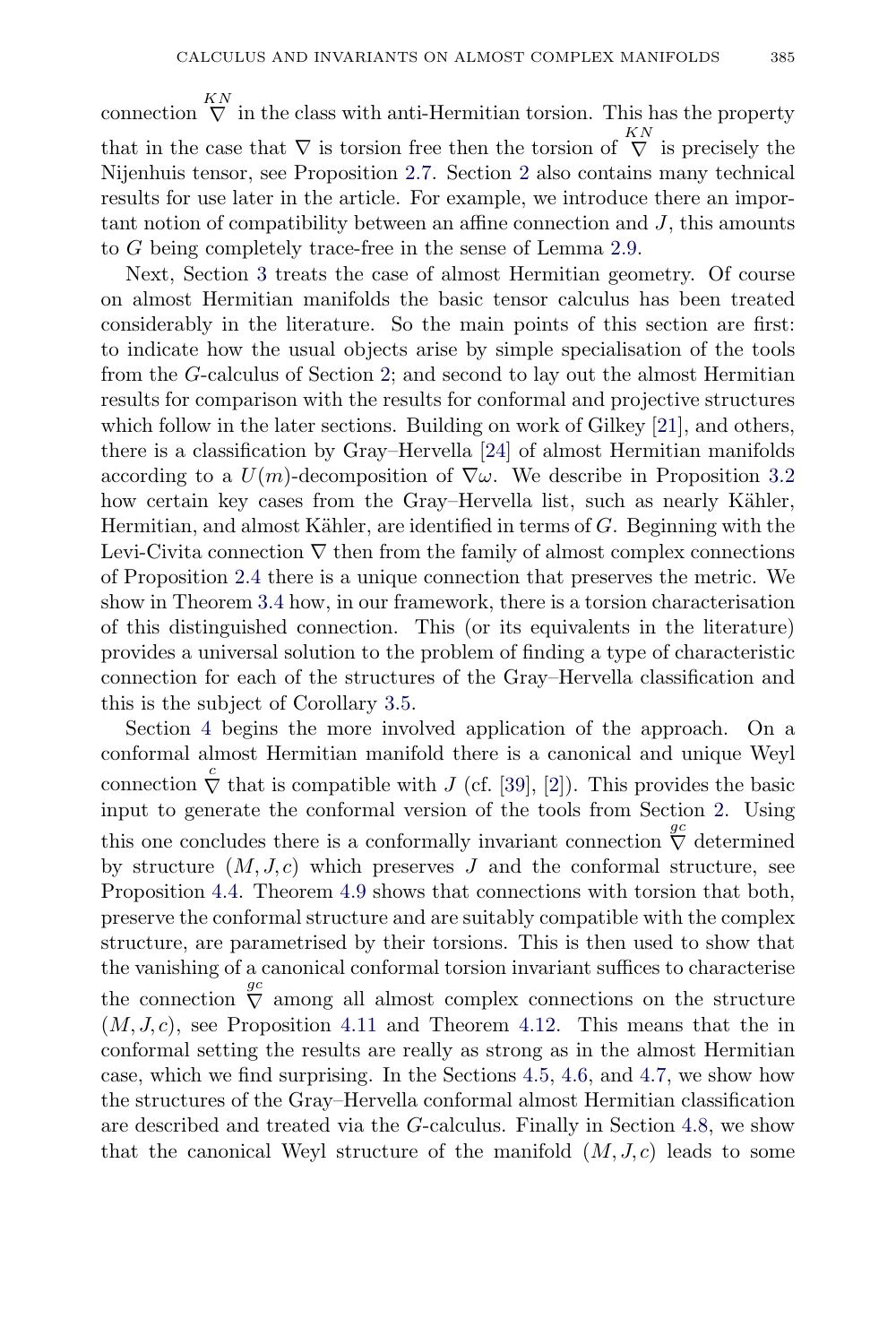interesting higher order conformal invariants, including global invariants and objects that are analogues of Q-curvature.

Section [5](#page-29-0) is the last of the theoretical developments and treats almost complex manifolds that are also equipped with a projective structure  $p$ . In analogy with the conformal case, we prove in Proposition [5.1](#page-30-0) that there is a unique connection  $\overline{\nabla}$  in p that is compatible with J. We observe in Corollary [5.3](#page-31-0) that this implies a distinguished class of parametrised curves, namely those curves which are the geodesics of the connection  $\overline{\nabla}$ . (For an affine connection  $\nabla$ , its *geodesics* are those curves whose tangent field X satisfies  $\nabla_X X = 0.$ ) Theorem [5.5](#page-32-0) determines a distinguished almost complex connection  $\nabla$ . This has the property that if a certain projective invariant  $\mathring{G}^{\text{symm}}_{-}$ − vanishes then  $\overline{V}$  has as geodesics the mentioned distinguished class of curves, see Corollary [5.7.](#page-33-0)  $\left(\mathcal{C}_{\text{--}}^{p_{\text{symm}}} \right)$  it is the anti-Hermitian symmetric part of the fundamental G-invariant  $\stackrel{p}{G}$  for the structure  $(M, J, p)$  see e.g. Section [5.2.](#page-36-0)) The main result of Section [5](#page-29-0) is Theorem [5.10](#page-34-0) which proves that if  $\nabla'$  is any affine connection, that preserves  $J$  and agrees with the path structure  $p$ , then necessarily this invariant  $G_{-}^{symm}$  vanishes identically,  $\nabla'$  is simply related to  $\overline{\nabla}$ , and the geodesics of  $\nabla'$  agree with the distinguished curves. This is a fundamental result concerning the relation between almost complex and projective geometry. Among other things this shows that the connection  $\bigvee^{JP}$  is optimal and that the condition of vanishing of  $G_{-}^{symm}$  is an important and canonical condition of *compatibility* between the complex structure  $J$  and the projective structure  $p$  (hence the Definition [5.6\)](#page-32-0). There is a torsion characterisation of  $\overline{\nabla}$  given in Corollary [5.11,](#page-35-0) so for the compatible projective almost complex structures the results are again as strong as for the almost Hermitian case. In Section [5.2,](#page-36-0) we describe projective analogues of the objects in the Gray– Hervella conformal classification and discuss related issues. Finally, higher projective invariants are discussed briefly in Section [5.3.](#page-36-0)

Section [6](#page-38-0) shows that examples are available for the various structures. In fact, we treat just a few cases here as for most of the structures it is rather obvious that there will be structures available satisfying the various conditions.

**1.1. Conventions.** For simplicity, all structures will be assumed smooth, meaning  $C^{\infty}$ . Unless otherwise stated, X, Y denote arbitrary sections of the tangent bundle  $TM$ . We also from time to time, as convenient, employ Pen-rose's abstract index formalism [\[37\]](#page-44-0). For example,  $\mathcal{E}^a$  is an alternative notation for TM (or its section space, we shall not distinguish) and  $X^a, Y^a$  denote sections thereof. The almost complex structure  $J$  is written via abstract in-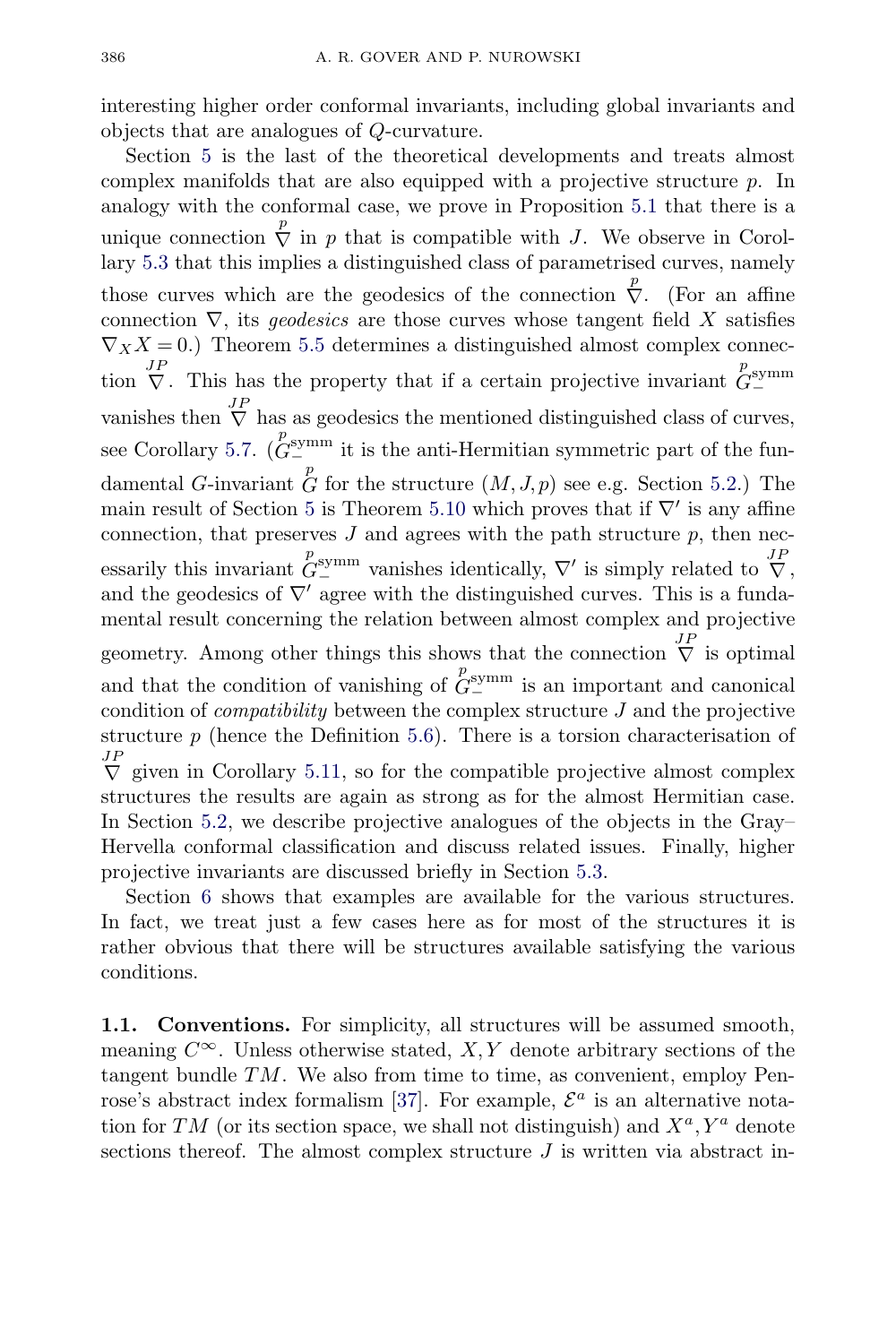<span id="page-4-0"></span>dices as  $J^a{}_b$ , so that  $JX$  may be written  $J^a{}_bX^b$ , and  $J^a{}_bJ^b{}_c = -\delta^a_c$ , where  $\delta^a_b$  is the pointwise identity endomorphism on  $TM.$  Here the repeated indices indicate contractions.

### **2. Calculus on an almost complex affine manifold**

Here we develop a canonical calculus for almost complex manifolds that are also equipped with an affine connection. This then forms the basis for our subsequent treatment of other geometries.

**2.1. Almost complex affine connections.** Given an almost complex manifold  $(M, J)$  an affine connection  $\nabla$  on M is called *almost complex* if it preserves J. We first observe that any affine connection can be modified to yield such a connection.

Let  $\nabla$  be any affine connection on an almost complex *n*-manifold M. Let H be a  $(1, 2)$  tensor field on M and consider the connection  $\sum_{n=1}^{H}$  defined by

$$
\nabla_X Y := \nabla_X Y + H(Y, X) \quad \text{for } X, Y \in \Gamma(TM).
$$

We seek H such that  $\overline{\nabla}_X(JY) = J\overline{\nabla}_XY$ . This is equivalent to

(2.1) 
$$
\nabla_X(JY) - J\nabla_X Y = JH(Y,X) - H(JY,X).
$$

Evidently if H is a solution then we obtain another solution by adding a  $(1, 2)$ tensor field K which is J linear in the first argument:  $K(JY, X) = JK(Y, X)$ . To remove this freedom, we replace  $H$  with a  $(1, 2)$  tensor  $G$  that is assumed to be J-antilinear in the first argument:  $G(JY, X) = -JG(Y, X)$ . Then (2.1) becomes

$$
\nabla_X(JY) - J\nabla_X Y = 2JG(Y, X),
$$

which may be solved for G to yield  $G(Y, X) = -\frac{1}{2}J(\nabla_X J)Y$ . Moreover for any  $H$  solving  $(2.1)$ ,  $G$  is the complex anti-linear part over the first argument, that is,  $G(\cdot, \cdot) = \frac{1}{2}(H(\cdot, \cdot) + JH(J \cdot, \cdot))$ . Thus the general solution to (2.1) is of the form  $H = G + K$ , for some K as above. We summarise as follows.

PROPOSITION 2.1. Let  $(M, J)$  be an almost complex n-manifold and  $\nabla$  an arbitrary affine connection on M. Then  $\overline{S}$  is an almost complex connection, that is  $\overline{\nabla}J=0$ , where

$$
\mathop{\nabla}_{X} Y := \mathop{\nabla}_{X} Y + G(Y, X),
$$

and

(2.2) 
$$
G(X,Y) := \frac{1}{2} (\nabla_Y J) JX = -\frac{1}{2} J(\nabla_Y J) X.
$$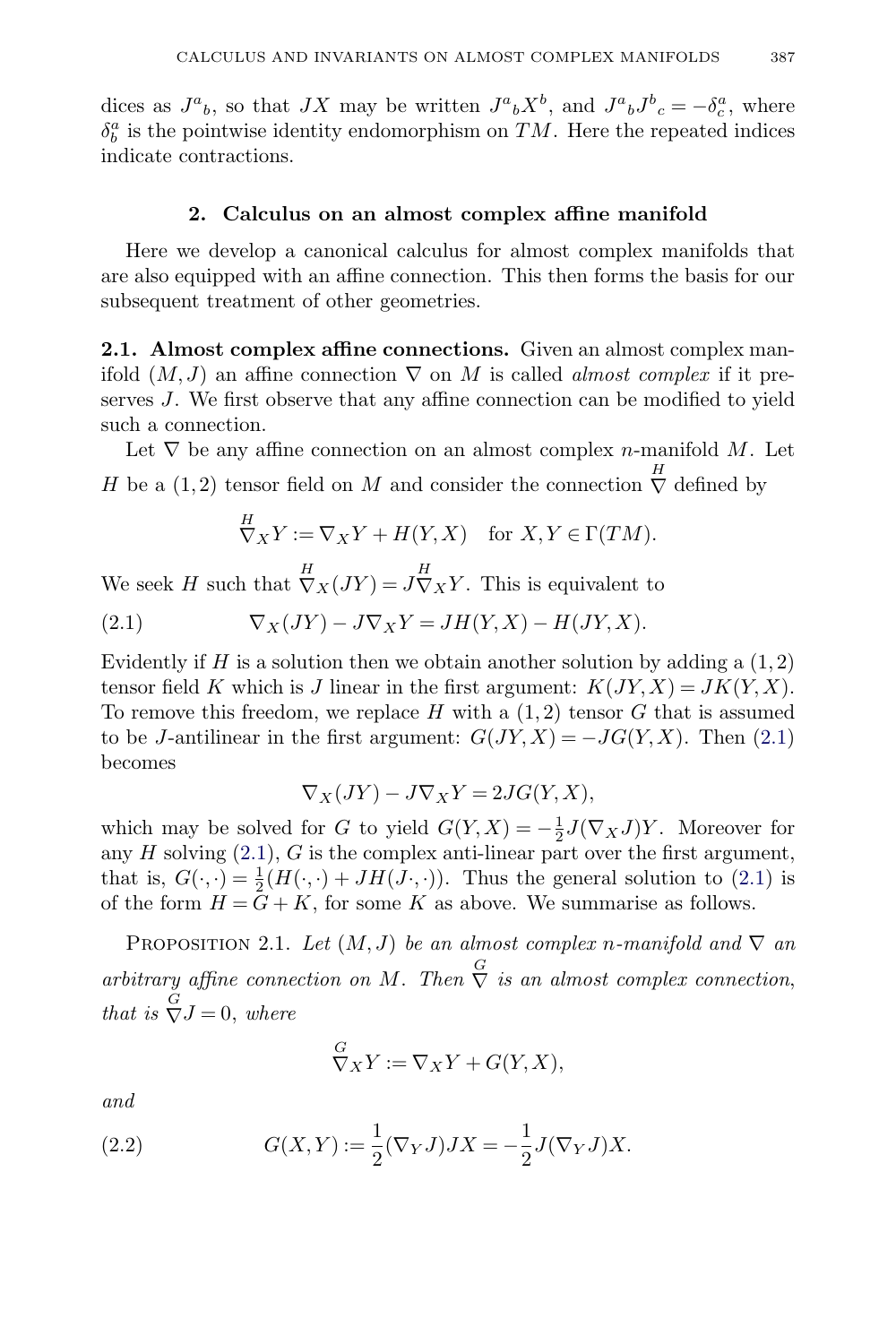<span id="page-5-0"></span>Moreover, if  $\stackrel{H}{\nabla}$  is any connection preserving J then

$$
\frac{H}{\nabla X}Y = \frac{G}{\nabla X}Y + K(Y, X),
$$

where K is a  $(1,2)$  tensor which is complex linear in the first argument.

In places below, it is convenient to use abstract index notation for G and the related connections: we write  $G^a{}_{bc}Y^bX^c$  for the vector field  $G(Y, X)$  and

$$
\nabla_a Y^b := \nabla_a Y^b + G^b{}_{ca} Y^c.
$$

In this notation,

$$
G^{b}{}_{ca} := \frac{1}{2} (\nabla_{a} J^{b}{}_{d}) J^{d}{}_{c} = -\frac{1}{2} J^{b}{}_{d} \nabla_{a} J^{d}{}_{c}.
$$

We note some properties of G for later use.

LEMMA 2.2. For all tangent vectors X,  $G(\cdot, X)$  is trace-free and  $JG(\cdot, X)$ is trace-free. If  $\nabla$  preserves a volume form on M, then  $\stackrel{G}{\nabla}$  preserves the same volume form.

Proof. We have

$$
2G^{b}{}_{ba} = (\nabla_{a} J^{b}{}_{d}) J^{d}{}_{b} = \frac{1}{2} \nabla_{a} (J^{b}{}_{d} J^{d}{}_{b}) = 0.
$$

This proves first claim and the last statement follows immediately.

For the second claim, we re-express  $2J^a{}_bG^b{}_{cd}$ . This is

(2.3) 
$$
J^a{}_b \left(\nabla_d J^b{}_e\right) J^e{}_c = \nabla_d J^a{}_c.
$$

Since the almost complex structure  $J$  is trace-free the result follows.  $\Box$ 

LEMMA 2.3.  $G(JX,Y) = -JG(X,Y)$  and hence its Hermitian part

$$
G_{+}(X,Y) := \frac{1}{2}(G(X,Y) + G(JX,JY))
$$

and its anti-Hermitian part

$$
G_{-}(X,Y) := \frac{1}{2} (G(X,Y) - G(JX,JY))
$$

have the following properties:

(2.4) 
$$
G_{\pm}(X, JY) = \pm J G_{\pm}(X, Y),
$$

and

(2.5) 
$$
G_{\pm}(JX,Y) = -JG_{\pm}(X,Y).
$$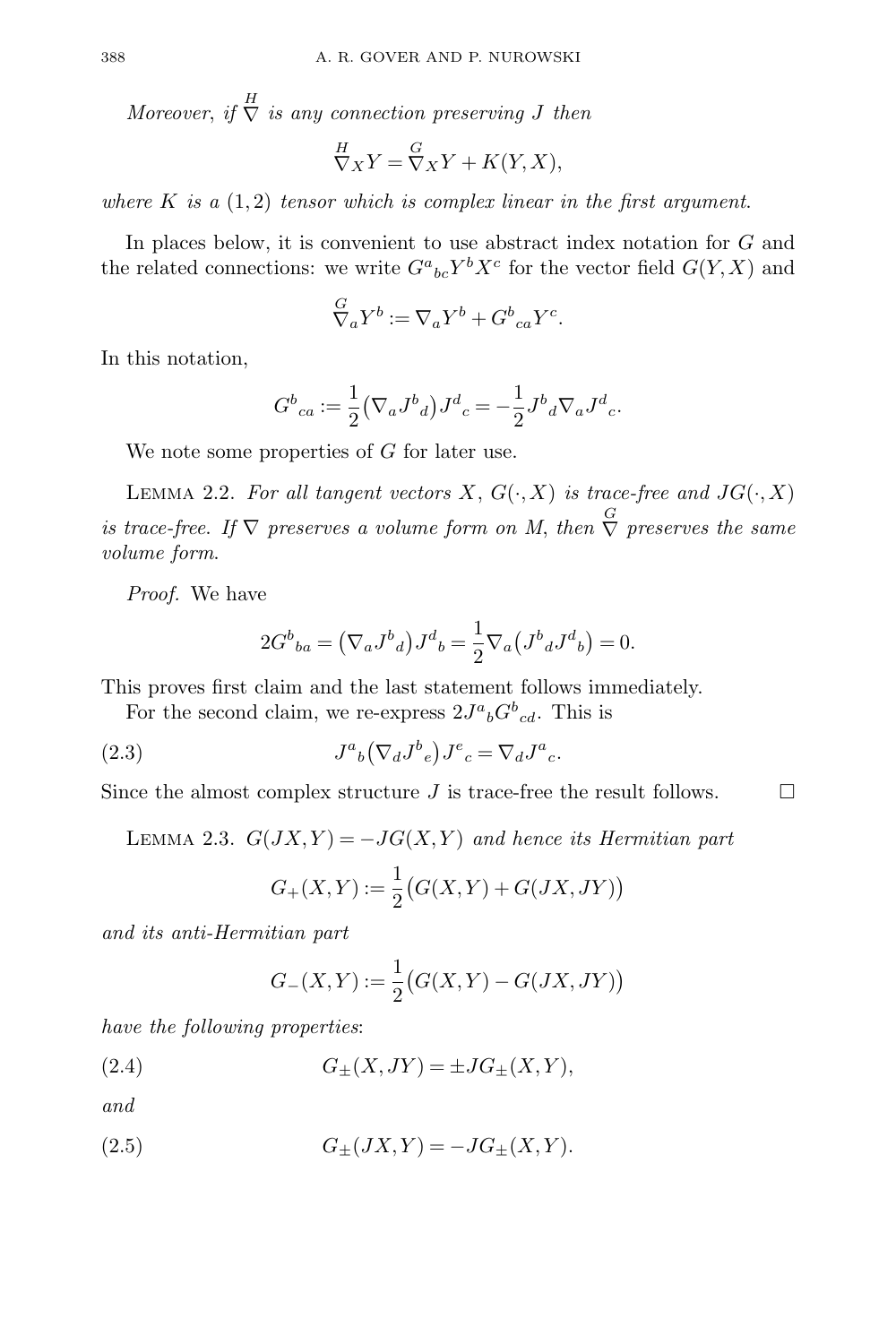<span id="page-6-0"></span>*Proof.* The property  $G(JX, Y) = -JG(X, Y)$  is a consequence of the proof of Proposition [2.1;](#page-4-0) alternatively it is easily verified from [\(2.2\)](#page-4-0). Using this, we have

$$
2G_{\pm}(X,JY) = G(X,JY) \pm JG(X,Y)
$$
  
=  $J(\pm G(X,Y) - JG(X,JY))$   
=  $J(\pm G(X,Y) + G(JX,JY))$   
=  $\pm 2JG_{\pm}(X,Y)$ .

A similar calculation yields  $(2.5)$ .

In Proposition [2.1,](#page-4-0) we showed that on an almost complex manifold  $(M,J)$ the space of almost complex connections is affine modelled on the space of  $(1, 2)$  tensor fields which are complex linear in the first argument. Fix an affine connection  $\nabla$ , as in that proposition. It follows immediately from the property  $(2.4)$  of  $G_+$ , in the Lemma [2.3,](#page-5-0) that we may, in particular, use multiples of  $G_+$  to modify the connection  $\overline{V}$ , while retaining the property that the new connection preserves J.

PROPOSITION 2.4. Let  $\nabla$  be an affine connection on an almost complex manifold  $(M, J)$ , and  $\stackrel{G}{\nabla}$  the corresponding almost complex connection as above. For any  $t \in \mathbb{R}$ ,  $\stackrel{t}{\nabla}$  is an almost complex connection where

$$
\stackrel{t}{\nabla}_X Y := \stackrel{G}{\nabla}_X Y + tG_+(X, Y).
$$

**2.2. Torsion and integrability.** In the above, we have not made any assumptions concerning the torsion of  $\nabla$ . Beginning with any connection  $\nabla$  with torsion  $\tilde{T}$  the related connection  $\nabla$  defined by  $\nabla_X Y := \tilde{\nabla}_X Y - \frac{1}{2} \tilde{T}(X, Y)$  is torsion free. In the case that  $\nabla$  is torsion free, then we obtain very useful formulae for the Nijenhuis tensor  $N_J$ . (The normalisation of  $N_J$  is for convenience.)

PROPOSITION 2.5. For any torsion free connection  $\nabla$  on an almost complex manifold  $(M, J)$ , we have

$$
(2.6) \qquad 4N_J(X,Y) = (\nabla_X J)JY - (\nabla_Y J)JX + (\nabla_{JX} J)Y - (\nabla_{JY} J)X,
$$

and hence

(2.7) 
$$
N_J(X,Y) = G_-(Y,X) - G_-(X,Y).
$$

*Proof.* The formula  $(2.6)$  is well known, see, for example,  $[28]$ . Using  $(2.2)$ to rewrite this in terms of G yields  $(2.7)$ .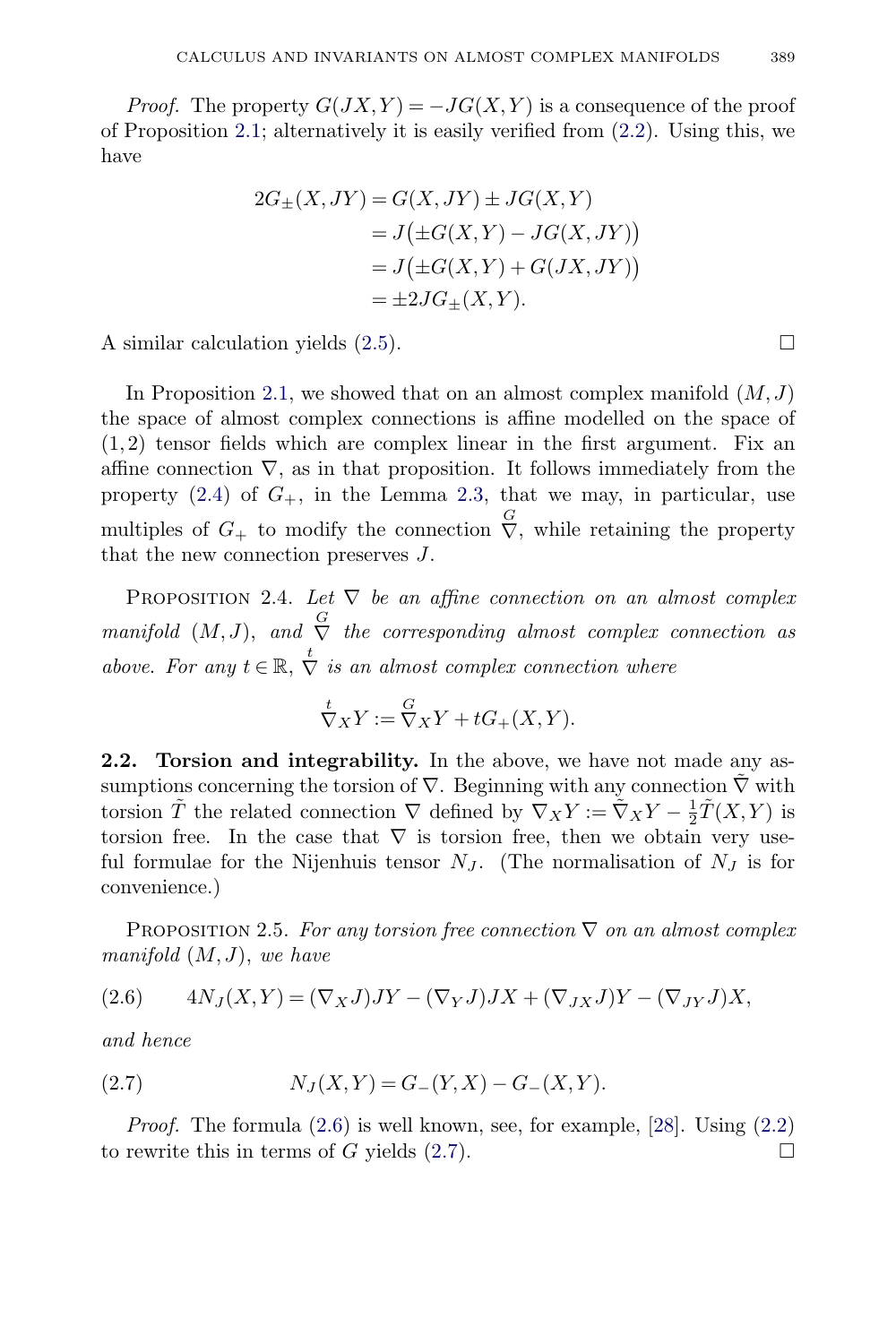<span id="page-7-0"></span>It is immediate from the definition of  $\bigtriangledown$  that if  $\nabla$  is a torsion free connection then

(2.8) 
$$
T^{G}(X,Y) = G(Y,X) - G(X,Y).
$$

Thus we obtain the following consequence of the Proposition [2.5.](#page-6-0)

COROLLARY 2.6. Let  $\nabla$  be a torsion free connection on an almost complex manifold  $(M, J)$ , and  $\overline{S}$  the corresponding almost complex connection given by Proposition [2.1.](#page-4-0) Then the anti-Hermitian part of the torsion of  $\overline{S}$  is the Nijenhuis tensor,

(2.9) 
$$
T_{-}^{G}(X,Y) = N_{J}(X,Y).
$$

*Proof.* Taking the anti-Hermitian part of (2.8) gives the result by [\(2.7\)](#page-6-0).  $\Box$ 

Evidently we may use these observations to select a distinguished connection  $\bigvee^{KN}$  from the class given in Proposition [2.4:](#page-6-0)

(2.10) 
$$
\nabla_X Y = \nabla_X Y + G_+(X, Y).
$$

For this connection, the Hermitian part of the torsion is zero, while the anti-Hermitian part of its torsion agrees with the anti-Hermitian part of the  $\stackrel{G}{\nabla}$ torsion. From this observation and Proposition [2.5,](#page-6-0) we have the following result.

PROPOSITION 2.7. Beginning with any affine connection  $\nabla$ , the associated connection  $\bigvee^{\text{KN}}$  has anti-Hermitian torsion Tor $\big(\bigvee^{\text{KN}}\big)$ . In the case that  $\nabla$  is torsion free, we have  $Tor(\bigvee^{KN}S) = N_J$ , the Nijenhuis tensor.

REMARK 2.8. The connection  $\bigvee^{KN}$  is readily verified to be the classical connection of [\[27, Theorem 3.4, Section IX\]](#page-43-0), where the property of its torsion is also noted. Note that an immediate corollary of Proposition 2.7 is that an almost complex manifold admits an almost complex torsion free connection if and only if  $J$  is integrable.

**2.3.** Compatible affine connections. Let  $(M, J)$  be an almost complex structure. An affine connection  $\nabla$  on M will be said to be *compatible* with J if

$$
\nabla_a J^a{}_b = 0.
$$

LEMMA 2.9. On an almost complex structure  $(M, J)$  an affine connection  $\nabla$  is compatible if and only if  $G^{\nabla}$  is trace-free; equivalently, if and only if  $JG^{\nabla}$ is trace-free; equivalently, if and only if  $\check{G}^{\nabla}(\cdot, \check{J}\cdot)$  is trace-free; equivalently, if and only if  $G^{\nabla}(J\cdot, J\cdot)$  is trace-free.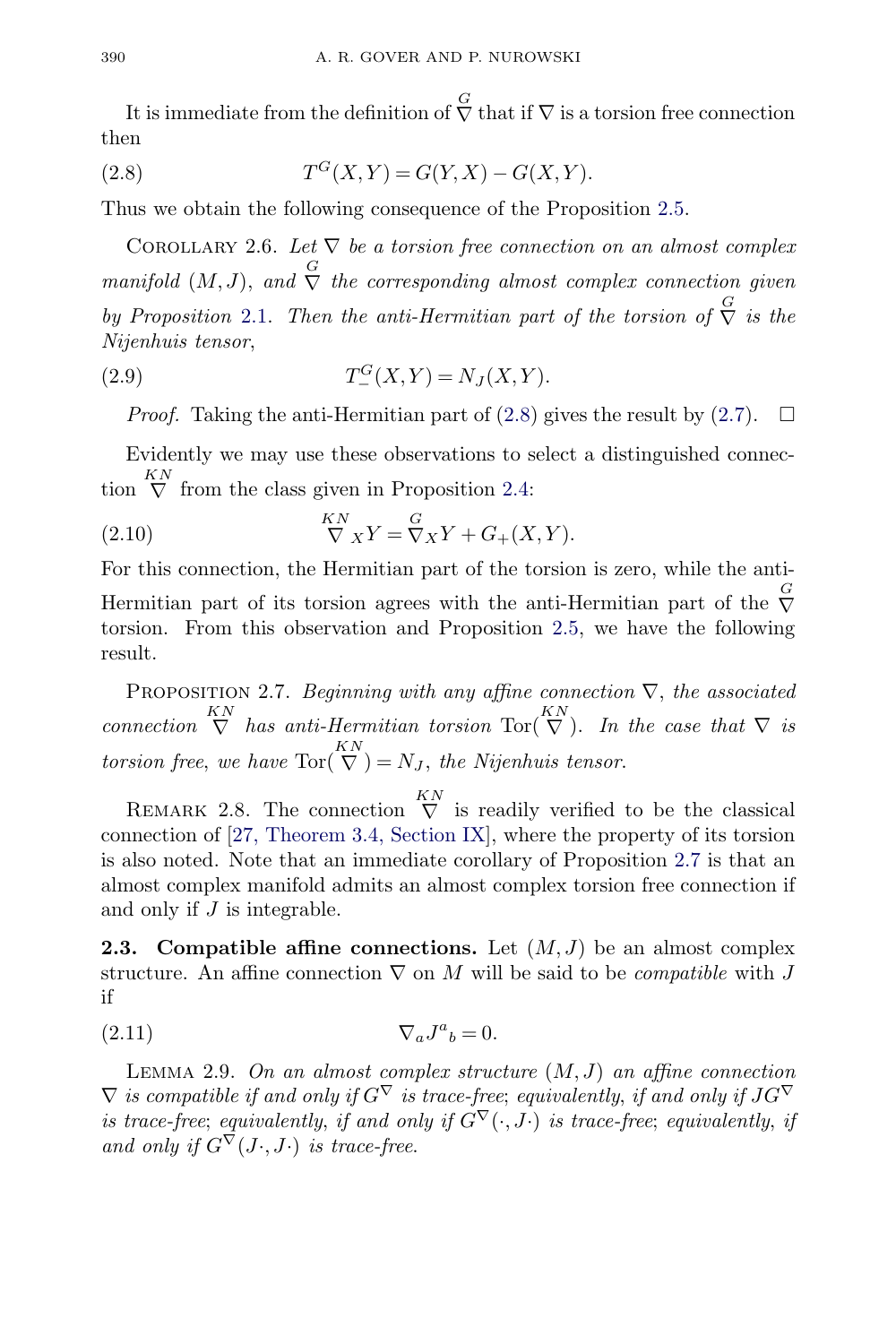<span id="page-8-0"></span>*Proof.* Let  $\nabla$  be any affine connection. We have already in Lemma [2.2](#page-5-0) that in any case the first trace of  $G$  and the first trace of  $JG$  both vanish (i.e., this feature of  $G$  is not related to compatibility).

Recall  $G^b{}_{ca} := \frac{1}{2} (\nabla_a J^b{}_d) J^d{}_c$  so

$$
2G^b{}_{cb} = (\nabla_b J^b{}_d) J^d{}_c,
$$

which is clearly zero if and only if  $\nabla_b J^b{}_d = 0$ .

On the other hand recall from Lemma [2.2](#page-5-0) that 2JG is

(2.12) 
$$
J^a{}_b \left(\nabla_d J^b{}_e\right) J^e{}_c = \nabla_d J^a{}_c
$$

and so the only available trace yields  $\nabla_a J^a{}_b$ .

The trace of  $2G(X, J \cdot)$  is  $X^b \nabla_a J^a{}_b$ , so this case is also clear. Then the final statement thus follows.  $\Box$ 

## **3. Almost Hermitian geometry**

Let  $(M^n, J)$  be an almost complex manifold of dimension  $n \geq 4$ , and q a Riemannian metric on M. The triple  $(M, J, g)$  is said to be almost Hermitian if  $J$  is orthogonal with respect to  $g$ , that is

$$
g(JX, JY) = g(X, Y)
$$

for all tangent vector fields  $X, Y$ .

REMARK 3.1. Note that if g is any Riemannian metric on  $(M,J)$ , then the Hermitian part of g, that is

$$
g_{+}(X,Y) = \frac{1}{2} (g(X,Y) + g(JX,JY)),
$$

is positive definite, and so  $(M, J, g<sub>+</sub>)$  is an almost Hermitian structure.

Henceforth in this section, we shall assume  $(M, J, g)$  is an almost Hermitian  $(AH)$  structure. In this setting, we also have the skew symmetric Kähler form

(3.1) 
$$
\omega(X,Y) := g(X,JY).
$$

Let us make two comments regarding this section. First, the results in this section are for the most part well known. Nevertheless, we want to understand some of the standard structures from almost Hermitian geometry in terms of the G-calculus developed above. This serves to put our discussion in context and gives us a basis from which we may compare the conformal and projective treatments in the next sections. The second point is that for the reason that the material is known we are brief here and some of the key results we shall use are drawn from the later Section [4;](#page-13-0) the point is that there the results are proved in a broader context.

Proceeding now, in this section we shall use  $G$  to denote the tensor of  $(2.2)$ where  $\nabla = \nabla$  is the Levi-Civita connection of g. With this specialisation, G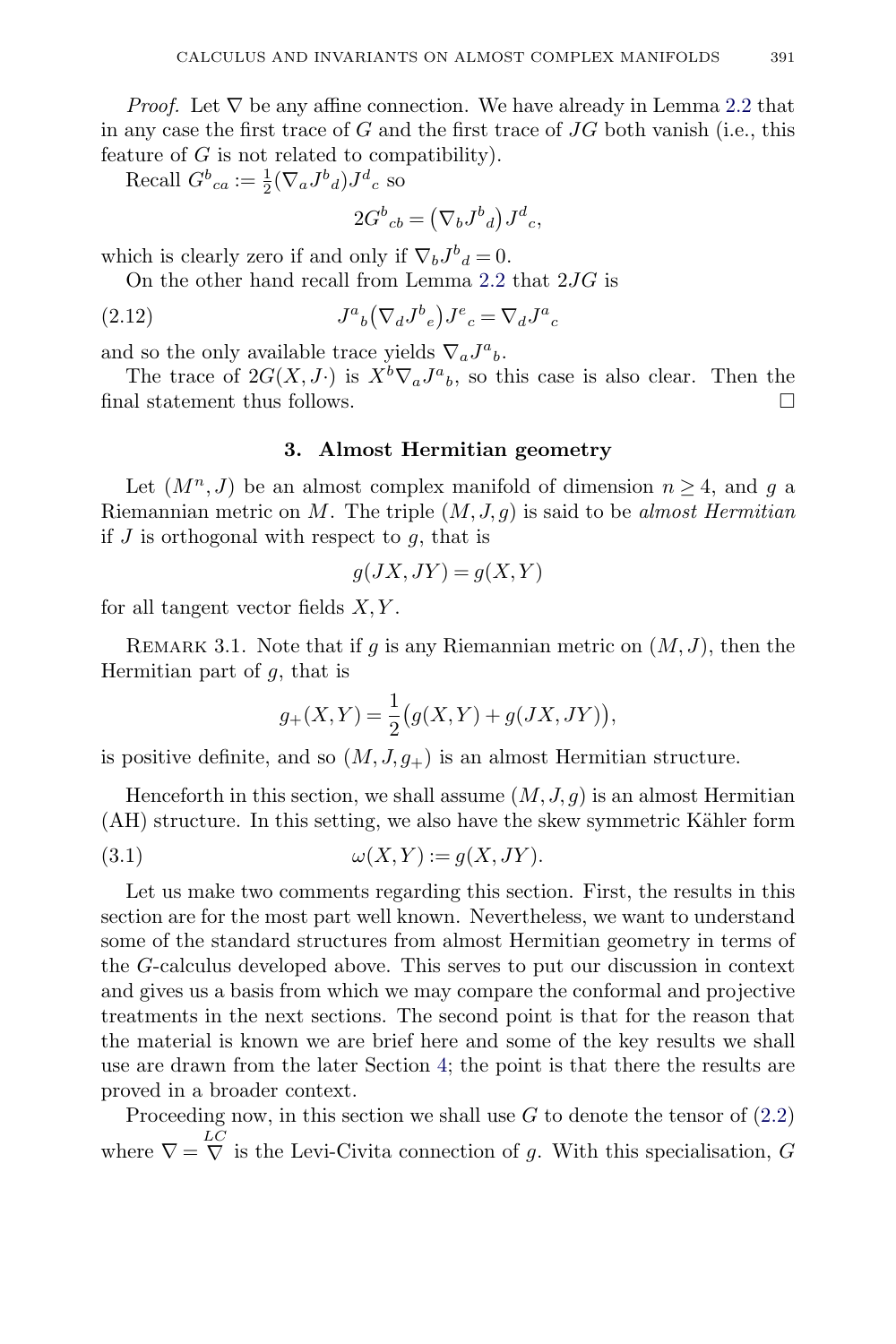<span id="page-9-0"></span>is what in the literature is an example of an intrinsic torsion and  $\overline{\nabla}$  is then what is usually called the *canonical Hermitian connection*, see, for example, [\[11\]](#page-43-0), [\[34\]](#page-44-0). This classical object is the first canonical connection of [\[31\]](#page-44-0) and to the best of our knowledge originated in the work [\[29\]](#page-44-0) of Libermann. In fact the latter source gives a 1-parameter family of canonical almost Hermitian connections and this family is discussed in detail in [\[18\]](#page-43-0) where it explained how the various connections of  $[4]$ ,  $[31]$ , as well as a torsion minimising connection

introduced in [\[18\]](#page-43-0), arise from Libermann's family  $\nabla^t$ ; the connection  $\stackrel{G}{\nabla}$  of this section is the operator  $\nabla^0$  from there. Such a family arises because the almost Hermitian metric enables a finer decomposition of G than is available in Section [2](#page-4-0) above. Nevertheless, we shall not explore that here, since without geometry specific refinement the G-calculus from above is both simple and universally applicable, and these are the features that we apply in the later sections.

Let us write  $G(X, Y, Z) := g(X, G(Y, Z))$ , and  $G_{\pm}(X, Y, Z) := g(X, G_{\pm}(Y, Z))$ Z)). First, we introduce some general facts that we shall use. From Proposition [4.5](#page-16-0) (below), we have that

$$
(3.2)\qquad \qquad G(X,Y,Z) = -G(Y,X,Z)
$$

and so  $\overline{\nabla}$  is a metric connection. The same proposition also proves that

(3.3) 
$$
G_{-}(X,Y,Z) = -G_{-}(Y,X,Z).
$$

Also from there, or alternatively from the skew symmetry of  $\omega$ , it follows that on an AH structure  $q(\cdot, JG(\cdot, \cdot))$  is also skew over first and second arguments, that is

(3.4) 
$$
g(X, JG(Y, \cdot)) + g(Y, JG(X, \cdot)) = 0
$$

$$
\Leftrightarrow G(X, JY, Z) + G(Y, JX, Z) = 0,
$$

where the equivalence uses Lemma [2.3.](#page-5-0) Together  $(3.2)$  and  $(3.4)$  imply that  $G(X, Y, Z)$  is anti-Hermitian in the first pair. That is

$$
(3.5) \tG(X,Y,Z) = -G(JX,JY,Z).
$$

Now recall that an AH structure  $(M, J, g)$  is said to be a *Hermitian* structure if  $N_J = 0$ . Thus from Proposition [2.5](#page-6-0)  $G_-(X, Y, Z) = G_-(X, Z, Y)$ . But this with (3.3) implies that  $G_$  = 0. Conversely, again using Proposition [2.5,](#page-6-0)  $G_0 = 0$  implies  $N_J = 0$ . Thus, g is Hermitian if and only if  $G_0 = 0$ .

An AH structure that satisfies

$$
(3.6) \t\t \delta\omega = 0
$$

is said to be *semi-Kähler* (or *co-symplectic*). Here  $\delta$  is the formal adjoint of the exterior derivative; so note that this condition (3.6) is precisely that the Levi-Civita connection is compatible with  $J$ , as in the definition  $(2.11)$ .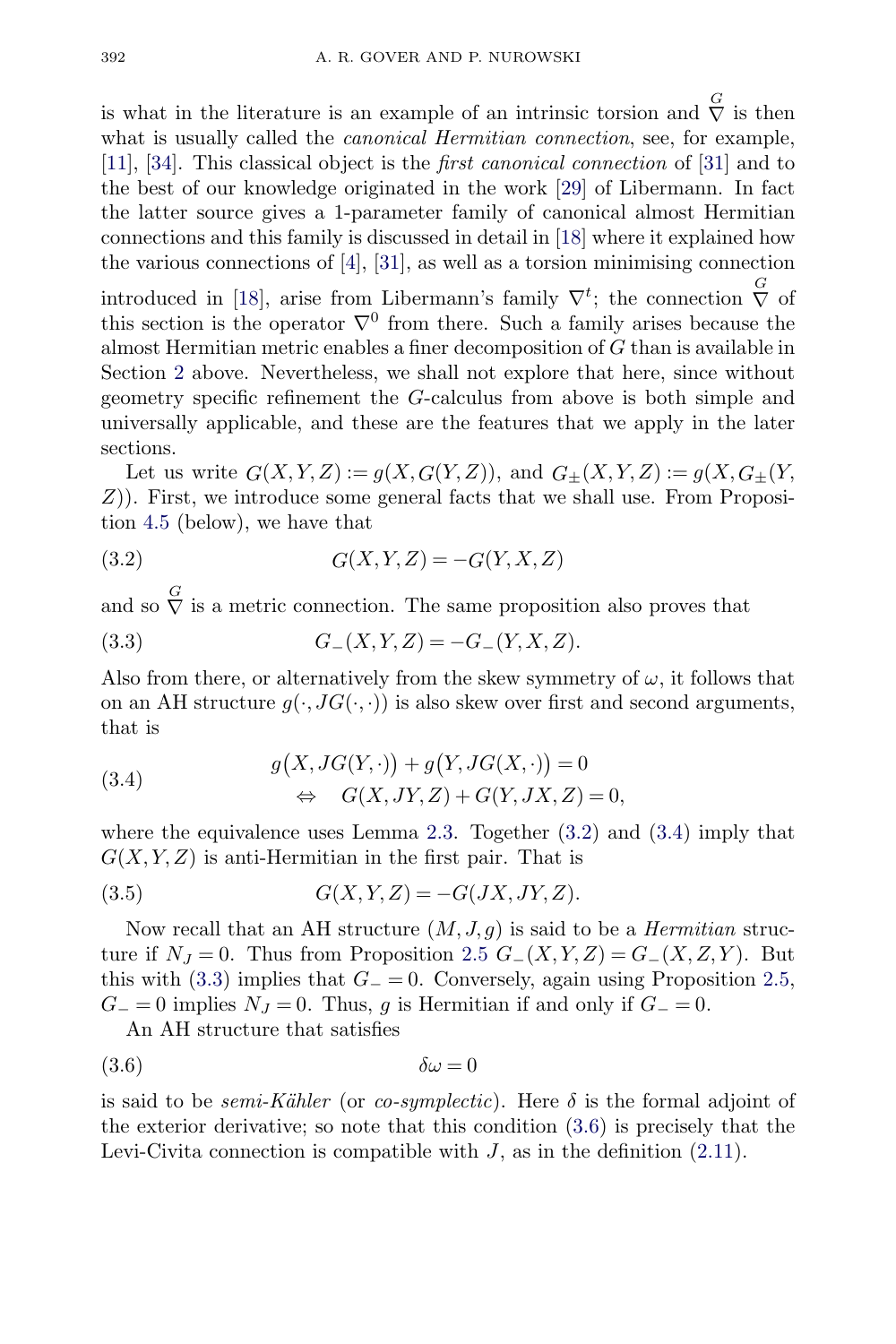<span id="page-10-0"></span>A stronger condition on an AH manifold  $(M, J, g)$  is given by

$$
(\stackrel{LC}{\nabla}_X J)X = 0, \quad \forall X \in \Gamma(TM)
$$

and this defines structures that are called *nearly Kähler*. (In dimension  $n = 4$ , this is equivalent to Kähler, as below, but in higher dimensions it is a strictly weaker condition.) This condition is obviously that same as requiring that G be anti-symmetric:  $G(X, Y) = -G(Y, X)$ .

Next, an AH structure is said to be *almost Kähler* (or *symplectic*) if

 $d\omega = 0.$ 

This is easily rewritten directly in terms of  $G$ :

(3.7) 
$$
d\omega = 0 \quad \Leftrightarrow \quad \text{Alt}_{(X,Y,Z)} g(X, JG(Y,Z)) = 0,
$$

where Alt is the projection to the completely skew part.

An AH structure is called Kähler if we have the two conditions

(3.8) 
$$
d\omega = 0 \text{ and } N_J = 0.
$$

The Kähler condition, when expressed in terms of the Levi-Civita connection  $\overline{\nabla}$  of the metric g, may be expressed:

$$
\stackrel{LC}{\nabla}_X J = 0, \quad \forall X \in TM.
$$

Using the machinery here, this well known characterisation is easily recovered as follows. First, if J is parallel for the Levi-Civita connection then it follows at once that  $\omega$  is parallel, and thus  $d\omega = 0$  since the Levi-Civita connection is torsion free. On the other hand from Proposition [2.7](#page-7-0) we also have that  $N_J = 0$  (see Remark [2.8\)](#page-7-0). For the other direction, suppose that the conditions (3.8) hold. Since  $G_ = 0$  it follows that  $G(X, JY, Z)$  is Hermitian on the argument pair Y, Z (i.e.  $G(X, JY, Z) = G(X, J^2Y, JZ)$ ). But using (3.7) it follows that  $G(X, JY, Z) = G(Z, JY, X) - G(Z, JX, Y)$ , and so  $G(X, JY, Z)$  is also Hermitian on the argument pair  $X, Y$ . But comparing with  $(3.5)$  it then follows that  $G = 0$ .

To summarise, we have the following.

PROPOSITION 3.2. If  $\nabla = \nabla^L$  is the Levi-Civita connection of an almost Hermitian manifold  $(M, J, g)$ , then the structure is:

(H) Hermitian iff

$$
G_{-}(X,Y)=0;
$$

 $(NK)$  nearly Kähler iff

$$
G(X,Y) + G(Y,X) = 0;
$$

 $(AK)$  almost Kähler iff

$$
\operatorname{Alt}_{(X,Y,Z)} g(X, JG(Y,Z)) = 0;
$$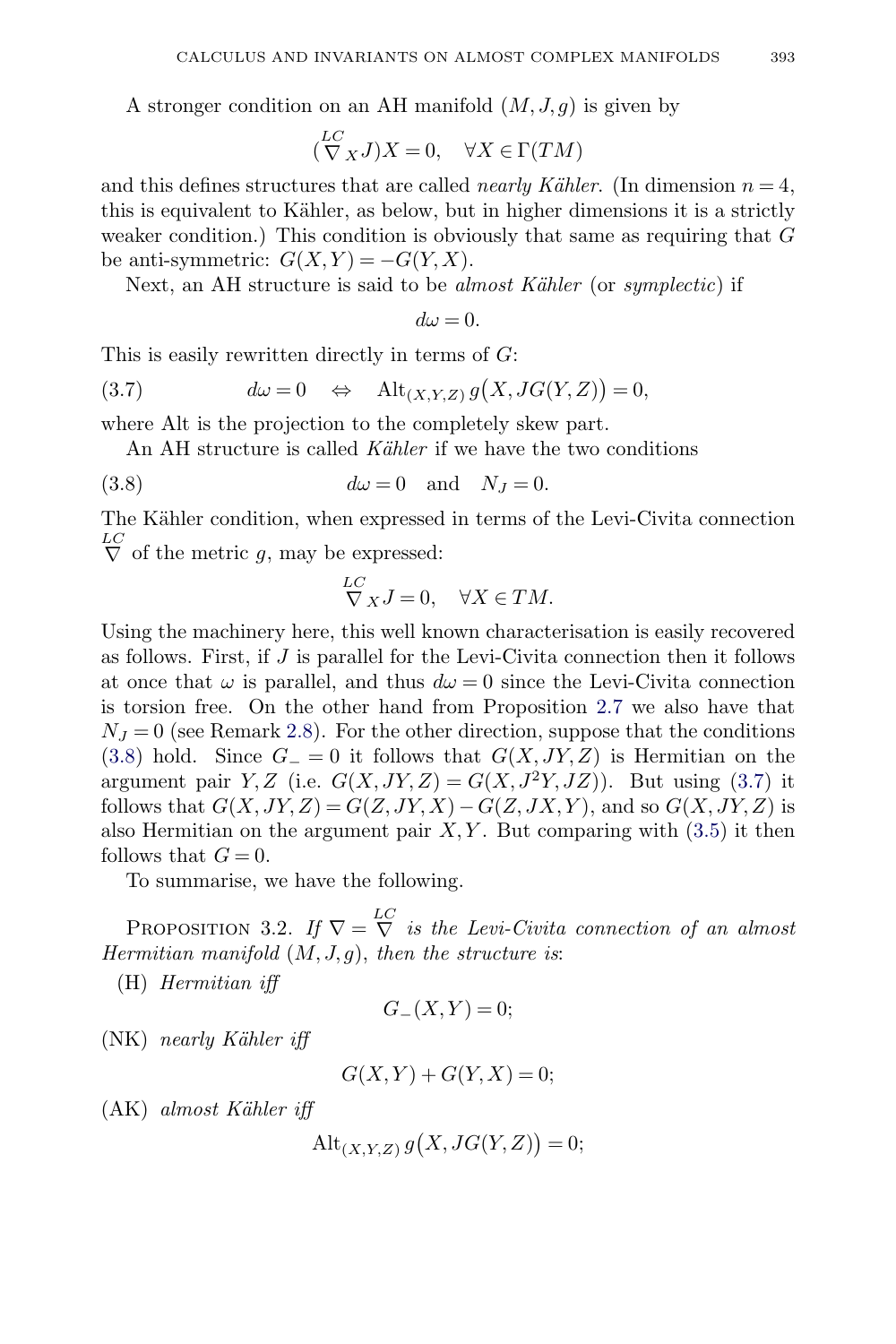<span id="page-11-0"></span> $(K)$  Kähler iff

 $G=0$ .

The Gray–Hervella classification of AH structures [\[24\]](#page-43-0) is based around the  $U(m)$  decomposition of  $\nabla \omega$ , where  $\nabla = \nabla \cdot$ . But

$$
\nabla_a \omega_{bc} = g_{be} \nabla_a J^e{}_c = 2g_{be} J^e{}_b G^b{}_{ca}
$$

or equivalently

(3.9) 
$$
\nabla_X \omega(Y, Z) = 2g(Y, JG(Z, X)).
$$

Thus the Gray–Hervella classification could equivalently be formulated as a  $U(m)$  decomposition of the G for the Levi-Civita connection. In the almost Hermitian setting G has a number of additional symmetries and properties (some mentioned in  $(3.2)$  to  $(3.5)$  above) that simplify the situation considerably. This leads to the next observation.

PROPOSITION 3.3. An AH structure is nearly Kähler if and only if

$$
G(\cdot,\cdot,\cdot):=g\big(\cdot,G(\cdot,\cdot)\big)
$$

is completely alternating. If this holds, then

 $G_{+} = 0$ 

while

$$
\operatorname{Tor}(\bigvee^G) = -2G_- = N_J,
$$

and is completely alternating.

*Proof.* From Lemma [4.5](#page-16-0) below (with  $\nabla$  the Levi-Civita connection), we have that in any case  $G(\cdot,\cdot,\cdot)$  is skew on the first two arguments. If  $(M, J, g)$ is nearly Kähler, then this is also skew on the last pair. That used Proposition [3.2](#page-10-0) and from that proposition the converse direction is immediate.

Since  $G(\cdot,\cdot,\cdot)$  is completely alternating and anti-Hermitian over the first pair (by [\(3.5\)](#page-9-0)) it follows that  $G(\cdot,\cdot,\cdot)$  is anti-Hermitian over any pair of arguments. Thus,  $G_+ = 0$ . The final statements are then immediate from Proposition [\(2.5\)](#page-6-0) and the expression [\(2.8\)](#page-7-0) for the torsion of  $\overline{V}$ .

Beginning with the Levi-Civita connection  $\nabla$  then from the family of almost complex connections of Proposition [2.4](#page-6-0) it is easily verified that  $\stackrel{G}{\nabla}$  is the unique connection that preserves the metric. This follows by a minor adaption of the proof of Theorem [4.8](#page-18-0) below.

A powerful feature of the almost Hermitian setting is that the torsion carries the same information as G. This enables us to characterise the special connection  $\overline{\nabla}$  in terms of torsion, as follows (and cf. [\[18\]](#page-43-0), [\[30\]](#page-44-0), [\[31\]](#page-44-0)).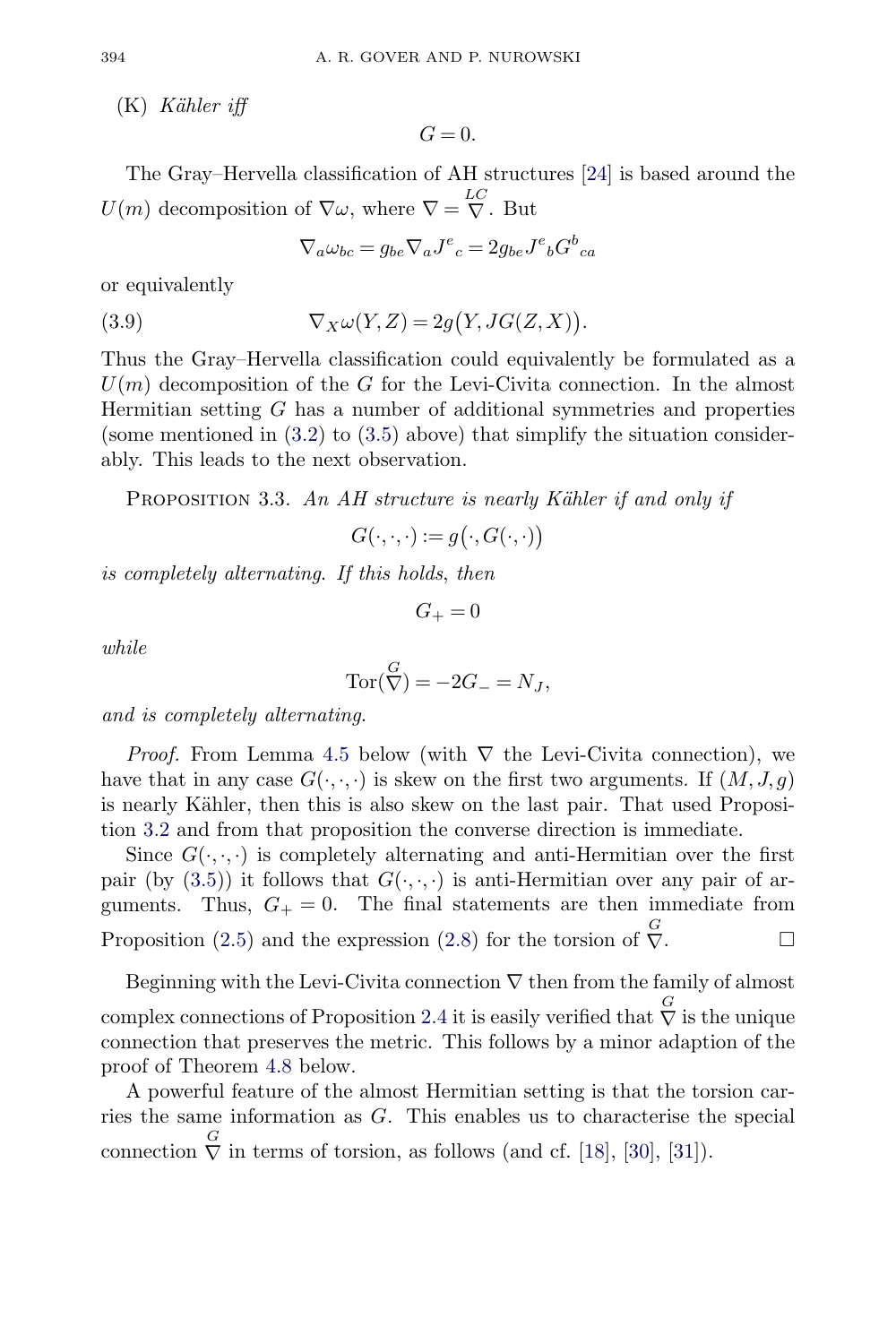<span id="page-12-0"></span>THEOREM 3.4. Let  $(M, J, g)$  an almost Hermitian structure. On this there is a unique almost complex metric connection with torsion T satisfying the algebraic condition

(3.10) 
$$
G_g^T(X,Y) - J G_g^T(JX,Y) = 0 \quad \forall X,Y \in \Gamma(TM),
$$

where

(3.11) 
$$
(G_g^T)^a{}_{bc} := \frac{1}{2} (T_c{}^a{}_b - T^a{}_{bc} - T_{bc}{}^a).
$$

This connection is  $\overline{\nabla}$ , based on the Levi-Civita connection.

Proof. First, observe that beginning with the Levi-Civita connection and forming from it  $\bigvee^G$  we have that  $\bigvee^G$  is an almost complex metric connection.

Now let  $\overline{\nabla}$  be any connection that is metric, that is

$$
\overset{T}{\nabla}g=0
$$

and write  $T$  for its torsion. Then the difference tensor (as connections on  $TM$ )  $\overline{\nabla} - \overline{\nabla}$  is  $G_g^T$  (that is  $G_g^T(X,Y) = \overline{\nabla}_X Y - \overline{\nabla}_X Y$ ) as given in (3.11). The condition (3.10) is the statement that the complex linear part of  $G_g^T(\cdot, X)$  is zero, for all  $X \in \Gamma(TM)$ . The G from Proposition [2.1](#page-4-0) (with  $\nabla$  the Levi-Civita for g) has this property, so  $\bigtriangledown$  provides an almost complex metric connection satisfying the conditions (3.10) and (3.11).

Let us now consider any metric connection  $\overline{\nabla}$  satisfying (3.10). Then  $G_g^T(\cdot, X)$  is complex anti-linear and so by the second part of Proposition [2.1](#page-4-0) (again applied using  $\nabla$  set to be the Levi-Civita connection for g)  $G_g^T = G$ . Thus  $\overline{\nabla} = \frac{G}{\nabla}$  $\nabla$ .

For each structure in the Gray–Hervella classification one might hope that there is a corresponding characteristic connection [\[5\]](#page-42-0). Here this means an almost complex metric connection with torsion, but with torsion in some sense algebraically minimal so that with this torsion condition there exists a connection satisfying the given conditions, and it is unique. (This generalises the use of the term "characteristic connection" in the works of for example, Friedrich [\[16\]](#page-43-0), see also [\[1\]](#page-42-0) for a review.)

The Theorem 3.4 (or any of its equivalents in the literature) provides such a connection. One simply translates each of the structures in the Gray–Hervella into a condition on the G formed from the Levi-Civita connection (as for the examples in Proposition [3.2\)](#page-10-0). Now one uses the formula (3.11) to recast the condition on  $G$  as a restriction on torsion. This combined with  $(3.10)$ give the total conditions to be imposed on the torsion. The existence and uniqueness then follow from Theorem 3.4. Although this result is well known,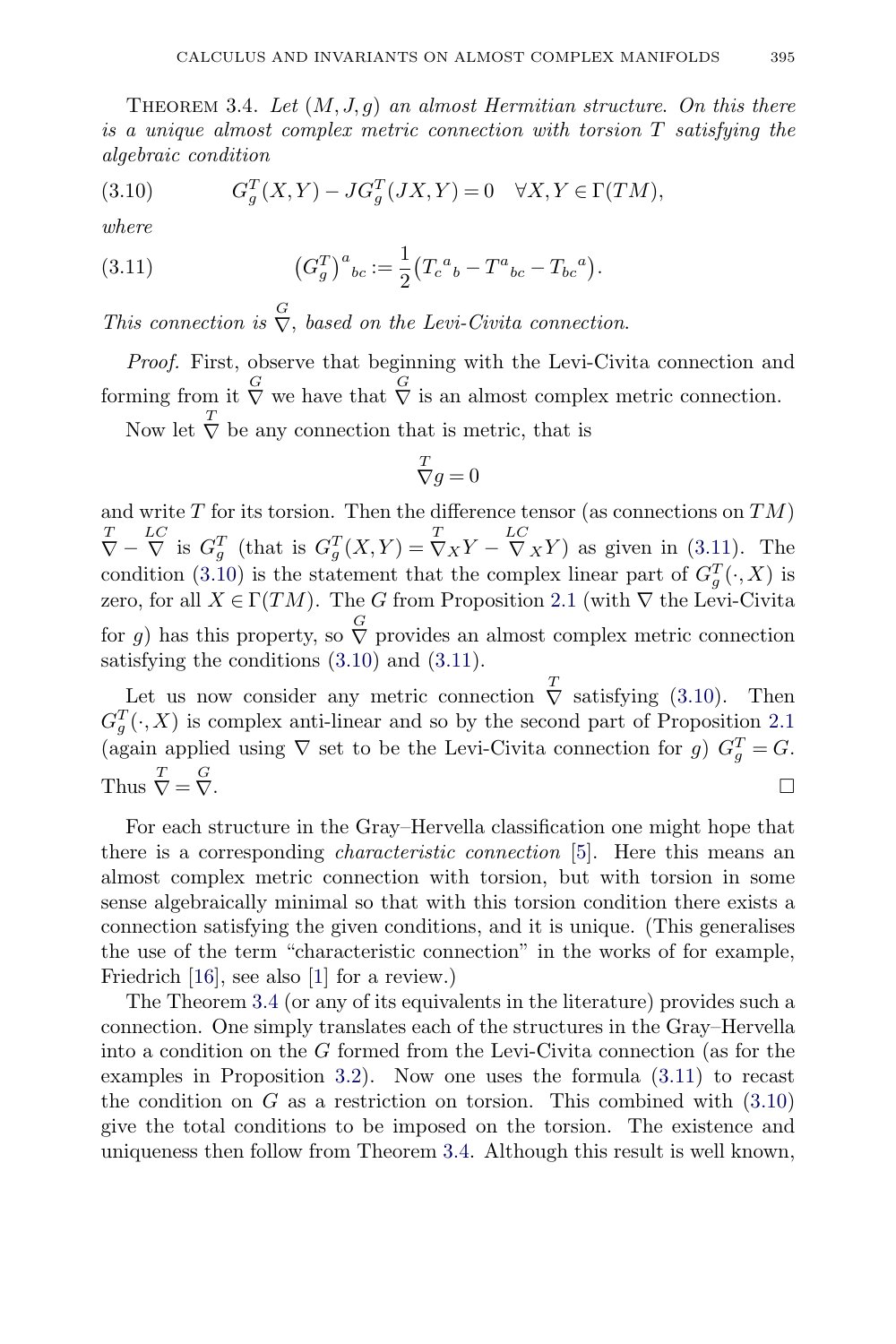<span id="page-13-0"></span>we summarise it here for comparison with the conformal and projective cases below.

COROLLARY 3.5. There is a canonical characteristic connection for each of the structures in the Gray–Hervella classification of almost Hermitian manifolds.

# **4. Conformal almost Hermitian manifolds**

Throughout this section, we take  $(M^n, J)$  to be an almost complex manifold of dimension  $n \geq 4$ . A (Riemannian) conformal structure c on M is an equivalence class of Riemannian metrics such that if  $g, \hat{g} \in c$  then  $\hat{g} = e^{2\phi}g$  for some  $\phi \in C^{\infty}(M)$ . Here we observe that the structure  $(M^{n}, J, c)$  determines several canonical affine connections with different characterising properties. Much of the below will work for Hermitian metrics in signatures  $(2p, 2q)$ , but for simplicity we restrict to the Riemannian setting.

Note that if J is orthogonal for  $g \in c$  then it is orthogonal for all metrics in c. In this case, we shall say that  $(M, J, c)$  is a conformal almost Hermitian structure. Note also that, by the observation of Remark [3.1,](#page-8-0) a Riemannian conformal structure on  $(M, J)$  determines an almost Hermitian Riemannian conformal structure  $c_{+}$ . We shall henceforth assume that any conformal structure c is almost Hermitian.

**4.1. A canonical torsion free connection.** An affine connection ∇ on a Riemannian manifold  $(M, q)$  will be said to be *conformal* if it preserves the conformal class of the metric, that is

$$
\nabla_a g_{bc} = 2B_a g_{bc},
$$

for some 1-form field  $B$  that we shall term the *Weyl potential*. A *Weyl connection*  $\stackrel{W}{\nabla}$  is an affine connection which is conformal and torsion free [\[40\]](#page-44-0).

On a conformal structure  $(M, c)$ , we shall say an affine connection  $\nabla$  is conformal (or Weyl if torsion free) if (4.1) holds for all  $q \in c$ . This means that on a conformal structure  $(M, c)$  there is not a Weyl potential  $B_a$ , but rather an equivalence class of such over the conformal equivalence relation: given  $g \in c$ ,  $B_a^g$  is a 1-form field and if  $\hat{g} = e^{2\phi}g$ , for some smooth function  $\phi$ , then

$$
(4.2) \t\t B_a^{\hat{g}} = B_a^g + \Upsilon_a,
$$

where  $\Upsilon := d\phi$ . (In fact B is a connection coefficient, as we explain in Section [4.8](#page-23-0) below.) That such structures arise naturally is illustrated by the following result of [\[39\]](#page-44-0) (and see also [\[2\]](#page-42-0)).

PROPOSITION 4.1. Let  $(M, J, c)$  be a conformal almost Hermitian structure of dimension  $n \geq 4$ . There is a canonical and unique Weyl connection  $\stackrel{c}{\nabla}$  that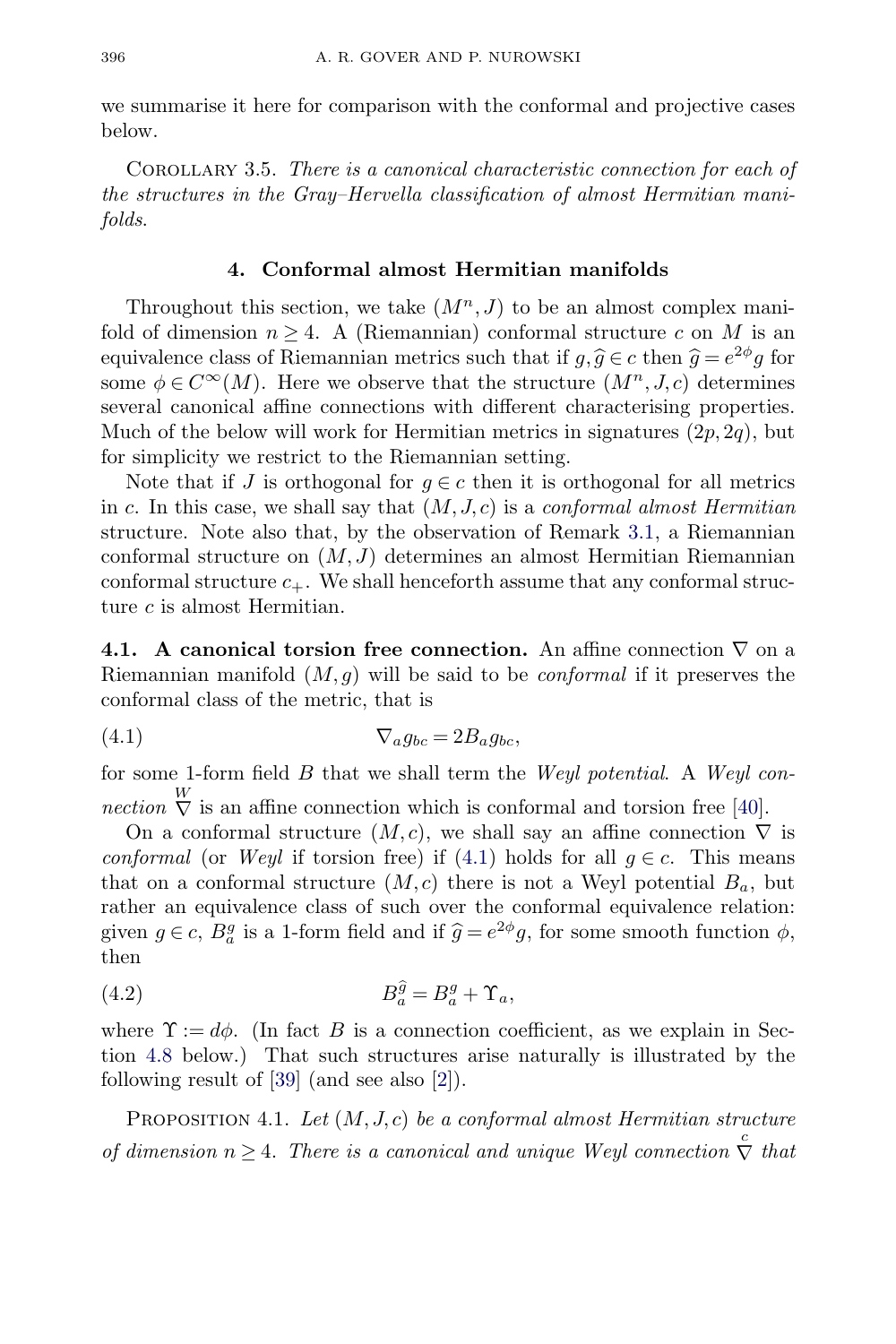<span id="page-14-0"></span>is compatible with J; that is satisfying

$$
{\stackrel{c}\nabla}{}_a J^a{}_b = 0.
$$

Given a choice of  $g \in c$ ,  $\stackrel{c}{\nabla}$  is given explicitly in terms of the Levi-Civita connection  $\nabla$  and J by

(4.3) 
$$
\nabla_a Y^b = \nabla_a Y^b - B_a Y^b + B^b Y_a - B_c Y^c \delta_a^b,
$$

where

(4.4) 
$$
B_a^g := \frac{1}{n-2} J^c{}_b \nabla_c J^b{}_a.
$$

*Proof.* Let us fix  $g \in c$ . The formula (4.3) for  $\overline{\nabla}$  is equivalent to the formula for its dual:

(4.5) 
$$
\nabla_a U_b = \nabla_a U_b + B_a U_b + B_b U_a - U^c B_c g_{ab},
$$

where  $U$  is any 1-form field. From this  $(4.1)$  follows, and conversely it is easily verified that [\(4.1\)](#page-13-0), with the torsion free condition, implies (4.5).

Next note that using  $(4.3)$  and  $(4.5)$ , we have

(4.6) 
$$
\nabla_i J^k{}_{\ell} = \nabla_i J^k{}_{\ell} + (B^k J_{i\ell} + B_{\ell} J^k{}_{i} - B_a J^a{}_{\ell} \delta^k_{i} - J^k{}_{a} B^a g_{\ell i}).
$$

Contracting this yields that

$$
0 = \nabla_i J^i{}_{\ell} \quad \Leftrightarrow \quad 0 = \nabla_i J^i{}_{\ell} + (B_i J^i{}_{\ell} - n B_i J^i{}_{\ell} + J^i{}_{\ell} B_i),
$$

and thus

$$
0 = \nabla_i J^i{}_{\ell} \quad \Leftrightarrow \quad \nabla_i J^i{}_{\ell} = (n-2) B_i J^i{}_{\ell} \quad \Leftrightarrow \quad B_a = \frac{1}{n-2} J^c{}_b \nabla_c J^b{}_a.
$$

Since  $B_a$  is uniquely determined, and  $g \in c$  is arbitrary, this proves the proposition and that in particular  $\overline{\nabla}$  depends only on J and c (but not the further information of  $q \in c$ ).

Observe that in the proof above the factor  $(n-2)$  arising shows that the property of compatibility is stable under conformal rescaling. In fact, in dimension 2 every Weyl connection is complex.

Remark 4.2. Note that it is immediate from the Proposition [\(4.1\)](#page-13-0) that  $B_a$ , as defined in (4.4), must satisfy the conformal transformation formula [\(4.2\)](#page-13-0); this can also be verified using the conformal transformation properties of the Levi-Civita connection (see, e.g., [\[3\]](#page-42-0)). In the literature (e.g., [\[24\]](#page-43-0))  $2B<sup>g</sup>$ is usually called the Lee form, cf. [\[26\]](#page-43-0).

Since  $\overrightarrow{\nabla}$  is conformally invariant it follows that (4.6) defines an invariant of  $(M, J, c)$ ; this is precisely the conformal invariant  $\mu$  of [\[24, Section 4\]](#page-43-0).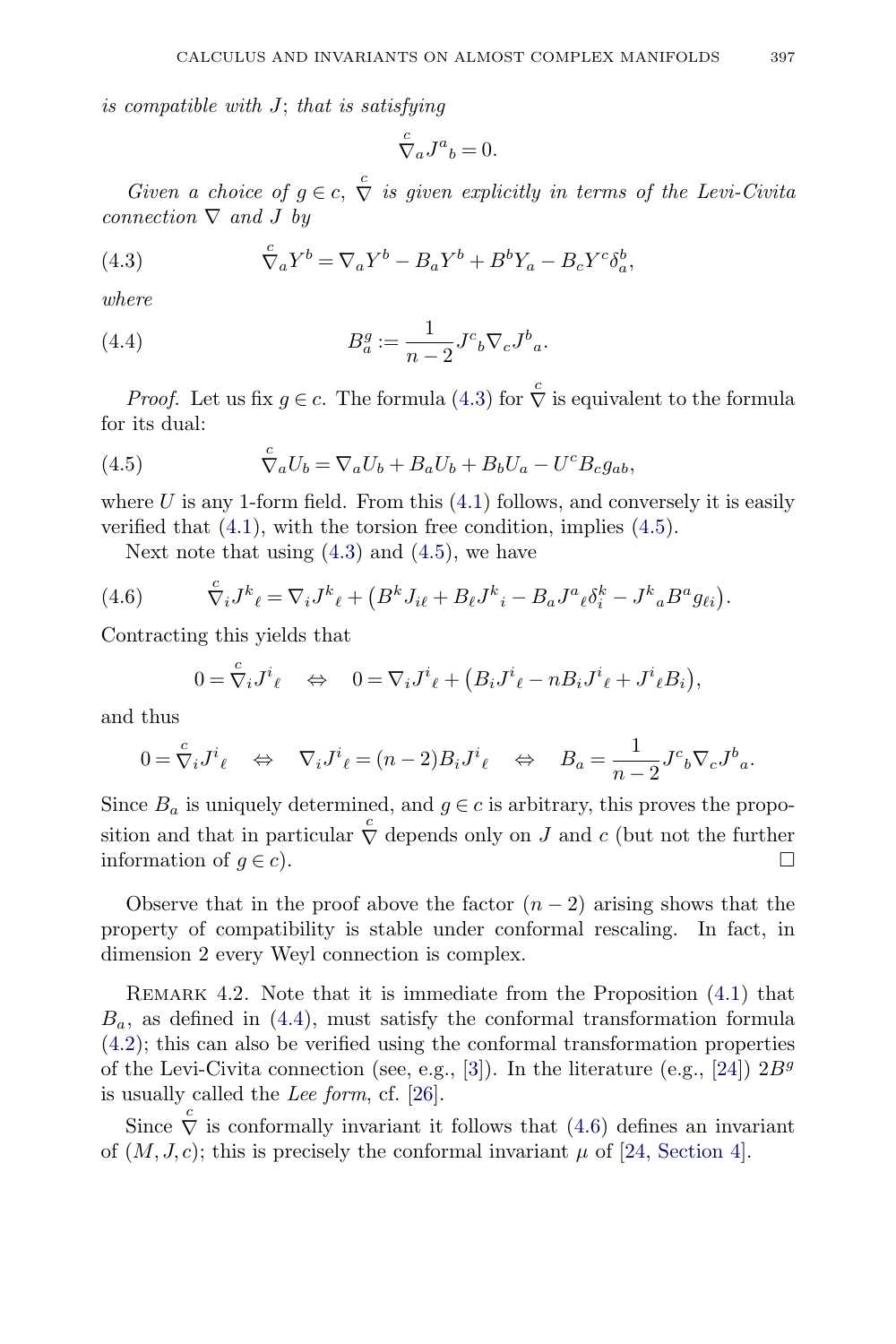<span id="page-15-0"></span>With a canonical conformally invariant connection, as we have with  $\overline{\nabla}$ , many geometric consequences are immediate. For example, we have an immediate consequence of the Proposition [4.1.](#page-13-0)

COROLLARY 4.3. Let  $(M, J, c)$  be a conformal almost Hermitian manifold of any dimension. Then M has a preferred class of parametrised curves, viz. the geodesics of  $\stackrel{c}{\nabla}$ .

Furthermore, since  $\overline{\nabla}$ , from Proposition [4.1,](#page-13-0) is canonically determined by a conformal almost Hermitian structure, it may be used to proliferate (conformally invariant) invariants of the structure. For example, the curvature c <sup>R</sup> of <sup>c</sup> <sup>∇</sup> is an invariant of the structure (M, J, c). Its <sup>c</sup> <sup>∇</sup> covariant derivatives <sup>c</sup>  $\overline{\nabla} \cdots \overline{\nabla} \overline{R}$ , the  $\overline{\nabla}$  derivatives of J and contractions thereof also yield invariants and so forth. However for many purposes it is obviously more natural to work rather with a connection that is both conformally invariant and preserves the almost complex structure J.

**4.2. Canonical conformal almost complex connections.** Since the conformal almost Hermitian structure  $(M, J, c)$  determines  $\stackrel{c}{\nabla}$  it follows that also canonically associated to the structure is the invariant

(4.7) 
$$
\overset{c}{G}{}^b{}_{ca} := \frac{1}{2} \left( \overset{c}{\nabla}_a J^b{}_{d} \right) J^d{}_{c};
$$

from the earlier developments it is clear this should play a fundamental role.

More generally, by using the canonical torsion-free affine connection  $\stackrel{c}{\nabla}$  as the initial connection, and using the results of Section [2,](#page-4-0) we can form a range of geometric objects determined canonically by the conformal structure and the compatible almost complex structure J. We begin this with the following.

PROPOSITION 4.4. Let  $(M, J, c)$  be a conformal almost Hermitian structure of dimension  $n \geq 4$  and  $g \in c$ . This structure determines a canonical affine  $\sum_{c\text{connection}}^{gc} \overline{\nabla}$  defined by

$$
\mathop{\nabla}\limits^{gc}{}_{X}Y = \mathop{\nabla}\limits^{c}{}_{X}Y + \mathop{\nabla}\limits^{c}{}(Y,X), \quad \text{where } \mathop{\nabla}\limits^{c}{}_{ca} := \frac{1}{2} \left( \mathop{\nabla}\limits^{c}{}_{a}J^{b}{}_{d} \right) J^{d}{}_{c}.
$$

This has the properties:

- $\int_{a}^{gc} g_{bc} = 2B_{a}g_{bc};$
- $\overline{\nabla}J=0;$
- The anti-Hermitian part of its torsion gives the Nijenhuis tensor  $N_J(X,$  $Y) = T_{-}^{gc}(X, Y).$

Proof. All results are simply specialisations of statements in Proposition [2.1](#page-4-0) and Corollary [2.6](#page-7-0) except for the fact  $\oint c_a g_{bc} = 2B_a g_{bc}$ . This is a consequence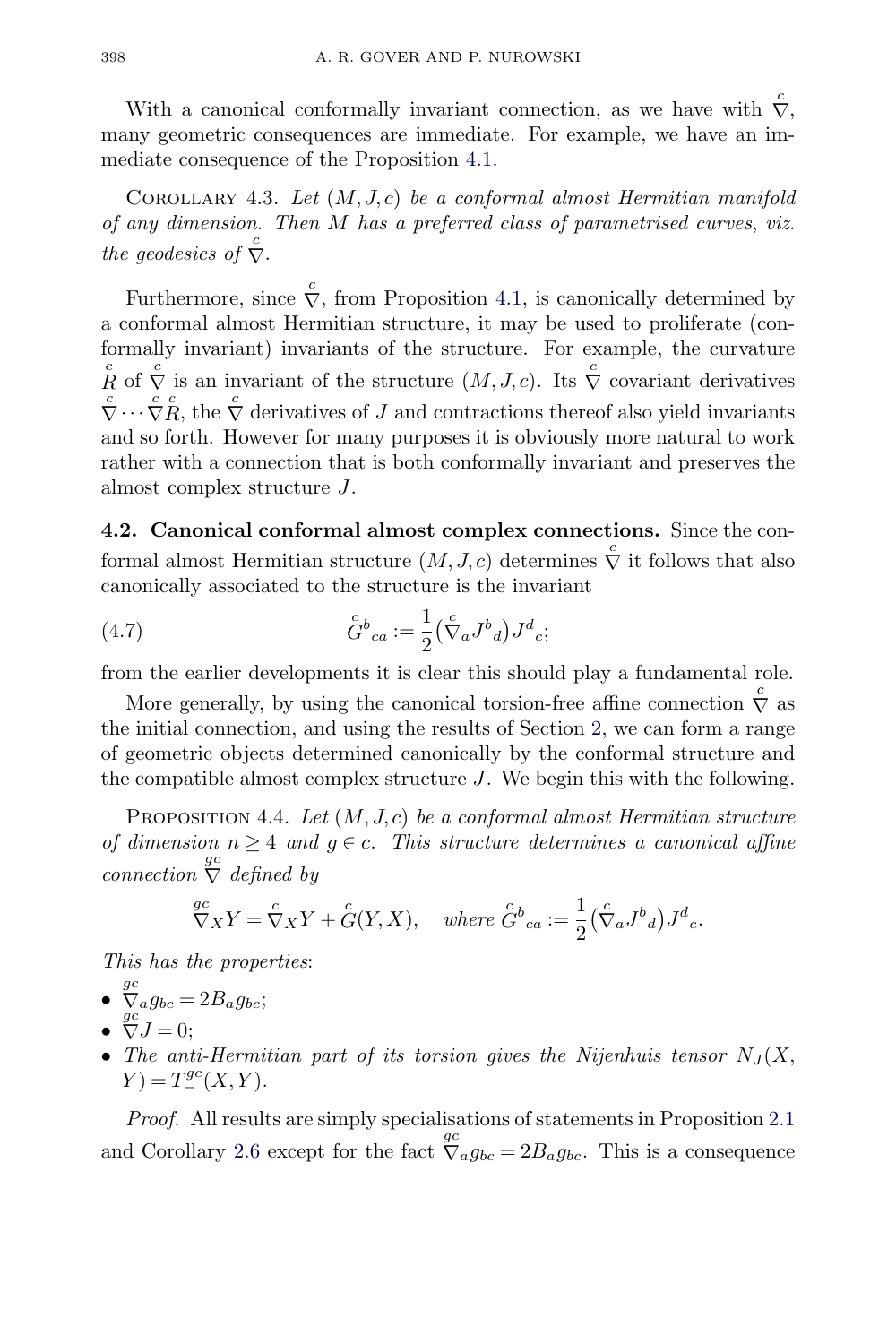<span id="page-16-0"></span>of the corresponding property of  $\stackrel{c}{\nabla}$  in Proposition [4.1,](#page-13-0) and the first part of the lemma below.

LEMMA 4.5. On an almost Hermitian manifold  $(M, J, g)$  let  $\nabla$  be any affine connection with the property that  $\nabla_a g_{bc} = 2B_a g_{bc}$  for some 1-form B (i.e.  $\nabla$ is conformal). Then with  $G^a{}_{bc}$  defined as in Proposition [2.1,](#page-4-0)  $G(X, Y, Z) :=$  $g(X, G(Y, Z)),$  and  $G_{\pm}(X, Y, Z) := g(X, G_{\pm}(Y, Z)),$  we have

$$
\bullet \ \ G(X,Y,Z) = -G(Y,X,Z);
$$

- $G(X, JY, Z) = -G(Y, JX, Z);$
- $G_{+}(X, Y, Z) = -G_{+}(Y, X, Z)$ , and  $G_{-}(X, Y, Z) = -G_{-}(Y, X, Z)$ ;
- $G(JX, JY, Z) = -G(X, Y, Z)$ , and  $G_{\pm}(JX, JY, Z) = -G_{\pm}(X, Y, Z)$ .

*Proof.* The last claim is immediate from the complex anti-linearity of  $G$ , as in Lemma [2.3,](#page-5-0) and the fact that  $J$  is orthogonal for  $q$ .

It remains to establish the first two claims, since these imply the third. (The parts  $G_+$  and  $G_-$  are as defined in Section [2.](#page-4-0)) For the first, we have

$$
2(G(Y, Z, X) + G(Z, Y, X))
$$
  
=  $g(J(\nabla_X J)Y, Z) + g(Y, J(\nabla_X J)Z)$   
=  $-g((\nabla_X J)Y, JZ) - g(JY, (\nabla_X J)Z)$   
=  $-g(\nabla_X (JY), JZ) - g(JY, \nabla_X (JZ)) + g(J\nabla_X Y, JZ) + g(JY, J\nabla_X Z)$   
=  $-X \cdot g(JY, JZ) + (\nabla_X g)(JY, JZ) + X \cdot g(Y, Z) - (\nabla_X g)(Y, Z)$   
= 0,

where the last equality follows using again that  $q$  is almost Hermitian and that  $\nabla_X g = 2B(X)g$ .

Now for the second identity, we calculate

$$
G(X, JY, Z) + G(Y, JX, Z).
$$

Setting  $X' = -JX$  this is

$$
g(JX', G(JY, Z)) - g(Y, G(X', Z)) = g(JX', G(JY, Z)) - g(JY, JG(X', Z))
$$
  
=  $g(JX', G(JY, Z)) + g(JY, G(JX', Z))$   
= 0,

where in the last line we have used the previous result.  $\Box$ 

In particular, the identities of Lemma 4.5 hold for  $\overset{c}{G}$ . From these, we obtain the following conformal analogue of Proposition [3.2,](#page-10-0) part (H).

PROPOSITION 4.6. If  $(M, J, c)$  is a conformal Hermitian structure, then  $G_{-}^{c} = 0$  and the connection  $\stackrel{gc}{\nabla}$  has Hermitian torsion.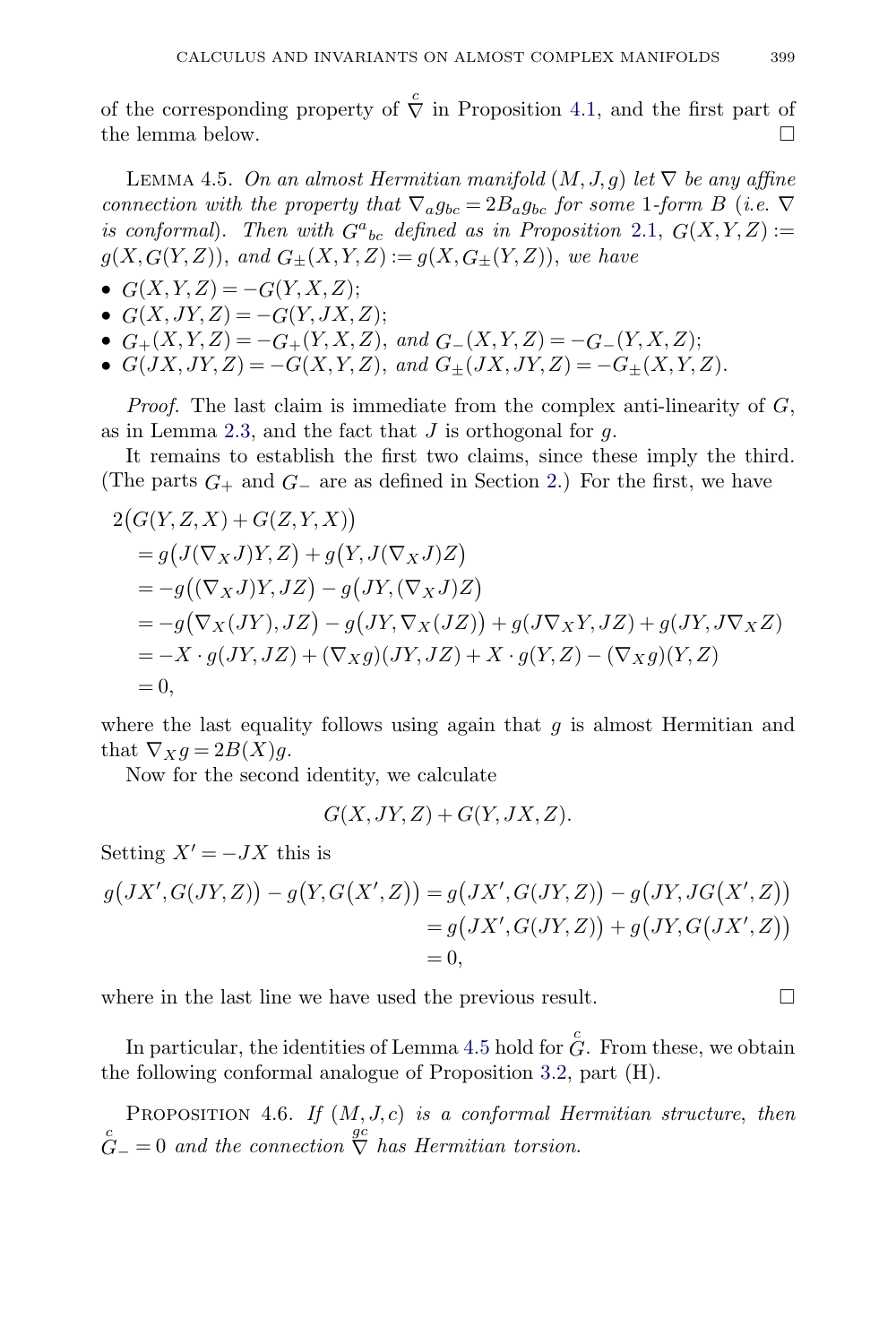<span id="page-17-0"></span>*Proof.* From Proposition [4.4,](#page-15-0) we have  $N_J(X,Y) = \overset{c}{G}-(Y,X) - \overset{c}{G}-(X,Y)$ . So if  $N_J = 0$  then  $G-(Y,X) = G-(X,Y)$ . This with the third bullet point of Lemma [4.5](#page-16-0) (applied in the case  $\nabla = \overline{\nabla}$ , so G there is  $\overline{G}$ ) implies  $\overline{G}_{-} = 0$ . Thus, the torsion is Hermitian:  $T(X,Y) = G_+(Y,X) - G_+(X,Y)$ .

**4.3. Compatibility in the conformal setting.** We note here that in this setting there is a refinement of Lemma [2.9](#page-7-0) (related to the forming of metric traces).

LEMMA 4.7. On a conformal almost Hermitian structure  $(M, J, c)$  a Weyl connection  $\stackrel{W}{\nabla}$  is compatible, and then agrees with  $\stackrel{c}{\nabla}$ , if and only if  $\stackrel{W}{G}$  is totally trace-free; equivalently, if and only if  $J_G^W$  is totally trace-free; equivalently if and only if  $G(\cdot, J \cdot)$  is completely trace-free; equivalently if and only if  $G(J \cdot, J \cdot)$ is completely trace-free.

*Proof.* Let  $\stackrel{W}{\nabla}$  be a Weyl connection as in [\(4.1\)](#page-13-0) (and  $\stackrel{W}{\nabla}$  is torsion free). Recall from Lemma [2.2](#page-5-0) that  $G^{i}_{ik} = 0$ ,  $(JG)^{i}_{ik} = 0$ , and these properties are not linked to compatibility.

From Lemma [2.9](#page-7-0) (and using Lemma [2.2\)](#page-5-0), we have that compatibility is equivalent to the vanishing of the trace, for all tangent fields  $X$ , of any one of  $G(X, \cdot), JG(X, \cdot), G(X, J\cdot).$ W

Since a conformal structure is available, we may also use a metric  $g \in c$  to form a trace:

$$
2g^{jk}\overset{W}{G}^{i}_{jk} = g^{jk}(\overset{W}{\nabla}_{k}J^{i}_{\ell})J^{\ell}_{j} = -g^{jk}J^{i}_{\ell}\overset{W}{\nabla}_{k}J^{\ell}_{j}
$$
  
\n
$$
= -J^{i}_{\ell}\overset{W}{\nabla}_{k}\left(g^{jk}J^{\ell}_{j}\right) + J^{i}_{\ell}J^{\ell}_{j}\overset{W}{\nabla}_{k}g^{jk}
$$
  
\n
$$
= J^{i}_{\ell}\overset{W}{\nabla}_{k}\left(g^{\ell m}J^{k}_{m}\right) - \overset{W}{\nabla}_{k}g^{ik}
$$
  
\n
$$
= J^{i}_{\ell}g^{\ell m}\overset{W}{\nabla}_{k}J^{k}_{m} + J^{i}_{\ell}J^{k}_{m}\overset{W}{\nabla}_{k}g^{\ell m} - \overset{W}{\nabla}_{k}g^{ik}
$$
  
\n
$$
= J^{im}\overset{W}{\nabla}_{k}J^{k}_{m} - 2B^{i} + 2B^{i} = J^{im}\overset{W}{\nabla}_{k}J^{k}_{m}.
$$

This vanishes if and only if  $\bigvee^W$  is compatible. If it is compatible, then by Proposition [4.1](#page-13-0)  $\stackrel{W}{\nabla} = \stackrel{c}{\nabla}$ .

On the other hand

$$
g^{jk}(J^W_G)^i{}_{jk} = J^i{}_{\ell}g^{jk}{}_G^W_{\ \ jk},
$$

and so this trace vanishes if and only if  $g^{jk}\overset{W}{G}{}^{\ell}{}_{jk} = 0$ , whence the claim for  $JG$ follows from the previous.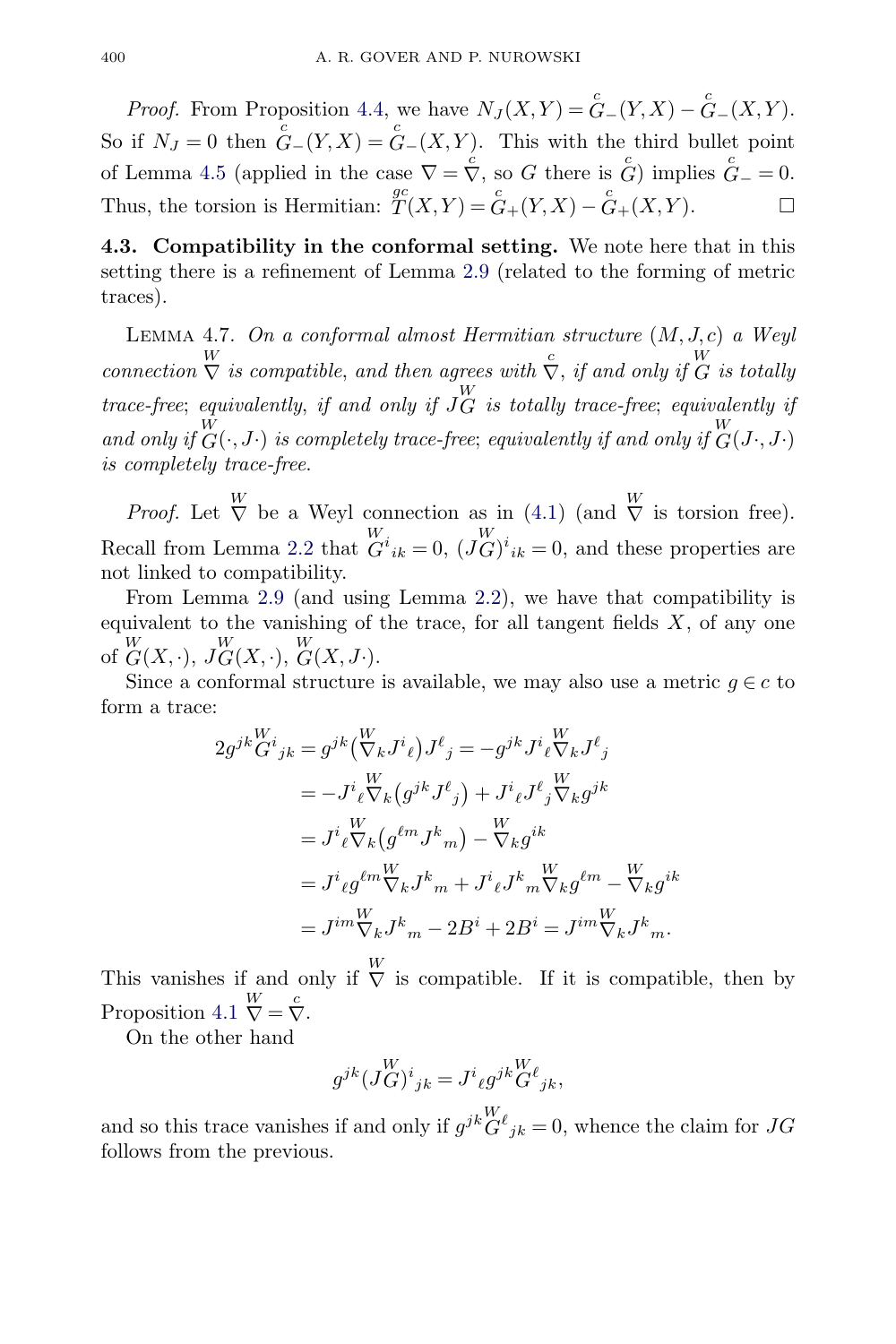<span id="page-18-0"></span>For the last two parts, note that the metric trace of  $\mathcal{C}(J\cdot, J\cdot)$  is obviously the same as the metric trace of  $G$  (since  $J$  is orthogonal) while the metric trace of  $2\overset{W}{G}(\cdot, J\cdot)$  is  $-g^{ca}\nabla_b J^b$  $a \cdot$ 

**4.4.** Characterising the distinguished connection. We may use  $\overline{\nabla}$  as the  $\stackrel{G}{\nabla}$  in Proposition [2.4](#page-6-0) to give a 1-parameter family  $\stackrel{c,t}{\nabla}$  of connections determined by the conformal almost Hermitian structure. Acting with this on  $q \in \mathcal{C}$ , we have

$$
\nabla_{a}^{c,t} g_{bc} = 2B_{a}g_{bc} - t(g_{dc}\hat{G}_{+ab}^{d} + g_{bd}\hat{G}_{+ac}^{d})
$$

so this satisfies a conformal condition  $\overline{\nabla}_a g_{bc} = B'_a g_{bc}$  if and only if  $t(\overset{c}{G}_{+cab} +$  $G_{+bac} = 2(B_a - B'_a)g_{bc}$ . But, from Lemma [4.7,](#page-17-0)  $G_{+}$  is trace-free and so either  $t = 0$  or

$$
\overset{c}{G}_{+}(X,Y,Z) = -\overset{c}{G}_{+}(Z,Y,X).
$$

But from Lemma [4.5](#page-16-0)  $G<sub>+</sub>$  is also alternating on the first two arguments and hence if the display holds then altogether we have  $G_+ \in \Lambda^3$ . But this implies  $G_+ = 0$  as by definition  $G_+$  is Hermitian in the last pair of arguments, whereas from Lemma [4.5](#page-16-0) it is also anti-Hermitian in the first pair. In summary, we have the following.

THEOREM 4.8. The connection  $\stackrel{c,t}{\nabla}$  defined by

(4.8) 
$$
\nabla_X Y := \nabla_X Y + t \hat{G}_+(X, Y)
$$

is almost complex for any  $t \in \mathbb{R}$ . It is conformal if and only if  $t = 0$ .

The theorem shows that, on any conformal almost Hermitian structure,  $\stackrel{gc}{\nabla}$ is certainly distinguished among the natural class  $\stackrel{c,t}{\nabla}$ . We seek a characterisation which is in the spirit of the characterisation of the Levi-Civita connection on Riemannian manifolds as the unique torsion free connection preserving the metric. First, a preliminary result that in fact is stronger than we need.

Here we weaken the property of preserving  $J$  to just compatibility and conformality. We show that compatible conformal connections are parametrised by the algebraic torsion tensors, that is sections of  $TM \otimes (\Lambda^2T^*M)$ .

THEOREM 4.9. Let  $(M, J, g)$  be an almost Hermitian manifold. Let T be a (1,2) tensor satisfying  $T^a{}_{bc} = -T^a{}_{cb}$  but which is otherwise arbitrary. Then there exists a unique 1-form B' and a unique connection  $\sum_{n=1}^{T}$  such that:

$$
\bullet \ \overline{\nabla}g = 2B'g;
$$

• T is the torsion of  $\overline{\nabla}$ ;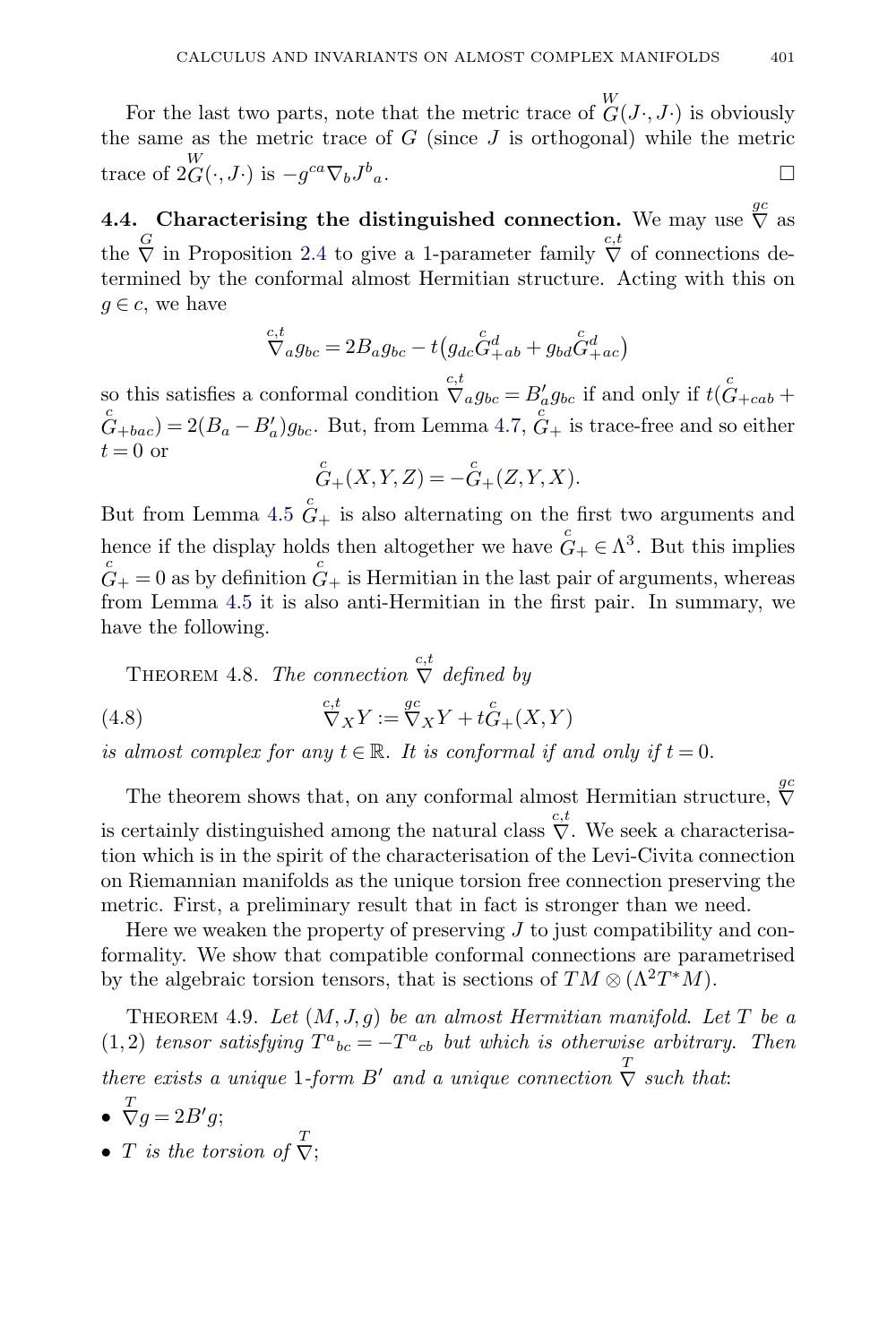<span id="page-19-0"></span>•  $\overline{\nabla}_a J^a{}_b = 0.$ 

Proof. It is a straightforward calculation to verify that the unique solution is given by the following:

$$
B'_d = A_d + B_d,
$$

where

(4.9) 
$$
\qquad \qquad \frac{T}{A_d} := \frac{1}{n-2} \bigg( T^a{}_{ad} + \frac{1}{2} J^a{}_c J^b{}_d \big( T_a{}^c{}_b - T_{ba}{}^c - T^c{}_{ba} \big) \bigg);
$$

and the difference tensor  $G$ , defined by  $G(Y,X) := \nabla_X Y - \nabla_X Y$ , is given by

(4.10) 
$$
{}_{Gabc}^{T} = {}_{Aagbc}^{T} - {}_{Abgac}^{T} - {}_{Acgab}^{T} + \frac{1}{2}(T_{cab} - T_{abc} - T_{bca}).
$$

Note that because q was arbitrary (apart from the condition of being almost Hermitian) in the calculations of the proof, and  $B'_d = A_d + B_d$ , it follows at once that  $A_b$  and hence  $\overline{G}$  (with the latter as a  $(1, 2)$  tensor) are conformally invariant. This is also clear by inspection of the formulae (4.9) and (4.10). These objects are purely dependent on the torsion of  $\overline{V}$  and the structure  $(M, J, c)$ .

The torsion  $\overline{T}$  of the connection  $\overline{V}$  is a conformal invariant of a conformal almost Hermitian structure,

$$
{}_{T}^{gc}(X,Y) := \overset{c}{G}(Y,X) - \overset{c}{G}(X,Y).
$$

On the other hand, on a fixed conformal almost Hermitian manifold it follows from Theorem [4.9](#page-18-0) that the conformal almost complex connections are, in particular, parametrised by their torsions. Thus, we have the following characterisation of  $\overline{\nabla}$ .

PROPOSITION 4.10. Let  $(M, J, c)$  be a conformal Hermitian structure, then  $\sum_{n=1}^{q}$  is the unique conformal almost complex connection with torsion  $T$ .

Theorem [4.9](#page-18-0) and the proof of Proposition [2.1](#page-4-0) enable us to invert the last observation and obtain a torsion characterisation of the canonical connection  $\frac{gc}{V}$  of Proposition [4.4.](#page-15-0) First, we summarise the presence of conformal invariants that we need.

PROPOSITION 4.11. On a conformal almost Hermitian manifold  $(M, J, c)$ , there is a conformally invariant map from algebraic torsion tensors to 1-forms given by

$$
T^a{}_{bc} \mapsto \stackrel{T}{A}_d,
$$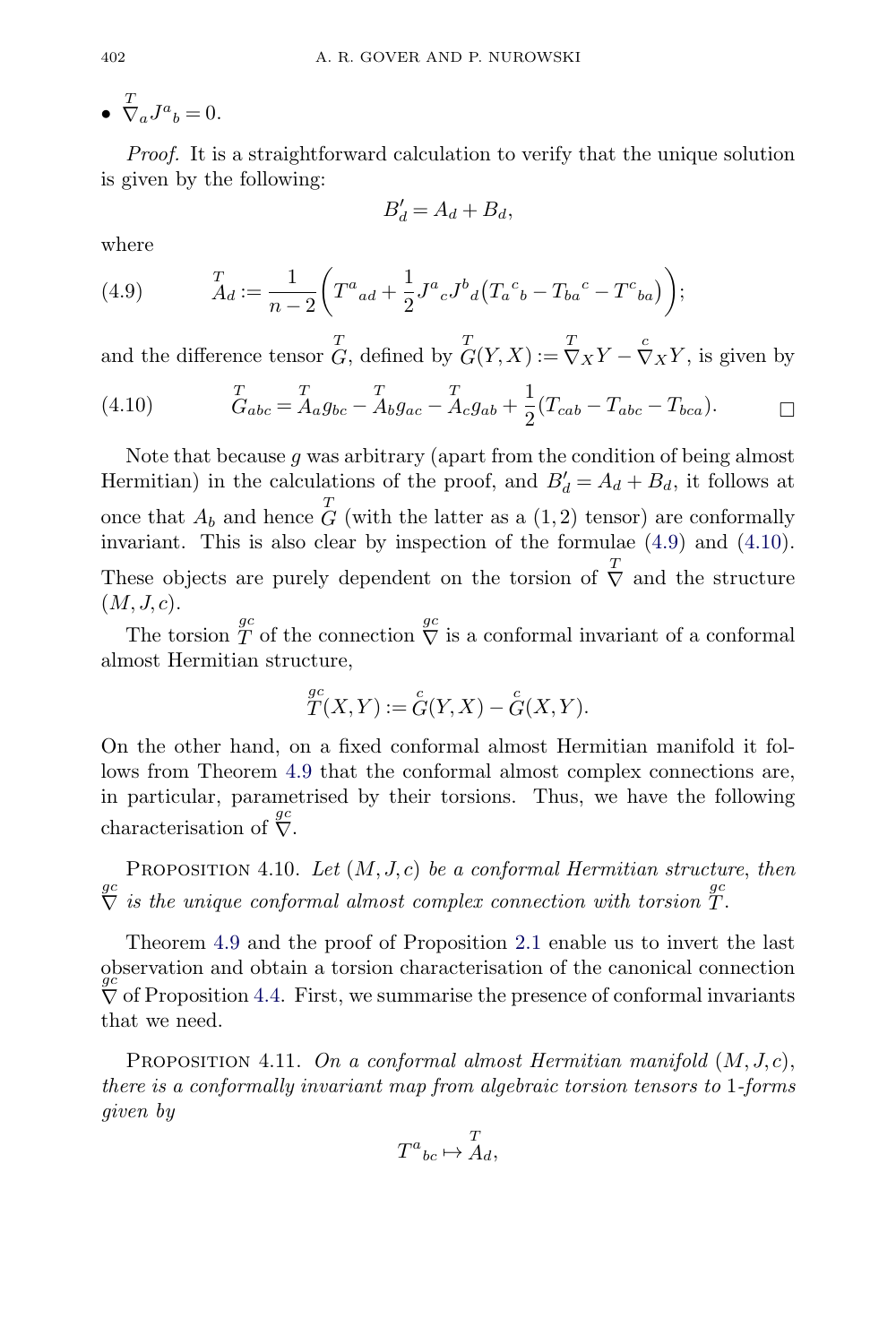<span id="page-20-0"></span>where  $\overline{A}$  is given by [\(4.9\)](#page-19-0). Thus for each algebraic torsion tensor field, we may form the conformally invariant  $(1, 2)$  tensor

(4.11) 
$$
V(T) := J_G^T(\cdot, \cdot) + \overline{G}(J \cdot, \cdot),
$$

where  $\overline{G}$  is given by [\(4.10\)](#page-19-0).

THEOREM 4.12. Let  $\nabla$  be an almost complex conformal connection on a conformal almost Hermitian structure  $(M, J, c)$ . Then  $\nabla = \nabla^2$  if and only if  $V(\text{Tor }\nabla)=0.$ 

That is, on a conformal almost Hermitian structure,  $\stackrel{gc}{\nabla}$  is the unique conformal almost complex connection with torsion satisfying the algebraic condition  $V(\text{Tor }\nabla) = 0$ . The theorem provides a simple torsion condition which characterises this among all connections preserving the conformal almost Hermitian structure. Thus, it provides the sought conformal almost Hermitian analogue of the characterisation of the Levi-Civita connection. As in the Riemannian case (i.e., as in Proposition [3.5\)](#page-13-0), we could impose further conditions on the torsion for each structure in the Gray–Hervella classification of conformal almost Hermitian structures and so obtain the following conclusion.

COROLLARY 4.13. There is a canonical characteristic connection for each of the structures in the Gray–Hervella classification of conformal almost Hermitian manifolds.

We next look at some of the standard conformal variants of the well known special almost Hermitian structures. In particular, we see how these fit into the current picture.

**4.5. The nearly Kähler Weyl condition.** It is natural to consider the conformal condition

$$
(\stackrel{c}{\nabla}_X J)X = 0 \quad \text{for all } X \in \Gamma(TM);
$$

equivalently

(4.12) 
$$
2J_G^{c}(X,X) = 0 \Leftrightarrow G(X,X) = 0 \quad \forall X \in \Gamma(TM).
$$

It is easily verified that this agrees with the manifold being in the class  $\mathcal{W}_1 \oplus$  $\mathcal{W}_4$  of [\[24\]](#page-43-0), it is the natural conformal analogue of the nearly Kähler class, and is sometimes called *nearly Kähler Weyl* in the literature.

PROPOSITION 4.14. A conformal almost Hermitian structure  $(M, J, c)$  is nearly Kähler Weyl if and only if  $\stackrel{c}{\nabla}$  and  $\stackrel{gc}{\nabla}$  have the same geodesics. In particular, they are in the same projective class.

*Proof.* The geodesic equations  $\overline{\nabla}_X X = 0$  and  $\overline{\nabla}_X X = 0$ , for the two connections, differ by  $G(X, X)$ .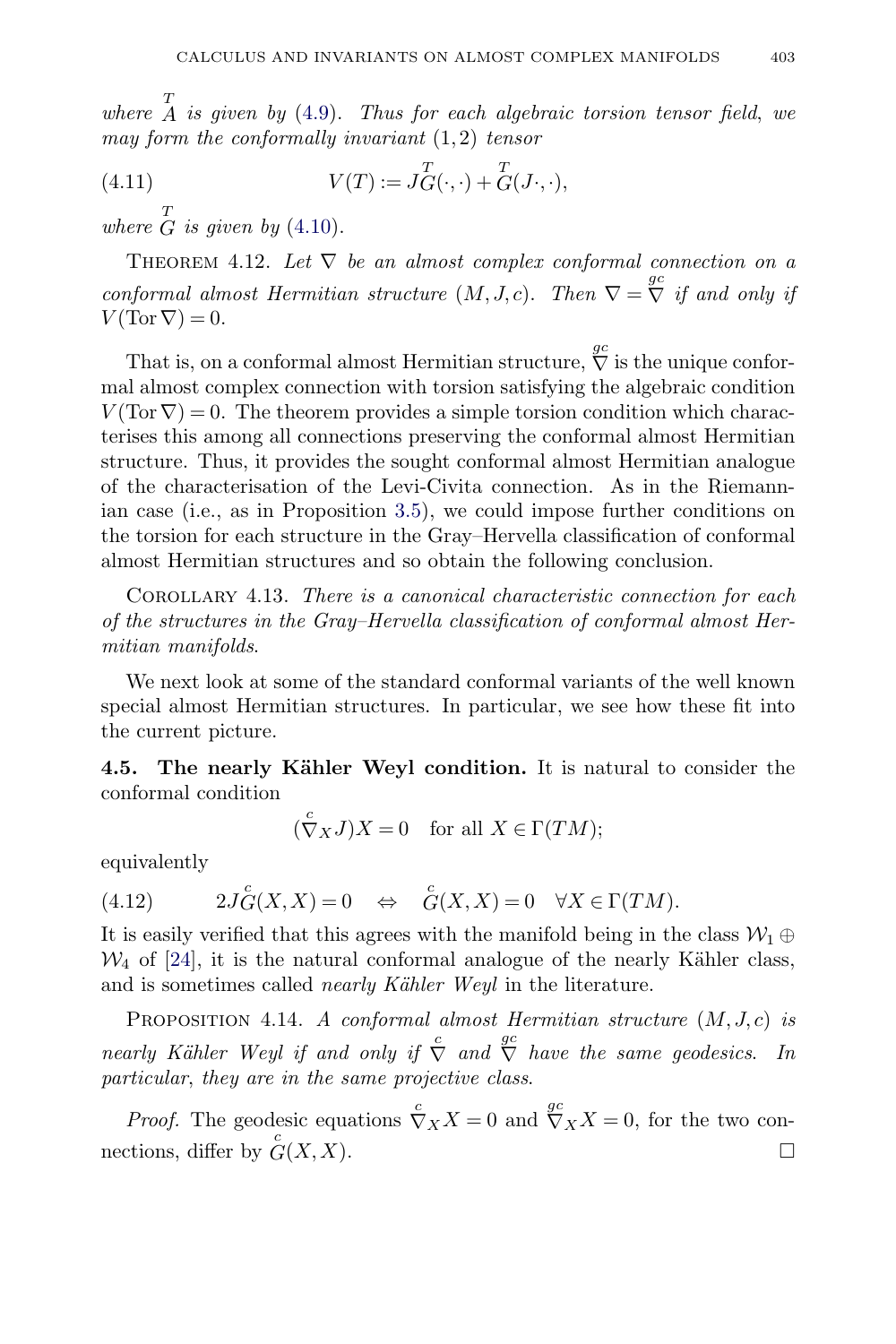<span id="page-21-0"></span>Since those properties of the Levi-Civita connection and its associated  $G$ , that were used to prove Proposition [3.3,](#page-11-0) are also satisfied by  $\overline{\nabla}$  and  $\overline{\nabla}$ , we immediately have the analogous result, as follows.

PROPOSITION 4.15. NKW structures satisfy the following conditions

$$
\mathop{G}\limits^c_+=0
$$

while

$$
\operatorname{Tor} \big(\stackrel{NKW}{\nabla}\big) = -2\stackrel{c}{G} = N_J,
$$

and is completely alternating.

**4.6. The locally conformally almost Kähler condition.** Recall that an almost Hermitian manifold  $(M, J, g)$  is said to be almost Kähler if the Kähler form  $\omega = g(\cdot, J\cdot)$  is closed.

On a dimension  $n=4$  almost Hermitian manifold the map  $\omega\wedge\cdot:\Lambda^1\to\Lambda^3$ is an isomorphism. Thus, one has

$$
(4.13)\qquad \qquad d\omega = \theta \wedge \omega
$$

for some 1-form  $\theta$ . Note that it follows from this that  $d\theta \wedge \omega = 0$ . If  $d\theta = 0$ then we say that the manifold is *locally conformally almost Kähler* (LCAK), since locally a conformally related metric has a closed Kähler form.

For an almost Hermitian manifold of dimension  $n \geq 6$ , the equation (4.13) does not hold generally, but if it does then  $d\theta$  is zero, since then  $\omega \wedge \cdot : \Lambda^2 \to \Lambda^4$ is injective. Thus for  $n \geq 6$  the structure is LCAK if and only if (4.13) holds.

Using the metric q and its Levi-Civita connection  $\nabla$ , (4.13) becomes

$$
\nabla_a\omega_{bc} + \nabla_c\omega_{ab} + \nabla_b\omega_{ca} = \theta_a\omega_{bc} + \theta_c\omega_{ab} + \theta_b\omega_{ca}.
$$

Contracting now with  $\omega^{bc}$  (indices raised using g), and using  $\omega^{bc}\omega_{bc} = n$ , gives  $(n-2)\theta = 2(n-2)B$ , and so

$$
\theta = 2B, \quad \text{if } n \ge 4,
$$

where the 1-form B is as in [\(4.4\)](#page-14-0) above. So  $\theta$  is the Lee form.

Thus putting together the results for dimensions  $n \geq 6$  with also the definition of LC(A)K in dimension 4, we see that in all dimensions  $n \geq 4$  the invariant

$$
F := dB
$$

is an obstruction to an (almost) Hermitian manifold being  $LC(A)K$ ; as we discuss below  $F$  is a conformal invariant. If  $F$  vanishes, and  $(4.13)$  holds, then the de Rham cohomology class of  $[B] \in H^1(M)$  is the obstruction to  $(M, J, q)$  being conformally (almost) Kähler.

In dimensions  $n \geq 6$ , we can capture the full obstruction to the LCAK condition in terms of  $G$ . Expanding the left- and right-hand side of  $d\omega = \theta \wedge \omega$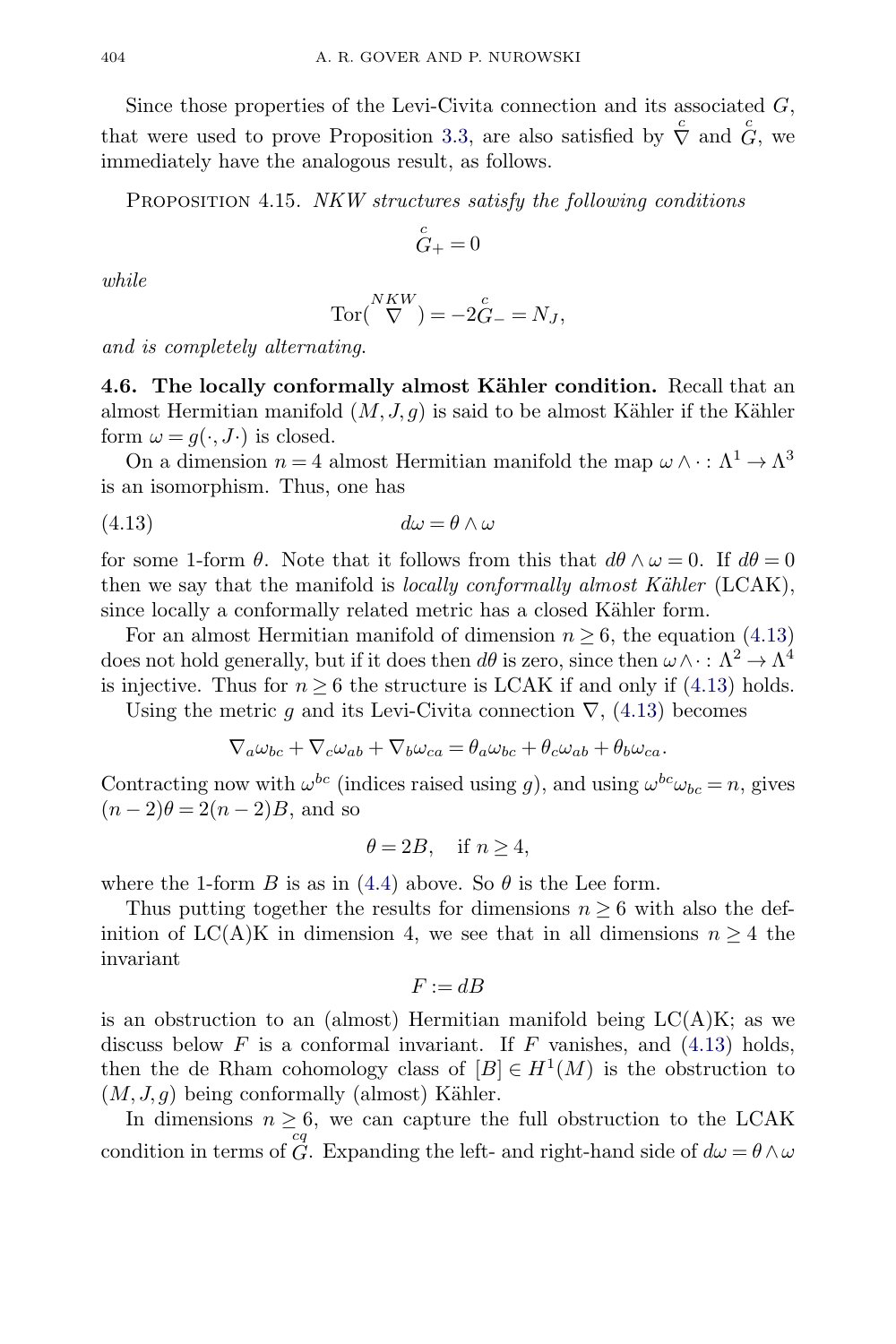<span id="page-22-0"></span>in terms of  $\stackrel{gc}{\nabla}$  we obtain

$$
\nabla_{g[c}\omega_{ab]} + \omega_{d[c}\n\overline{T}^d{}_{ab]} = \theta_{[c}\omega_{ab]},
$$

where  $[\cdots]$  indicates taking the totally skew part and  $T^{\text{gc}}$  is the torsion of  $\overset{gc}{\nabla}$ . But  $\overline{\nabla}$  preserves J, and acts on g as in Proposition [4.4.](#page-15-0) So  $\overline{\nabla}_{g[c}\omega_{ab]}$  =  $2B_{[c}\omega_{ab]} = \theta_{[c}\omega_{ab]}$ . Thus,  $\omega_{d[c}T^d_{ab]} = 0$  is equivalent to [\(4.13\)](#page-21-0). In summary, and using the expression  $(2.8)$  for the torsion, we have the following. Here  ${}_{T}^{gc}(\cdot,\cdot,\cdot)$  means  $g(\cdot,\overset{gc}{T}(\cdot,\cdot)).$ 

PROPOSITION 4.16. Let  $(M, J, q)$  be an (almost) Hermitian manifold of dimension  $n \geq 6$ . Then it is  $LC(A)K$  if and only if the conformal invariant

$$
(4.14)\qquad \qquad \mathrm{Alt}\, \overset{c}{G}(J\cdot,\cdot,\cdot)
$$

vanishes.

In the Hermitian case, there is also an alternative as follows. A Hermitian manifold is LCK if and only if the conformal invariant

(4.15)  $\text{Alt} \overset{c}{G}(\cdot,\cdot,\cdot) \quad \text{or equivalently} \quad \text{Alt} \overset{gc}{T}(\cdot,\cdot,\cdot)$ 

vanishes.

*Proof.* The agreement (up to a constant) of (4.14) and  $d\omega - \theta \wedge \omega$  was established above (and cf. e.g., [\[24\]](#page-43-0)).

From the first part, it follows that  $\mathrm{Alt}\, g(\cdot, \overset{c}{G}(J\cdot, J\cdot))$  is an equivalent obstruction. But, if  $(M, J, c)$  is conformal Hermitian then  $G$  is Hermitian, and so this is  $\mathrm{Alt}\, g(\cdot, \overset{c}{G})$  $G(\cdot, \cdot)$ .  $\Box$ 

REMARK 4.17. Our condition  $\mathrm{Alt}^c G(J\cdot,\cdot,\cdot)=0$  is the Gray–Hervella conformally invariant condition saying that the structure  $(M, J, c)$  is in the class  $W_2 \oplus W_4$ . The introduction of connection  $\stackrel{gc}{\nabla}$  enables us to say that in the Hermitian case the obstruction for the LCK is the non-trivial presence of a totally skew symmetric part of the torsion of  $\overline{\nabla}$ .

**4.7. The Gray–Hervella types.** We summarise here how the conformal Gray–Hervella classification appears in terms of the conformal intrinsic torsion  $\hat{G}$ . Since the situation is rather degenerate in dimension 4 we assume here that  $n > 6$ . See Table [1.](#page-23-0)

The  $W_i$  are  $U(m)$  irreducible parts of the representation W inducing  $\Lambda^1 \otimes$  $\Lambda^{1,1}$ , where  $\Lambda^{1,1}$  indicates the Hermitian part of  $\Lambda^2$ , so  $W \cong W_1 \oplus W_2 \oplus W_3 \oplus W_4$  $W_4$ ; for details see [\[24\]](#page-43-0). The point is that (on an almost Hermitian manifold)  $\overline{\nabla}$   $\omega$  is a section of  $\Lambda^1 \otimes \Lambda^{1,1}$  and the Gray–Hervella type indicates irreducible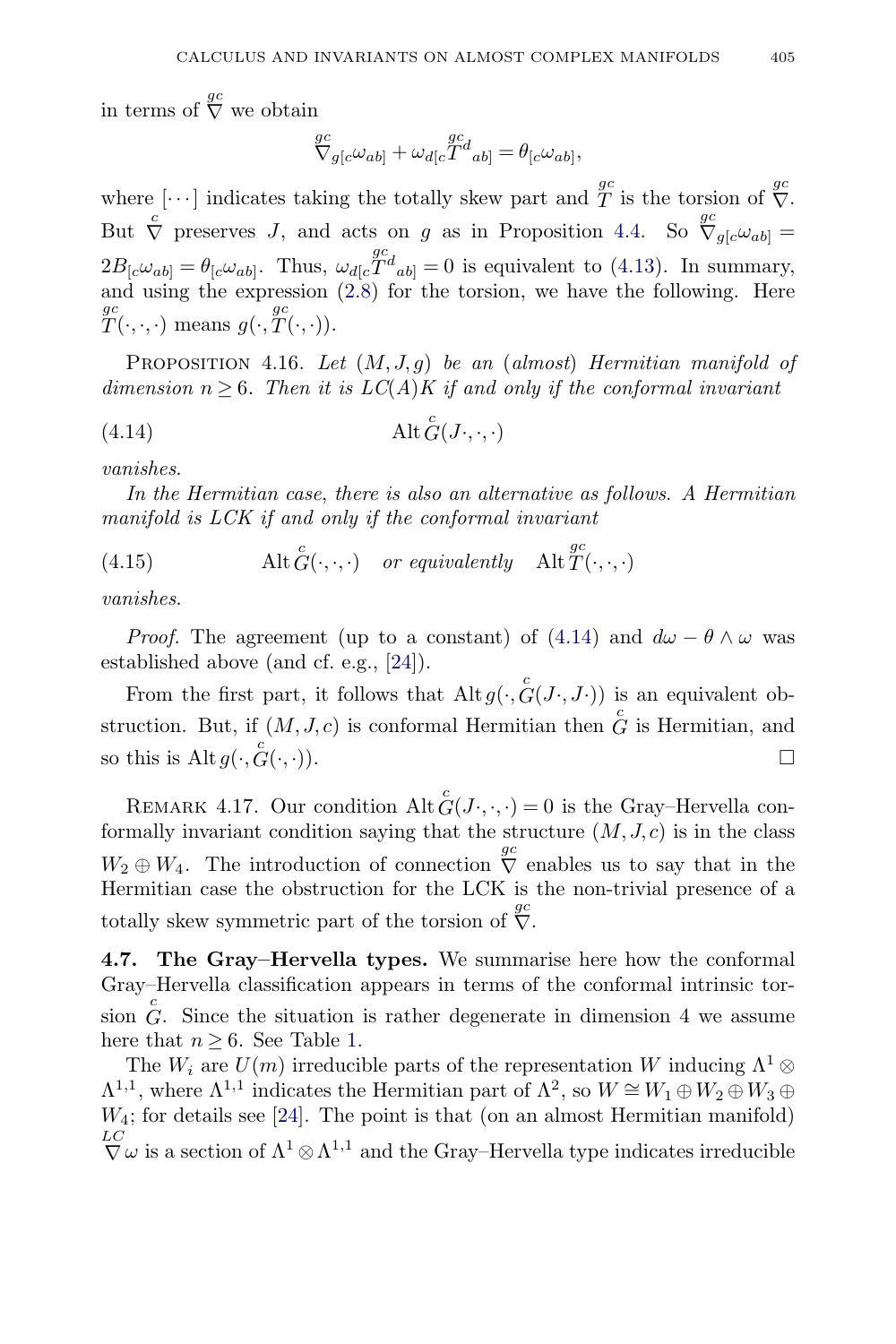<span id="page-23-0"></span>

| Gray-Hervella type          | Condition in terms of $G$                      | Name      |
|-----------------------------|------------------------------------------------|-----------|
| $W_4$                       | $\check{G}=0$                                  | LCK       |
| $W_1\oplus W_4$             | $\overset{c}{G}(X,X)=0$                        | NKW       |
| $W_2\oplus W_4$             | $\mathrm{Alt}(g(\cdot, J_G^c(\cdot,\cdot)))=0$ | LCAK      |
| $W_3 \oplus W_4$            | $\check{G}=\overset{c}{G}{}_{+}$               | Hermitian |
| $W_1 \oplus W_2 \oplus W_4$ | $\mathop{G}\limits^c=\mathop{G}\limits^c$      |           |
| $W_1 \oplus W_3 \oplus W_4$ | $G_{-}(X,X) = 0$                               |           |
| $W_2 \oplus W_3 \oplus W_4$ | Alt $(g(\cdot, J_{G-}^{c}(\cdot, \cdot)))=0$   |           |

TABLE 1

Recall the abbreviations: LCAK: Locally conformally almost Kähler; LCK: Locally conformally Kähler; NKW: Nearly Kähler Weyl.

parts of  $\nabla^L \omega$  that may be not zero on the structure; more precisely projection to the complementary  $W_i$  is certainly 0.

We could equally use the representation corresponding to  $G$ , and in that language  $W_4$  corresponds to a trace-type part of  $\overline{G}^{LC}$  that we have denoted  $B_a$ (cf.  $(4.6)$ ). With this understood we can recover conditions in terms of  $\overline{G}$  and B for any of the Gray–Hervella types by combining the various conditions with also the possibility of setting  $B_a$  to zero. The latter eliminates  $W_4$ , and breaks conformal invariance. So for example the "pure" types arise from either setting  $\mathring{G} = 0$ , to obtain the  $W_4$ -type, or any of the next three conditions in the table with, in addition,  $B_a = 0$ . At the other extreme imposing only  $B_a = 0$  gives the  $W_1 \oplus W_2 \oplus W_3$  type known as semi-Kähler. This enables the possibility of treating any of the almost Hermitian Gray–Hervella types using the conformal machinery from this section.

**4.8. Higher conformal invariants.** The primary Gray–Hervella classification is based around the vanishing of invariants involving just one covariant derivative of J. There are obvious ways to extend this to obtain special structures linked to higher jets of J and the metric. For example, one may look at the  $U(m)$ -type decomposition of the Riemann curvature, or alternatively for conformal questions the  $U(m)$ -type decomposition of the Weyl tensor, or the curvature  $\overline{R}$ , of  $\overline{\nabla}$ , or even of the covariant derivatives of  $\overline{R}$ .

Here we wish to describe special conformal conditions which arise from equations on  $B$ . These are more subtle because  $B$  itself is not itself conformally invariant (recall [\(4.2\)](#page-13-0)) and some could be of interest since they are related to key objects in conformal geometry, such as the GJMS operators of [\[22\]](#page-43-0). There is also a link with the following question: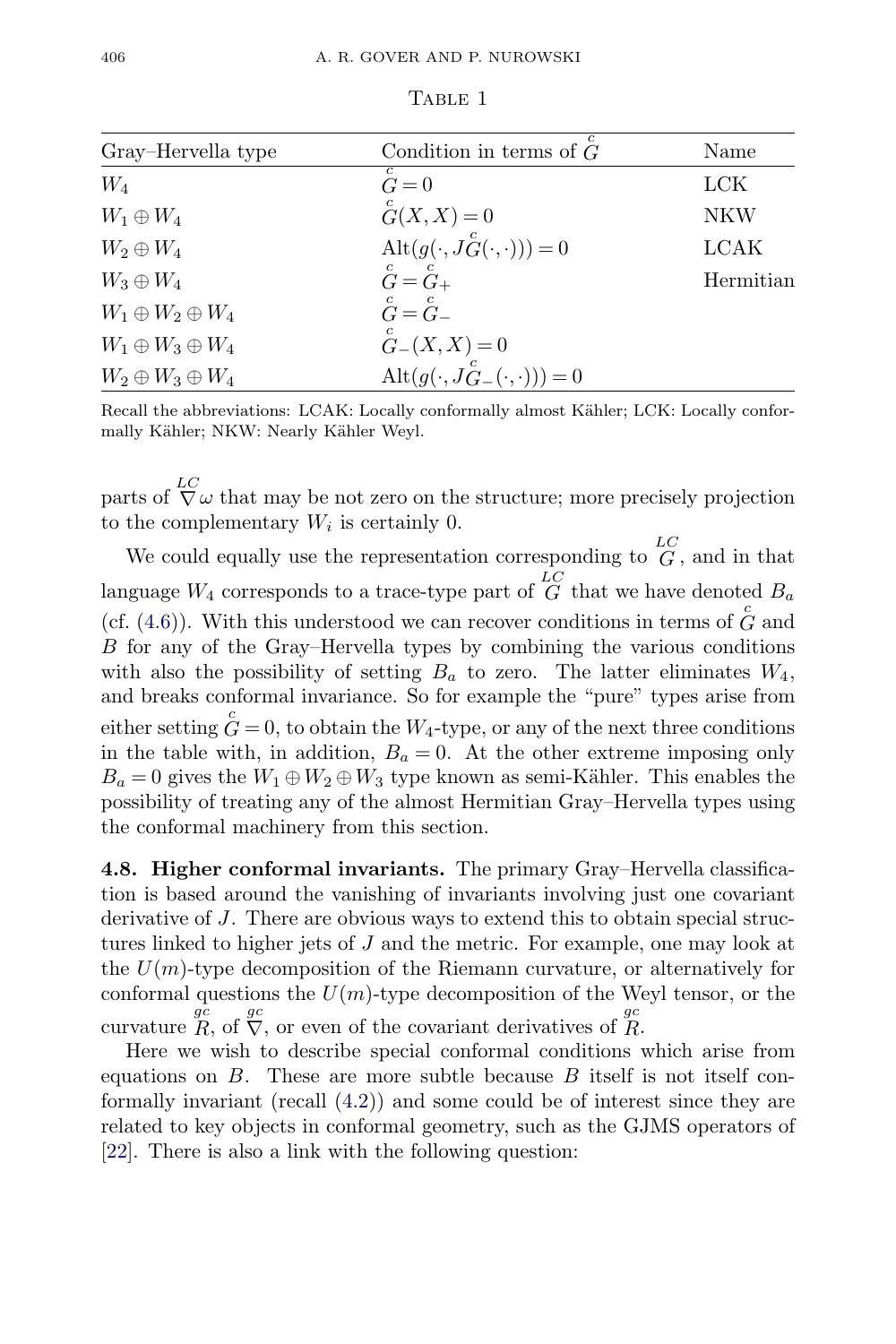Consider an even dimensional manifold M that admits an almost complex structure  $J$ . Suppose that  $M$  is equipped with a Riemannian signature conformal structure c. Does the structure  $(M, J, c)$  have a distinguished metric  $q \in c$ ?

Because  $(M, J, c)$  certainly has a distinguished Weyl connection  $\overline{\nabla}$ , this question is closely related to the properties of  $B_a$ . In the case that M is closed (i.e., compact without boundary), there is a celebrated answer due to Gauduchon  $[17]$  (see also  $[9]$ ): There is a unique (up to homothety) metric  $g \in c$  such that  $\delta B = -\nabla^a B_a = 0$  (i.e.,  $\delta$  is the formal adjoint of d, in the metric scale g). By construction then this  $Gauduchon metric$  is an invariant of the structure  $(M, J, c)$ . We shall show below that, at least in suitably generic settings, there is another distinguished metric. To study this, and other conformal invariants, effectively we need a small amount of additional background which yields another interpretation of B.

On any smooth *n*-manifold  $M$  the highest exterior power of the tangent bundle  $(\Lambda^n TM)$  is a line bundle. Its square  $(\Lambda^n TM)^2$  is orientable; let us assume an orientation. We may forget the tensorial structure of  $(\Lambda^n T M)^2$ and view this purely as a line bundle, we shall write  $L$  or  $E[1]$  for the 2nth positive root. For  $w \in \mathbb{R}$ , we denote  $L^w$  by  $E[w]$ .

If  $(M,g)$  is a Riemannian manifold, then  $(\Lambda^n TM)^2$  is canonically trivialised (and oriented) since  $\Lambda^n g^{-1}$  is a section; for a section  $\mu$  of  $(\Lambda^n TM)^2$ the component function in the trivialisation is obtained (up to a non-zero constant) by a complete contraction with  $\wedge^n g$  (where this notation means the projection of  $\otimes^n g$  onto its part in  $(\Lambda^n T^*M)^2$ .

Now consider a conformal structure  $(M, c)$ . Given any  $g \in c$ , we write  $\sigma_g$ for the positive section of E[1] with  $({\sigma_q})^{2n} = {\Lambda}^n g^{-1}$ , under the identification of  $E[2n]$  with  $(\Lambda^n TM)^2$ . Evidently on  $(M, c)$  there is a canonical section **g** of  $S^2T^*M[2] := S^2T^*M \otimes E[2]$  (where  $S^2$  indicates the symmetric second tensor power) with the property that given any  $g \in c$  we have

$$
\mathbf{g} = \sigma_g^2 g.
$$

This is called the *conformal metric*. Note that any positive section  $\sigma$  of  $E[1]$ determines a metric by  $g := \sigma^{-2}$ **g**, so we call such a  $\sigma$  a scale. That  $L = E[1]$ is a 2nth root (rather than some other choice) is a convenient for conformal geometry, thus we often term sections of  $E[w]$  conformal densities of weight w.

In this section, we note that there are a number of conformal invariants associated to almost Hermitian manifolds. We have not tried to be exhaustive in the treatment here, but rather we have attempted to indicate some interesting directions. Suppose then that we have a conformal almost Hermitian manifold  $(M, J, c)$ . First note that, from the definition of  $\sigma_q$ , it follows that for any  $g \in c$ ,  $\overline{\nabla}_a \sigma_g = -B_a \sigma_g$ , and similar for  $\overline{\nabla}$ , and so we have the following.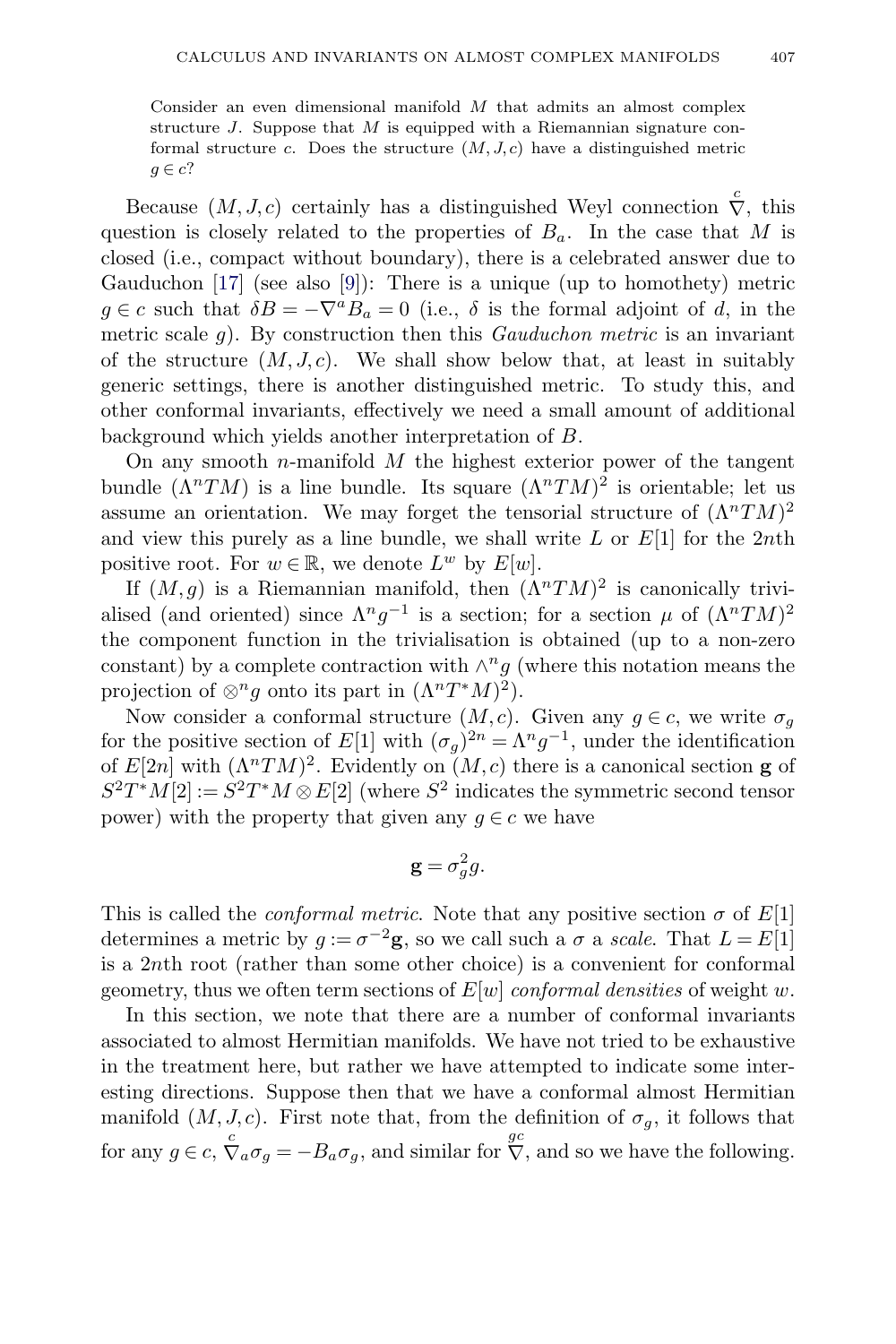PROPOSITION 4.18. The canonical connections  $\stackrel{c}{\nabla}$ , and  $\stackrel{gc}{\nabla}$  preserve the conformal metric

$$
\stackrel{c}{\nabla} \mathbf{g} = 0 \quad and \quad \stackrel{gc}{\nabla} \mathbf{g} = 0.
$$

Recall that an AH structure that satisfies [\(3.6\)](#page-9-0), i.e.,  $\delta\omega = 0$ , is said to be semi-Kähler. We are interested here in related conformal conditions. From above, we have that each metric  $g \in \mathcal{C}$  determines, through the corresponding Levi-Civita connection  $\nabla$ , a Weyl potential

$$
B_a^g = \frac{1}{n-2} J^c{}_b \nabla_c J^b{}_a = -\frac{1}{n-2} J^b{}_a \nabla_c J^c{}_b.
$$

Thus

$$
J^a{}_b B^g_a = \frac{1}{n-2} \nabla_c J^c{}_b = -\frac{1}{n-2} \nabla^c \omega_{cb}.
$$

That is

 $(n-2)JB = -\delta\omega,$ 

and so an AH structure is semi-Kähler if and only if  $B = 0$ .

Now recall that  $B$  transforms conformally according to  $(4.2)$ , that is,

$$
B_a^{\widehat{g}} = B_a^g + \Upsilon_a,
$$

where  $\hat{g} = e^{2\phi}g$ , and  $\Upsilon = d\phi$ , and  $\phi \in C^{\infty}(M)$ . It follows that if  $B_q^g$  is exact then so is  $B_a^{\hat{g}}$ , in which case we shall say that  $(M, J, c)$  is *conformally semi*- $Kähler$  (CSK); on a conformally semi-Kähler manifold there is a distinguished metric  $g \in c$ , namely the metric satisfying

 $B^g_a = 0$  equivalently  $\delta \omega = 0$  equivalently  $\overline{\nabla} = \overline{\nabla}^g$ .

It also follows from [\(4.2\)](#page-13-0) that the Faraday tensor

$$
F = dB
$$

is a conformal invariant of  $(M, J, c)$ . In fact this is the curvature of  $\stackrel{c}{\nabla}$  as a connection on  $L^{-1} = E[-1]$ , from which its invariance is immediate. If  $F = 0$ for a conformal almost Hermitian structure  $(M, J, c)$  then we are locally in the situation above, so the structure is *locally conformally semi-Kähler* (LCSK). (So, from the discussion of Section [4.6,](#page-21-0) in dimension 4 this agrees with LCAK while in higher dimensions LCAK implies LCSK.) In an obvious way, there are weakenings of this condition by decomposing  $F$  into its Hermitian and anti-Hermitian parts  $F_{\pm}$  (which are obviously conformal invariants). We may specify that  $F_+ = 0$  or  $F_- = 0$ .

There are also routes to more subtle conformal invariants, and we wish indicate these. In the discussion below,  $\Lambda^k$  denotes the bundle of k-forms or, by way of notational abuse, the sections of this bundle; and  $\Lambda_k$  is the tensor product of  $\Lambda^k$  with the conformal  $(2k - n)$ -densities.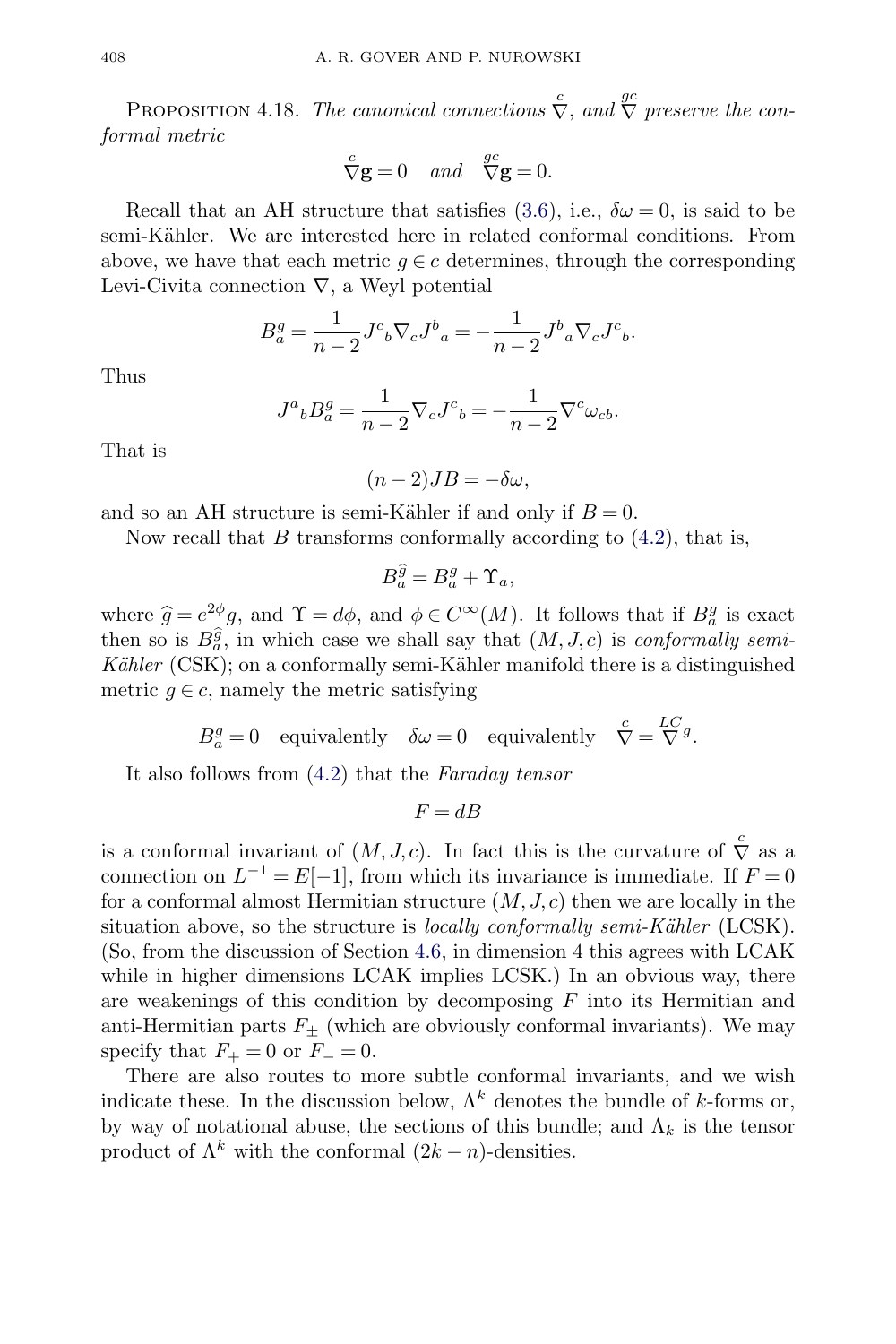<span id="page-26-0"></span>The manifold  $M$  is oriented by the almost complex structure. On oriented dimension 4 manifolds the bundle map known as the Hodge-star operator is conformally invariant on 2-forms

$$
\star:\Lambda^2\to\Lambda^2
$$

and this squares to 1. The 2-forms decompose orthogonally into the eigenspaces of this and applying the respective projections to  $F$  we obtain, respectively, the self-dual/anti-self-dual parts  $F^{*\pm}$  of F as conformal invariants of  $(M, J, c)$ . Since almost complex manifolds are naturally oriented we have these invariants on any 4-dimensional almost Hermitian manifold, and the vanishing of just one of these gives an obvious weakening of the locally conformally semi-Kähler condition. We may say that  $(M, J, c)$  is Faraday (anti-)self-dual if  $F^{*-} = 0$  (respectively  $F^{*+} = 0$ ); if one or the other condition holds we may say the structure is *Faraday half-flat*. In an obvious way, we may seek a finer grading by further decomposing the  $F^{* \pm}$  into Hermitian and anti-Hermitian parts  $F_{\pm}^{* \pm}$ . This is partially successful. A straightforward calculation shows that:

rank 
$$
(\Lambda^2)^{*+}_{+} = 1
$$
; rank  $(\Lambda^2)^{*+}_{-} = 2$ ;  
rank  $(\Lambda^2)^{*-}_{+} = 3$ ; rank  $(\Lambda^2)^{*-}_{-} = 0$ .

More precisely  $(\Lambda^2)^{*+}_{+} = \mathbb{R}\omega$ ,  $(\Lambda^2)^{*+}_{-} = \omega^{\perp} \cap (\Lambda^2)^{*+}$ ,  $(\Lambda^2)^{*-}_{+} = (\Lambda^2)^{*-}$ ,  $(\Lambda^2)^{*-}_- = 0$ , meaning the zero bundle. Then the condition  $F \wedge \omega = 0$  from Section [4.6](#page-21-0) imples F has no component in  $(\Lambda^2)^{++}_+$ .

The formal adjoint of  $d : \Lambda^1 \to \Lambda^2$ , which we denote  $\delta : \Lambda_2 \to \Lambda_1$ , is also conformally invariant. Thus in dimension 4 the *Maxwell current*  $\delta F = \delta dB$  is also conformally invariant, and if this is zero then we may say the conformal almost Hermitian structure is simply Maxwell.

In fact, there is analogue for all dimensions  $n \geq 4$  of the last result. In order to state this, and for the subsequent developments, we shall need the following result from [\[6\]](#page-43-0).

THEOREM 4.19. On Riemannian manifolds of even dimension  $n \geq 4$  there are natural formally self-adjoint differential operators

$$
Q_k^g: \Lambda^k \to \Lambda_k, \quad k = 0, 1, \dots, n/2 + 1,
$$

with  $Q_{n/2}^g = 1$ ,  $Q_{n/2+1}^g = 0$  and otherwise with properties as follows. Up to a non-zero constant scale,  $Q_k^g$  has the form

$$
(d\delta)^{n/2-k} + \text{LOT}
$$

and  $Q_01$  is the (Branson) Q-curvature. Then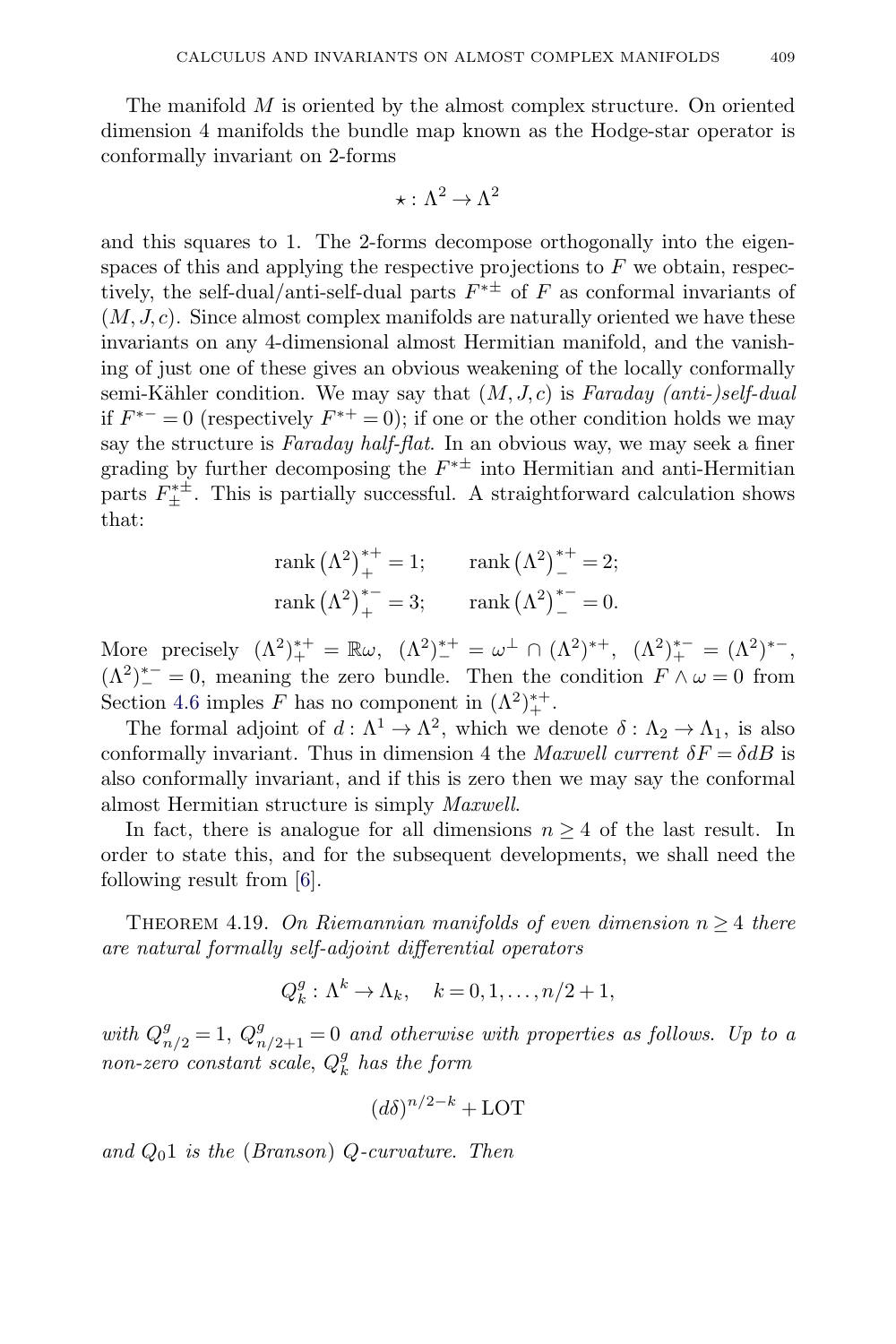<span id="page-27-0"></span>• Upon restriction to the closed k-forms  $\mathcal{C}^k$ ,  $Q_k^g$  has the conformal transformation law

(4.16) 
$$
Q_k^{\hat{g}}u = Q_k^g u + \delta Q_{k+1}^g d(\phi u),
$$

where  $\hat{g} = e^{2\phi}g$  with  $\phi$  a smooth function.

- It follows that the differential operator  $\delta Q_{k+1}^g d =: L_k : \Lambda^k \to \Lambda_k$  is conformally invariant.
- The operators  $G_k: \Lambda^k \to \Lambda_{k-1}$  defined by the composition  $G_k := \delta Q_k$  are conformally invariant on the null space of  $L_k$ . In particular, further restricting, the map  $G_k : \mathcal{C}^k \to \Lambda_{k-1}$  is conformally invariant.

Thus we have the following generalisation of the Maxwell current.

THEOREM 4.20. The (conformally weighted) 1-form field  $G_2F = L_1B$  in  $\Lambda_1$  is a local (conformal) invariant of conformal almost Hermitian manifolds.

REMARK 4.21. Thus,  $G_2F = 0$  gives a weakening of the LCSK condition.

Note that  $G_2F$  may be viewed as an analogue (for  $\overline{\nabla}$  viewed as a connection on  $L^{-1}$ ) of the Fefferman–Graham obstruction tensor of [\[15\]](#page-43-0), since the latter can be seen to arise from a non-linear analogue of  $G_2$  applied to a certain curvature (the curvature of the conformal tractor connection) [\[20\]](#page-43-0).

Next if the invariant  $G_2F = 0$  (which holds trivially if  $(M, J, c)$  is LCSK), then we are able to use the third bullet point of Theorem [4.19.](#page-26-0) However some care is required as B is not invariant. For  $g \in c$ , in this case we obtain that

 $Q_J^g := G_1 B^g$ 

is a  $-n$ -density that transforms conformally like the Q-curvature: if  $\hat{g} = e^{2\phi}g$ as above then

(4.17) 
$$
Q_J^{\hat{g}} = Q_J^g + L_0 \phi,
$$

where we also note that  $L_0$ , from Theorem [4.19,](#page-26-0) is the dimension order conformally invariant Laplacian power operator of [\[22\]](#page-43-0) (the so-called critical GJMS operator). Clearly locally constant functions are in the kernel of  $L_0$ , if these give the entire null space  $\mathcal{N}(L_0)$  then  $L_0$  is said to have *trivial kernel*. Since  $L_0$  is formally self-adjoint [\[25\]](#page-43-0), from standard Fredholm theory we have the following result.

THEOREM 4.22. Suppose  $(M, J, c)$  is a closed conformal almost Hermitian manifold satisfying the conformal condition  $G_2F = 0$ , and such that the GJMS operator  $L_0$  has trivial kernel. There is a unique preferred unit volume metric  $g \in c$  satisfying

$$
Q_J^g = 0.
$$

In the special case that  $(M, J, c)$  is CSK, g is the unique (unit volume) semi-Kähler metric in the conformal class.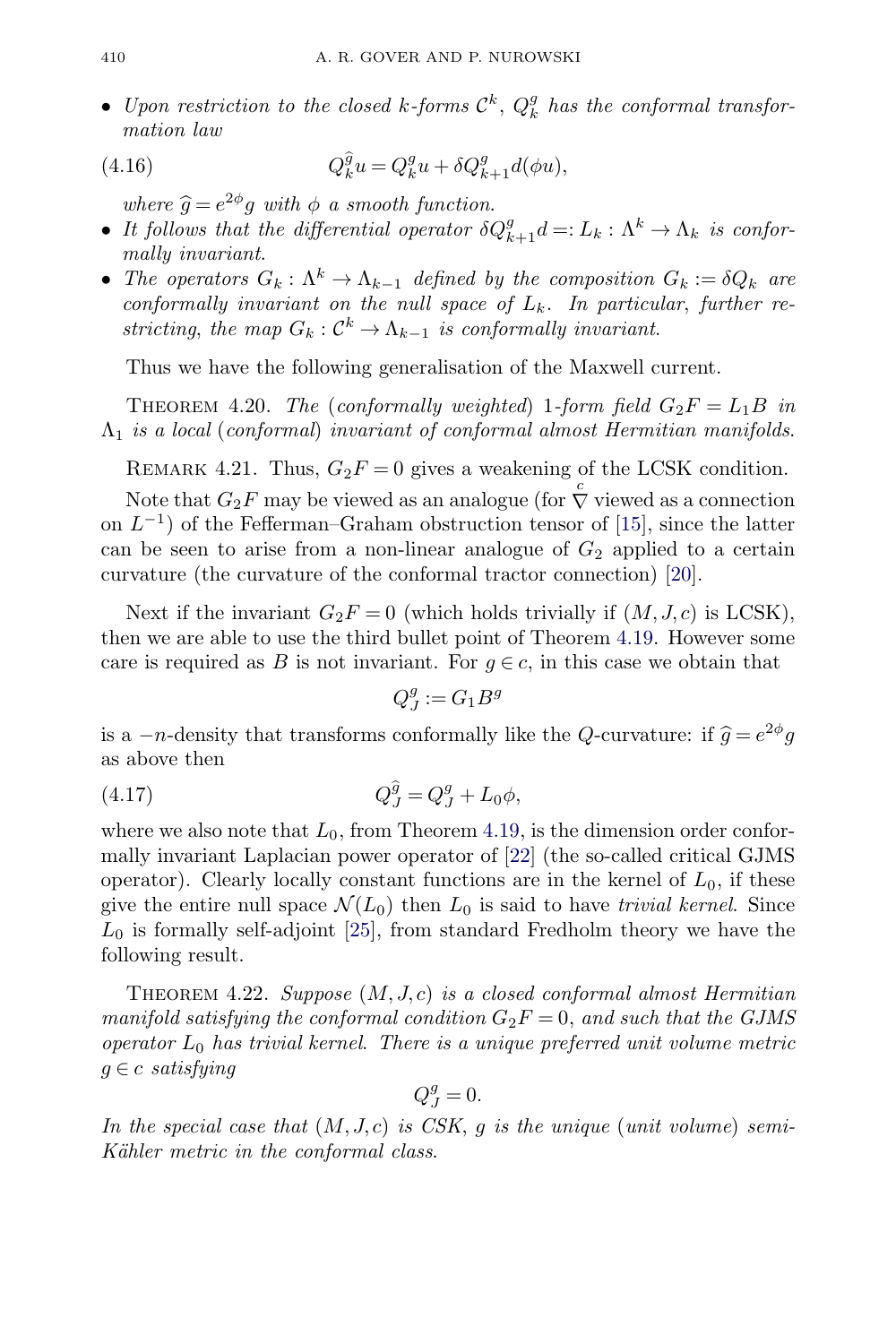<span id="page-28-0"></span>On a generic (Riemannian signature) conformal manifold the critical GJMS operator has trivial kernel, but there are examples where the kernel is nontrivial (see, e.g., [\[13\]](#page-43-0), [\[10\]](#page-43-0) and similar examples are easily constructed). Thus, we note the following partial generalisation of the previous theorem.

THEOREM 4.23. Suppose  $(M, J, c)$  is a closed conformal almost Hermitian manifold satisfying the conformal condition  $G_2F = 0$ . Then

$$
I_{\phi} = \int_M \phi Q_J
$$

is a well-defined (i.e., conformally invariant) invariant for any function  $\phi$  in the kernel of  $L_0$ .

These conformal invariants obstruct the conformal prescription of zero  $Q_J$ . That is there is metric  $g \in c$  satisfying

$$
Q_J^g=0
$$

if and only if  $I_{\phi} = 0$  for all  $\phi \in \mathcal{N}(L_0)$ . Such a metric, if it exists, is unique up to  $q \mapsto e^{2\phi}q$  where  $\phi \in \mathcal{N}(L_0)$ .

*Proof.* By construction, the operator  $L_0$  is formally self-adjoint, since the  $Q_k^g$  are, so the first result follows from [\(4.17\)](#page-27-0) and the conformal weight of  $Q_J$ .

The second part is again immediate from standard spectral theory.  $\Box$ 

REMARK 4.24. As mentioned any (locally) constant function is in the kernel of  $L_0$ , but  $Q_J$  is a divergence so the  $I_\phi$  defined in Theorem 4.23 may only possibly be non-trivial on structures where the kernel of  $L_0$  includes locally non-constant functions. The above theorems are analogues of results for Branson's Q-curvature and its prescription in the cases where the conformal invariant  $\int_M Q$  is zero. See, [\[32\]](#page-44-0) and Proposition 3.5 of [\[19\]](#page-43-0), which use [\[7\]](#page-43-0), [\[8\]](#page-43-0).

Note that in the language of physics, the role of  $G_1$  in Theorem [4.22](#page-27-0) and Theorem 4.23 is as a "gauge fixing" operator. Indeed the  $(L_k, G_k)$  form graded injectively elliptic systems and in dimension four  $G_1$  is the Eastwood–Singer conformal gauge fixing operator of [\[12\]](#page-43-0).

There are further global conformal invariants available as follows. From the third bullet point of Theorem [4.19](#page-26-0) we have that  $G_1$  is conformally invariant on closed 1-forms. The conformally invariant subspace  $\mathcal{H}^1$  of  $\mathcal{C}^1$  consisting of those closed 1-forms that are also annihilated by  $G_1$  is termed the space of conformal harmonics (of degree 1) and has dimension at least as large as the first Betti number, see [\[6\]](#page-43-0). The following is an easy consequence of the properties of  $Q_1$  and the conformal transformation formula for  $B$ .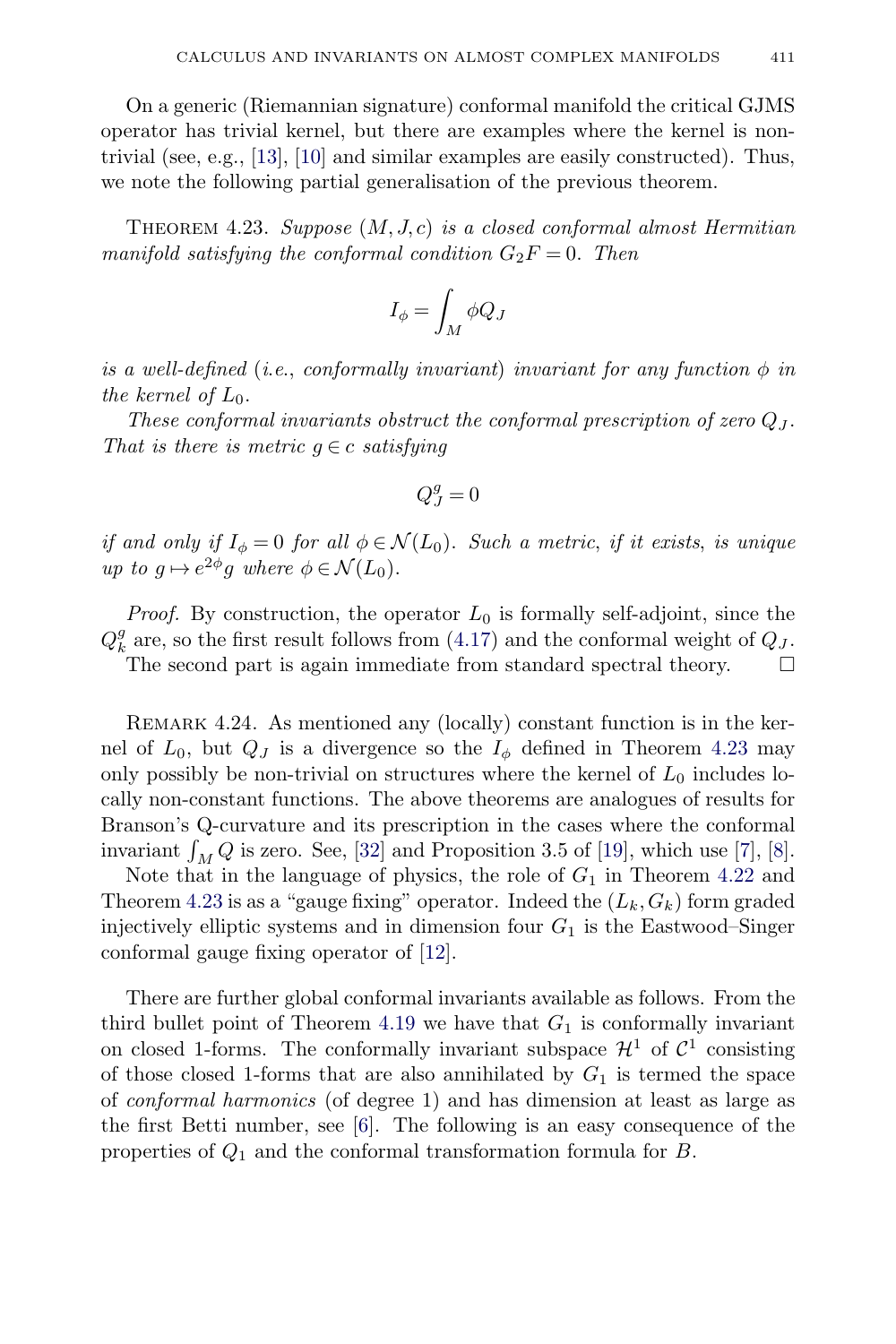<span id="page-29-0"></span>THEOREM 4.25. On a closed conformal almost Hermitian manifold  $(M, J, c)$ , satisfying the conformal condition  $G_2F = 0$ ,

$$
I_u:=\int_M(B,Q_1u)
$$

is conformally invariant, for any 1-form  $u \in \mathcal{H}^1$ .

REMARK 4.26. The invariants  $I_u$  here generalise the  $I_\phi$  of Theorem [4.23.](#page-28-0) If  $u = d\phi$  for some function  $\phi$ , then the condition  $u \in \mathcal{H}^1$  is equivalent to  $L_0\phi = 0$ , and integrating by parts we obtain  $I_u = I_\phi$ .

Finally, note that in view of the transformation law [\(4.17\)](#page-27-0) we can obviously add to the Branson Q-curvature  $Q$  a multiple of  $Q_J$  so as to obtain a local conformally invariant  $(-n)$ -density.

**4.9. Summary.** Any conformal almost Hermitian structure  $(M, J, c)$  determines a canonical Weyl structure  $\stackrel{c}{\nabla}$  with conformally invariant curvature F (viewing  $\overline{\nabla}$  as a connection on E[-1]). There is a natural hierarchy of curvature conditions that one can consider:

- $\overline{\nabla}$ , and therefore also F, general;
- (1)  $G_2F = 0$ ; or
	- (2)  $F_+ = 0$  or  $F_- = 0$ ; and in dimension 4  $F_+^{*+} = 0$ , or  $F_+^{*-} = 0$ , and/or,  $F_{-}^{*+} = 0$  (and note that in dimension 4 if either  $F^{*+} = 0$  or  $F^{*-} = 0$ then  $G_2F = \delta F = 0$ ;
- $F = 0$ , this is LCSK; then
	- (1)  $0 \neq [B^g] \in H^1(M)$ , where  $g \in c$ ; or
	- (2)  $B^g$  exact, so  $\overrightarrow{\nabla}$  is a Levi-Civita connection, for some metric in c.

The last of these is the conformally semi-Kähler (co-symplectic) condition; in case that is satisfied then  $\stackrel{c}{\nabla}$  is the unique Levi-Civita connection in the conformal class, that is compatible with J.

REMARK 4.27. None of the results developed in Section [4.8](#page-23-0) above depend on J being orthogonal for the conformal structure. The discussion has assumed this only to link with conditions that are familiar in the literature (such as LCSK).

Moreover, only the results using/claiming ellipticity rely on Riemannian signature.

# **5. Projective geometry**

A projective (differential) geometry consists of a manifold M equipped with an equivalence class p of torsion free affine connections (we write  $(M, p)$ ); the class is characterised by the fact that two connections  $\nabla$  and  $\nabla$  in p have the same *path structure*, that is the same geodesics up to parametrisation. In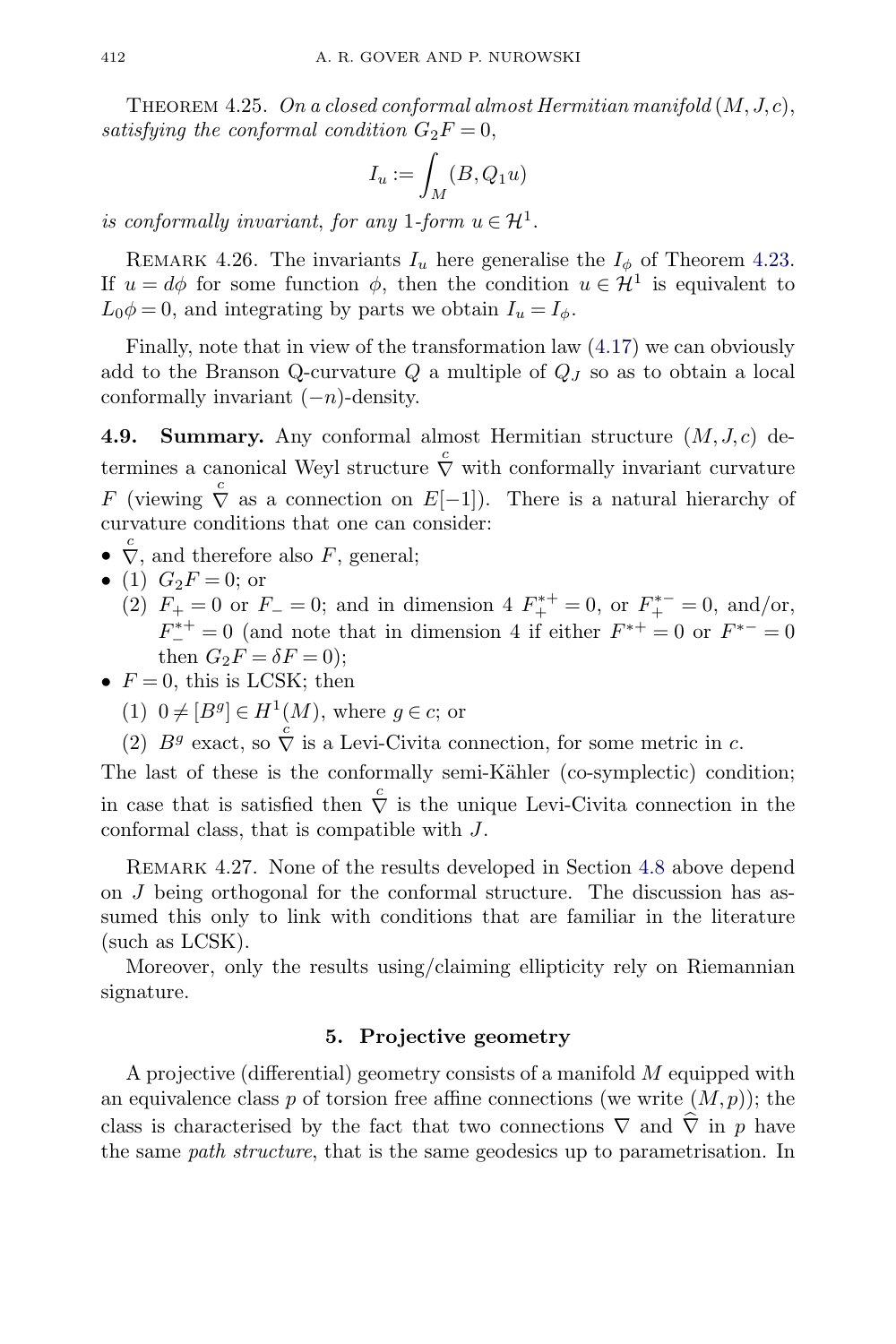<span id="page-30-0"></span>the following to avoid difficult language it will be useful to understand  $p$  in a slightly different way. We shall also use  $p$  to mean that set of parametrised curves such that each curve in p is a geodesic for some  $\nabla \in p$ . We shall say that a connection (in general with torsion) is compatible with the path structure if its geodesics agree with the geodesics of some  $\nabla \in \mathfrak{p}$ .

Explicitly, the connections  $\nabla$  and  $\nabla$  are related by the equation

(5.1) 
$$
\widehat{\nabla}_a Y^b = \nabla_a Y^b + \Upsilon_a Y^b + \Upsilon_c Y^c \delta_a^b,
$$

where  $\Upsilon$  is some smooth section of  $T^*M$ . Equivalently two connections (on  $T^*M$ ) in the same projective class are related by

(5.2) 
$$
\widehat{\nabla}_a u_b = \nabla_a u_b - \Upsilon_a u_b - \Upsilon_b u_a,
$$

on any 1-form field  $u$ .

Here, we consider almost complex manifolds  $(M, J)$  of dimension  $n = 2m$  $(m \in \{1, 2, \ldots\})$  equipped with a projective structure p. Associated to any  $\nabla \in p$  we may form

(5.3) 
$$
A_c^{\nabla} := -\frac{1}{n} (\nabla_a J^a{}_b) J^b{}_c = \frac{1}{n} J^a{}_b (\nabla_a J^b{}_c).
$$

It is then easily verified that if we change  $\nabla$  to  $\nabla$ , as in (5.1), then

(5.4) 
$$
A_c^{\nabla} = A_c^{\nabla} + \Upsilon_c.
$$

We have the following result, which is an analogue of Proposition [4.1.](#page-13-0)

PROPOSITION 5.1. Let  $(M, J)$  be an almost complex manifold of any (even) dimension. If this is also equipped with a projective structure p, then there is a unique connection  $\overline{\nabla} \in p$  which is compatible with J.

*Proof.* Let  $\nabla$  and  $\overline{\nabla}$  be connections in p. Then it is a straightforward exercise to show that  $\overline{\nabla}$  is compatible with J (as defined in Section [2.3\)](#page-7-0) if and only if (as a connection on  $T^*M$ ) we have

(5.5) 
$$
\overline{\nabla}_a u_b = \nabla_a u_b + A_a^{\nabla} u_b + A_b^{\nabla} u_a,
$$

where  $A_a^{\vee}$  is given in terms of  $\nabla$  by the formula (5.3). Showing this uses that J is trace-free (since  $J^2 = -id$ ).  $\Box$ 

Note that from the uniqueness it follows that  $\stackrel{p}{\nabla}$  is independent of  $\nabla \in p$ , as used in the proof. Alternatively one can see this by putting together (5.1),  $(5.2)$ , and  $(5.4)$ .

REMARK 5.2. Putting things in another order, we may state things (somewhat informally) as follows. Given an even dimensional projective manifold  $(M,p)$ , any almost complex structure J on M yields a canonical breaking of the projective symmetry, via  $\overline{\nabla}$ .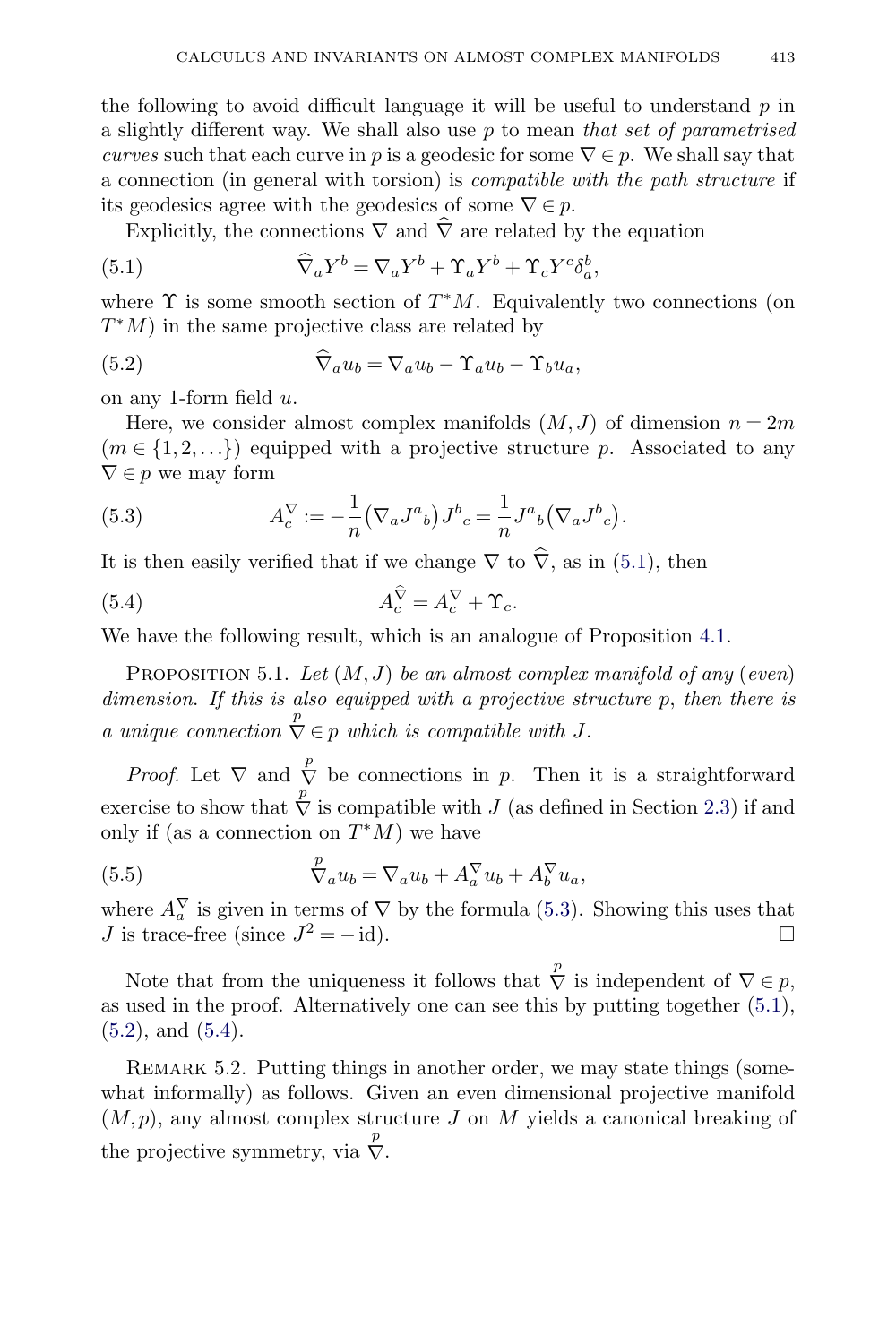<span id="page-31-0"></span>There is an obvious consequence of the proposition. The set of curves  $p$ has a distinguished subset, as follows.

COROLLARY 5.3. Let  $(M, J, p)$  be a projective almost complex manifold of any dimension. Then M has a preferred class of parametrised curves, namely the geodesics of  $\overline{\nabla}$ .

**5.1. Canonical projective almost complex connections.** The curvature of  $\overline{\nabla}$ , and its  $\overline{\nabla}$  covariant derivatives, are all invariants of the structure  $(M, J, p)$ . Another invariant is

(5.6) 
$$
G^{b}{}_{ca} := \frac{1}{2} \left( \stackrel{p}{\nabla}_{a} J^{b}{}_{d} \right) J^{d}{}_{c};
$$

in analogy with the conformal case, this, and its tensor parts, play a fundamental role.

Specialising the development and results of Section [2](#page-4-0) to the case that  $\stackrel{p}{\nabla}$  is the initial affine connection, we can form a range of connections and geometric objects that are determined canonically by the almost complex structure J and the projective structure. In particular, we obtain the following result.

PROPOSITION 5.4. Let  $(M, J, p)$  be a projective almost complex structure. This determines a canonical affine connection  $\overline{\nabla}$  defined by

$$
\nabla_X Y = \nabla_X Y + \nabla (Y, X), \quad \text{where } \nabla^b_{ca} := \frac{1}{2} \left( \nabla_a J^b{}_d \right) J^d{}_c.
$$

This has the properties:

- $\overline{\nabla}J=0;$
- The anti-Hermitian part of its torsion gives the Nijenhuis tensor  $N_J(X, \mathcal{L})$  $Y) = T_{-}^{gp}(X, Y).$

Proof. All results are simply specialisations of statements in Proposition [2.1](#page-4-0) and Corollary [2.6.](#page-7-0)  $\Box$ 

Now we may use  $\bigvee^{\text{gp}}$  as the  $\bigvee^{\text{G}}$  in Proposition [2.4](#page-6-0) to give a family of connections  $\sum_{i=1}^{p,t}$  determined by the projective almost complex structure, and parametrised by  $t \in \mathbb{R}$ . Recall that in the conformal setting the canonical connection  $\overline{\nabla}$  had the congenial property that it preserved both J and the conformal structure. The projective analogue would be a connection that preserves both J and the path structure of the projective geometry. Indeed since, even more, there are preferred geodesics (by Corollary 5.3) it is reasonable to seek a connection that shares this preference. We investigate using the family  $\sum_{i=1}^{p,t}$ .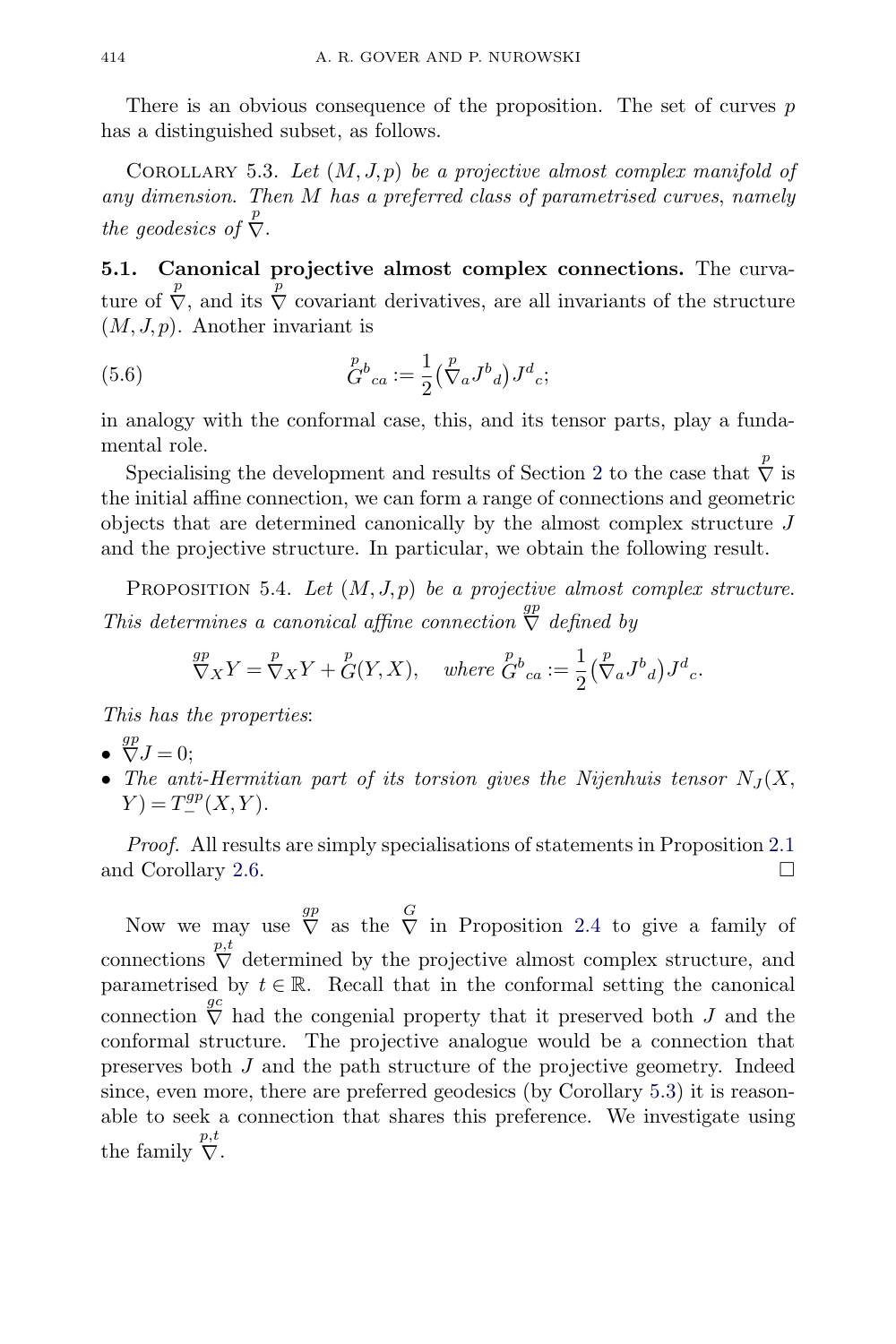<span id="page-32-0"></span>For each choice of t, the connection  $\sum_{k=1}^{n} h_k$  has the same geodesics as the connection  $\overline{\nabla}$  (and so the same paths as any connection in p) if and only if

$$
{}_{G}^{p}(X,X) + tG_{+}(X,X) = 0 \text{ for all } X \in \Gamma(TM).
$$

This must also hold if  $X$  is replaced by  $JX$ . Together we obtain an equivalent system

$$
(1+t)G_{+}(X,X) + G_{-}(X,X) = 0,
$$
  

$$
(1+t)G_{+}(X,X) - G_{-}(X,X) = 0.
$$

In solving this, there are two cases: if  $t \neq -1$  then  $\mathfrak{G}_{+}(X,X) = \mathfrak{G}_{-}(X,X) =$ 0 whence  $G(X, X) = 0$ ; if  $t = -1$  then we have the weaker requirement  ${}^pG-(X,X)=0.$  Since the condition  $2J^pG(X,X)=(\nabla_XJ)X=0$ , for all  $X \in \Gamma(TM)$ , is an analogue of the nearly Kähler condition (on almost Hermitian structures), if this holds we shall say the structure  $(M, J, p)$  is projective nearly Kähler. We summarise as follows.

THEOREM 5.5. The connection  $\stackrel{p,t}{\nabla}$  defined by

$$
\nabla_X Y := \nabla_X Y + t G_+(X, Y)
$$

is almost complex. It has the same path structure as  $(M, J, p)$  if and only if: •  $t \neq -1$  and the manifold is projective nearly Kähler, that is,

$$
(\stackrel{p}{\nabla}_X J)X = 0 \quad \text{for all } X \in \Gamma(TM);
$$

•  $t = -1$  and the manifold satisfies

(5.7) 
$$
(\stackrel{p}{\nabla}_X J)X = (\stackrel{p}{\nabla}_J X J)(JX) \text{ for all } X \in \Gamma(TM).
$$

It is evident from the theorem that the connection

$$
\overset{JP}{\nabla}:=\overset{p,-1}{\nabla}
$$

is distinguished, since it imposes the weakest condition on the structure  $(M, J, p)$  in order to have the geodesics from the distinguished set of Corollary [5.3.](#page-31-0) Since the value of any of these connections is limited without path structure preservation we make the following definition.

DEFINITION 5.6. On an even manifold  $M$  let  $J$  be an almost complex structure and  $p$  a projective structure. We shall say that  $p$  and  $J$  are *compatible* if  $p$ 

$$
G_{-}(X,X) = 0, \quad \forall X,
$$

or equivalently if  $(5.7)$  holds. When this holds we shall also say that  $(M, J, p)$ is a compatible projective almost complex structure.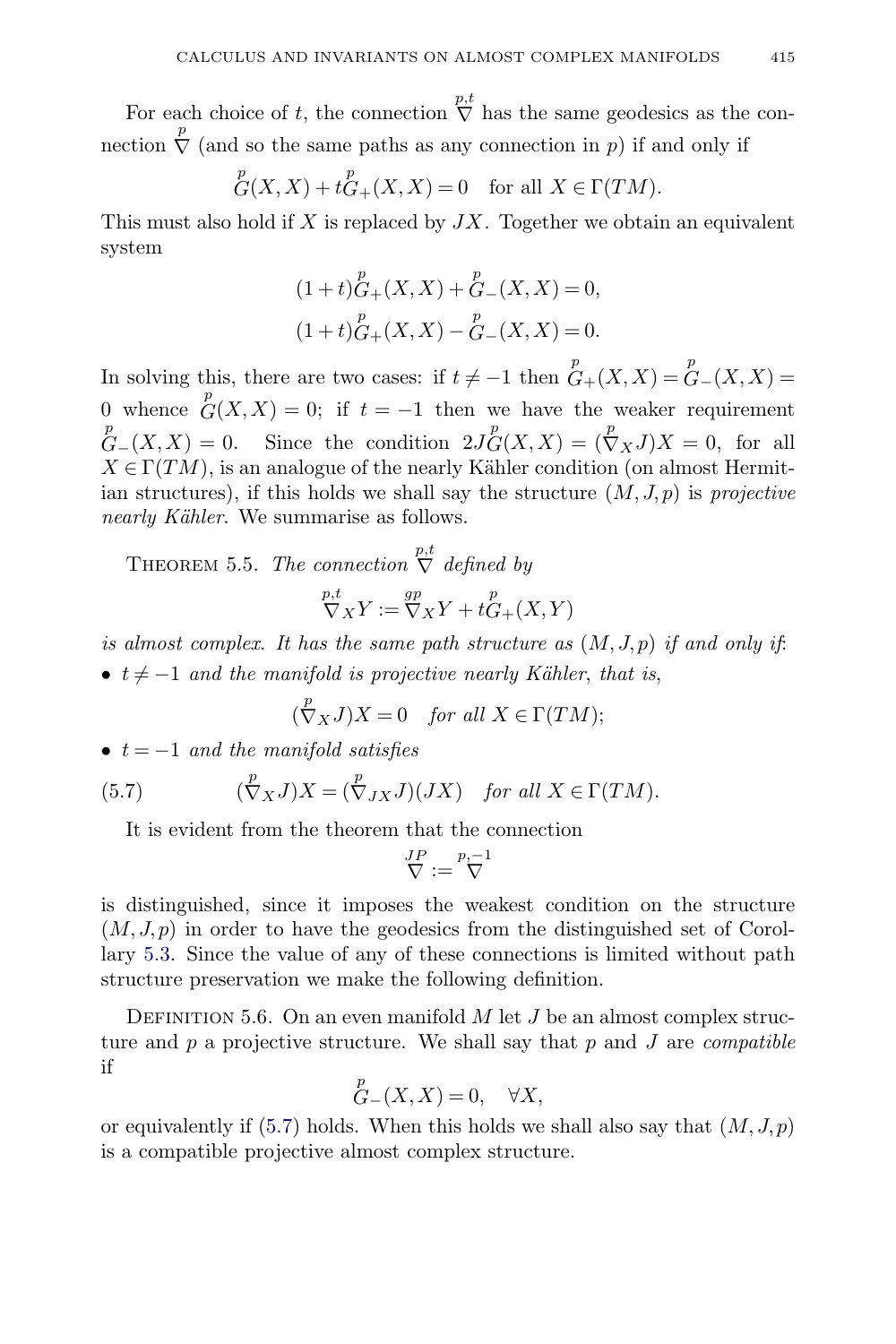<span id="page-33-0"></span>Then for emphasis we may state the following.

COROLLARY 5.7. On any compatible projective almost complex structure  $(M, J, p)$  the canonical connection  $\overline{\nabla}$  preserves J and has as geodesics the distinguished curves determined by p and J (as in Corollary [5.3\)](#page-31-0).

REMARK 5.8. The term "compatible" as defined here is not easily confused with its use to describe properties of a particular affine connection, as defined in Section [2.3.](#page-7-0)

Together equation [\(5.7\)](#page-32-0) and the compatibility equation  $\sum_a^p J^a{}_b = 0$  are formal analogues of the equations used by Gray and Hervella [\[24\]](#page-43-0) to characterise the class  $W_1 \oplus W_3$  in almost Hermitian geometry. It is more closely an analogue of the conformal class  $W_1 \oplus W_3 \oplus W_4$ .

The  $t = 1$  case of Theorem [5.5](#page-32-0) recovers the projectively canonical version of the  $\bigvee^{KN}$  connection which has torsion precisely agreeing with the Nijenhuis tensor.

LEMMA 5.9. Two affine connections  $\nabla$  and  $\nabla'$  have the same geodesics if and only if their difference tensor is an algebraic torsion tensor.

*Proof.* Let T be a section of  $TM \otimes (\Lambda^2 T^*M)$ . Then it is clear that  $\nabla'$ defined by  $\nabla'_X Y = \nabla_X Y + \frac{1}{2} T(X, Y)$  has the same geodesics as  $\nabla$ .

Conversely suppose that  $\frac{1}{2}T$  is the difference tensor given by  $\nabla' - \nabla$  and T is not a section of  $TM \otimes (\Lambda^2 T^*M)$ . In this case there exists a point  $q \in M$ and  $X_q \in T_qM$  such that at q we have  $T(X_q, X_q) \neq 0$ . Then the  $\nabla$ -geodesic through q that has tangent there  $X_q$  is not a geodesic for  $\nabla'$ .  $\Box$ 

In the following we shall use the following notation. Given a  $(1, 2)$  tensor  $H$  we will denote its symmetric and skew parts by  $H^{\text{symm}}$  and  $H^{\text{skew}}$ , respectively. That is

$$
H^{\text{symm}}(X, Y) = \frac{1}{2} (H(X, Y) + H(Y, X)),
$$
  

$$
H^{\text{skew}}(X, Y) = \frac{1}{2} (H(X, Y) - H(Y, X)).
$$

The interpretation of the solution leading to Theorem [5.5](#page-32-0) is clear via the Lemma 5.9. The difference  $\left(\nabla \frac{p,t}{\nabla} - \nabla \right)(X,Y)$  is  $\mathcal{L}^p(Y,X) + t\mathcal{L}^p(Y,Y)$ . So for example at  $t = -1$  this is  $G_{+}^{\text{Pskew}}(Y, X) + G_{-}(Y, X)$ . Thus the  $J, p$  compatibility condition  $G_{-}^{p_{symm}}=0$  is exactly what is required to achieve a skew difference tensor, as required since  $\stackrel{p}{\nabla}$  torsion free.

At this point it is reasonable to ask if there is an almost complex connection with the same geodesics as  $\overline{\nabla}$ , without imposing the J, p compatibility condition  $G_{-}^{p_{symm}} = 0$ . In other words whether might be some connection that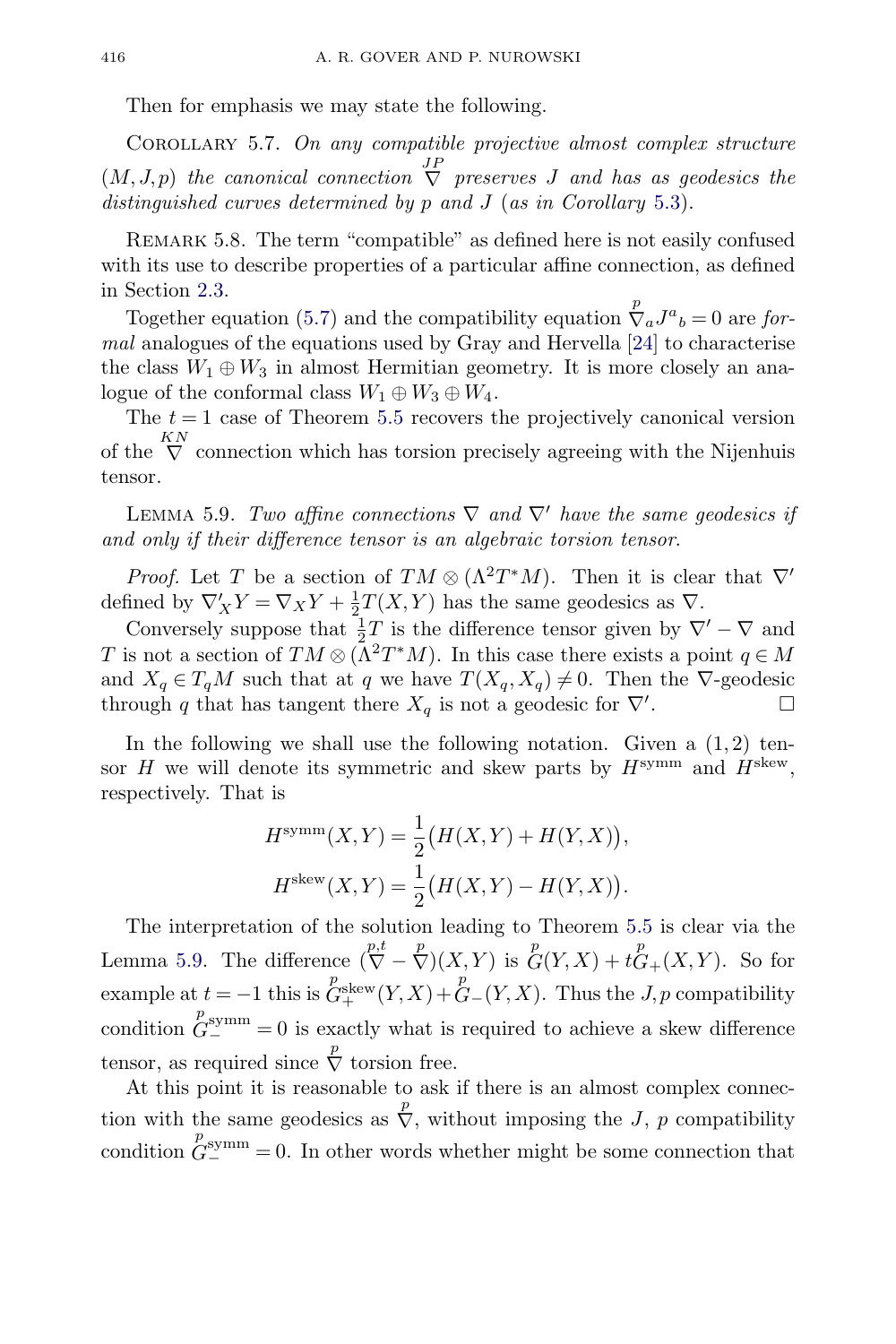<span id="page-34-0"></span>is "better" than  $\overline{V}$  in this sense. We shall now show that there is no such connection.

THEOREM 5.10. Let  $(M, J, p)$  be a projective almost complex structure. Suppose that there exists an affine connection  $\nabla'$  such that  $\nabla'$  is almost complex and  $\nabla'$  has geodesics in the projective class p. Then J and p are compatible, that is

$$
\overset{p}{G}^{\text{symm}}_{-}=0,
$$

and

$$
\nabla'=\frac{J P}{\nabla}+\frac{1}{2}T,
$$

where T is an anti-Hermitian algebraic torsion tensor (that is  $T(X, Y) =$  $-T(Y, X)$  and  $T(JX, JY) = -T(X, Y)$  and  $\nabla'$  has the same geodesics as  $\sum_{i=1}^{p}$ .

*Proof.* Let us assume that  $\nabla'$  preserves J and actually has the same geodesics as  $\overline{\nabla}$ . Then since  $\nabla'$  preserves J, and using Proposition [2.1,](#page-4-0) we have that

$$
\nabla'_{X} Y = \nabla_{X}^{gp} Y + K(Y, X),
$$

where K is a  $(1, 2)$  tensor which is complex linear in the first argument. Now using that  $\nabla'$  has the same geodesics as  $\stackrel{p}{\nabla}$  then, using the Lemma [5.9,](#page-33-0) this implies that

$$
{}_{G}^{p}(Y,X) + K(Y,X) = \frac{1}{2}T(Y,X)
$$

for some (1,2) tensor T that is skew, i.e.,  $T(X, Y) = -T(Y, X)$ . Taking the symmetric part of both sides gives

(5.8) 
$$
G^{\text{symm}} + K^{\text{symm}} = 0.
$$

Further taking the anti-Hermitian part we have

(5.9) 
$$
G_{-}^{p_{\text{symm}}} + K_{-}^{\text{symm}} = 0.
$$

Now from (5.8), we have

$$
{}_{G}^{p}(JX,X) + {}_{G}^{p}(X,JX) + K(JX,X) + K(X,JX) = 0.
$$

Multiplying through with  $J$  gives

$$
{}_{G}^{p}(X,X) - {}_{G}^{p}(JX,JX) - K(X,X) + K(JX,JX) = 0,
$$

where we have used  $\mathop{G}\limits^p(\cdot,X)$  is complex anti-linear, while  $K(\cdot,X)$  is complex linear. Thus

$$
\overset{p}{G}^{\mathrm{symm}}_{-} - K^{\mathrm{symm}}_{-} = 0,
$$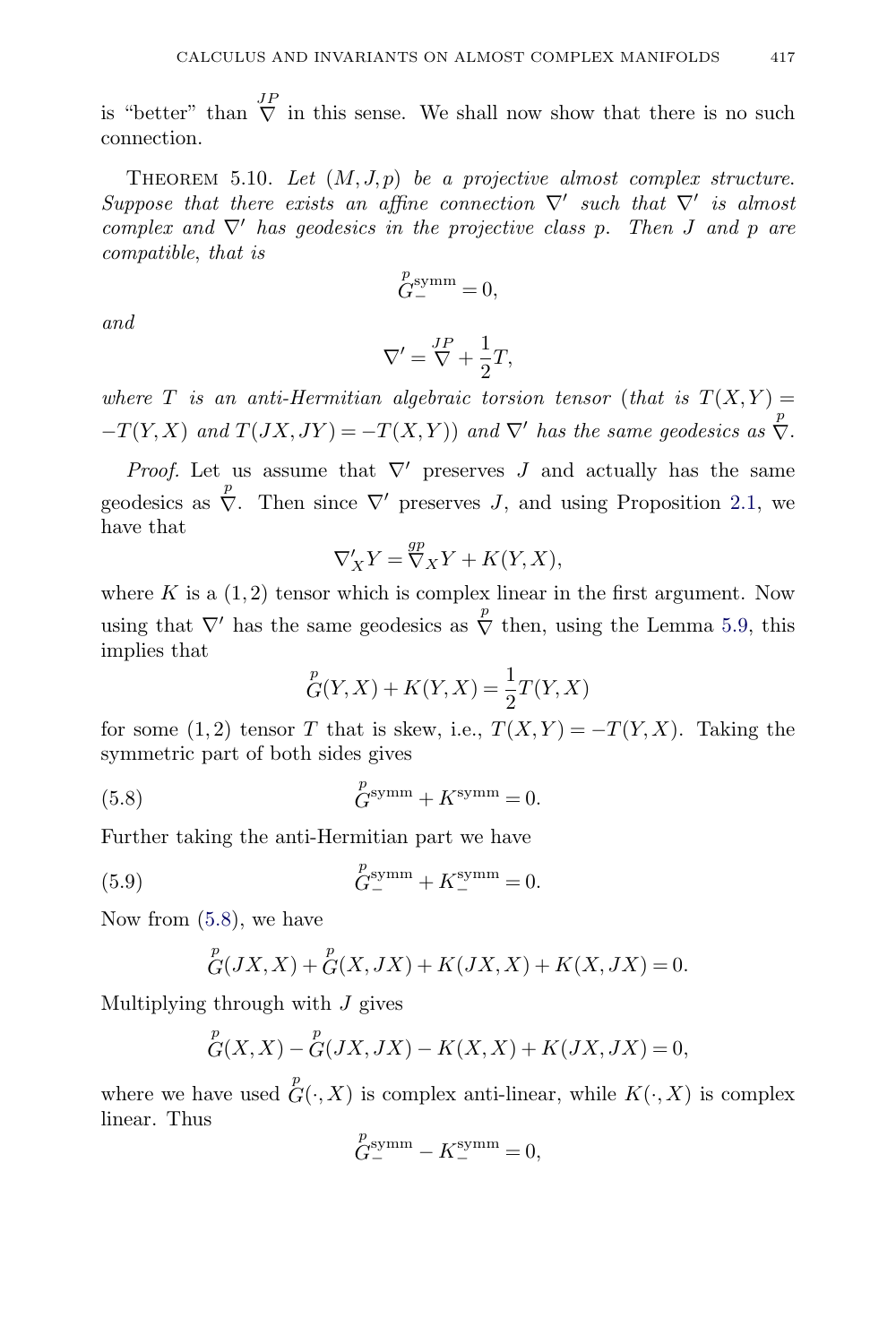<span id="page-35-0"></span>which with [\(5.9\)](#page-34-0) implies that  $\mathring{G}^{\text{symm}}_-=0$ , as claimed. Since  $(M, J, p)$  is thus seen to be a compatible projective almost complex structure,  $\overline{\nabla}$  is a connection with the same geodesics as  $\overline{\nabla}$ . Thus  $\nabla' = \overline{\nabla} + \frac{1}{2}T$  for some algebraic torsion tensor field T. Using now that both  $\nabla'$  and  $\overline{\nabla}$  preserve J it follows immediately that  $T$  is anti-Hermitian.

In the above, we assumed that  $\nabla'$  has the same geodesics as  $\overline{\nabla}$ . Let us now relax that and assume only that  $\nabla'$  (is an almost complex connection that) has geodesics in the set  $p$  given by the projective structure. Then  $\widehat{\nabla} := \nabla' - \frac{1}{2} \operatorname{Tor} \nabla'$  is a torsion free connection with the same geodesics as  $\nabla'$ and so

$$
\widehat{\nabla}_a Y^b = \mathring{\nabla}_a Y^b + \Upsilon_a Y^b + \Upsilon_c Y^c \delta_a^b,
$$

for some 1-form field  $\Upsilon$ . Adding  $(\frac{1}{2}$  of) the torsion of  $\overline{\nabla}$ , it now follows that

$$
\overset{JP}{\nabla}_a Y^b+\Upsilon_a Y^b+\Upsilon_c Y^c \delta^b_a
$$

has the same geodesics as  $\nabla'$ . The difference between this connection and  $\nabla'$ is some algebraic torsion tensor field, while both  $\bigtriangledown^{\text{JP}}$  and  $\nabla^{\prime}$  preserve J. Thus, it is the case that there is an algebraic torsion tensor field  $T$  so that for any fixed Y

$$
X \mapsto X \cdot \Upsilon(Y) + Y \cdot \Upsilon(X) + T(X, Y)
$$

is J-linear. In particular, then taking  $Y = JX$  and applying this map to  $JX$ , the J-linearity implies that

$$
2(JX)\cdot \Upsilon(JX)=J\big(X\cdot \Upsilon(JX)\big)+J\big((JX)\cdot \Upsilon(X)\big)
$$

and so

$$
(JX)\cdot \Upsilon(JX)=-X\cdot \Upsilon(X),\quad \forall X.
$$

This implies  $\Upsilon = 0$ . Hence  $\nabla'$  has the same geodesics as  $\sum_{n=1}^{\infty}$  and we are reduced to the situation treated first.

Finally, using the notation of the Lemma [5.9,](#page-33-0) observe that if  $\nabla'_X Y =$  $\nabla_X Y + \frac{1}{2}T(X, Y)$  then  $T = \text{Tor }\nabla' - \text{Tor }\nabla$ . Thus, the space of connections with the same geodesics as  $\frac{p}{\nabla}$  is an affine space through  $\frac{p}{\nabla}$  and modelled on the vector space of algebraic torsion tensor fields. In particular, the connections in the class are uniquely parametrised by their torsion. Thus, we have the following result.

COROLLARY 5.11. On a compatible projective almost complex structure  $\overline{\nabla}$ is the unique almost complex connection with the same geodesics as  $\sum_{n=1}^{p}$ , and torsion

$$
-\frac{1}{2}\overset{p}{G}^{\text{skew}}.
$$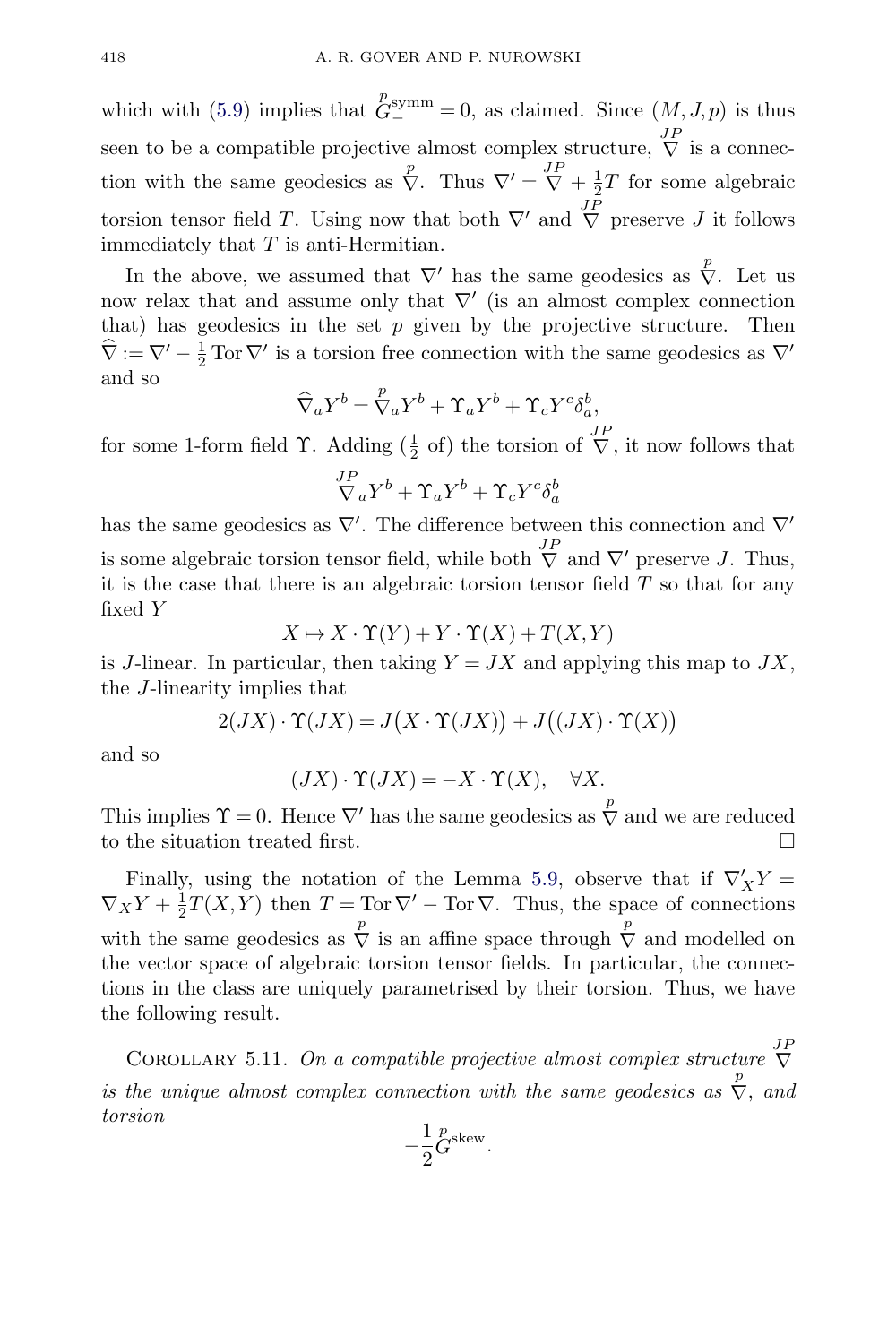<span id="page-36-0"></span>

|                                                      |            | Analogous projective                  |
|------------------------------------------------------|------------|---------------------------------------|
| Conformal Gray-Hervella type                         | Usual name | condition                             |
| $\overline{\overset{c}{G}}=0$                        | <b>LCK</b> | $G = 0$                               |
| $\overset{c}{G}(X,X)=0$                              | NKW        | ${}_{G}^{p}(X,X) = 0$                 |
| $\text{Alt}(g(\cdot, J_G^c(\cdot, \cdot))) = 0$      | LCAK       | none available                        |
| $\mathop{G}\limits^c=\mathop{G}\limits^c+$           | Hermitian  | $\overset{p}{G}=\overset{p}{G}{}_{+}$ |
| $\mathring{G} = \mathring{G}_-$                      |            | $\overset{p}{G}=\overset{p}{G}$       |
| ${}_{G-}^{c}(X,X)=0$                                 |            | ${}_{G-}^{p}(X,X)=0$                  |
| satisfied identically                                |            | ${}_{G_+}^p(X,X) = 0$                 |
| $\mathrm{Alt}(g(\cdot, J_{G-}^{c}(\cdot, \cdot)))=0$ |            | none available                        |

TABLE 2

Recall the abbreviations: CNK: Conformally nearly Kähler; LCAK: Locally conformally almost Kähler; LCK: Locally conformally Kähler; NKW: Near Kähler Weyl.

**5.2. Projective analogues of the conformal Gray–Hervella types.** Note that  $\overline{G}$  is trace-free, but in an obvious way this admits an  $SL(m)$  type decomposition into the parts

$$
\overset{p}{G}_+^{\text{symm}}, \qquad \overset{p}{G}_+^{\text{skew}}, \qquad \overset{p}{G}_-^{\text{symm}}, \quad \text{and} \quad \overset{p}{G}_-^{\text{skew}},
$$

where for example,  $G^{\text{skew}}_+(X,Y) = \frac{1}{2}(\mathcal{C}_+(X,Y) - \mathcal{C}_+(Y,X)).$  It is easily verified that in dimensions greater than 2 these four components are functionally independent (see Section [6\)](#page-38-0).

We summarise here how some of the available projectively invariant conditions we can impose, in terms of this decomposition, correspond to analogous conditions in the conformal Gray–Hervella classification. See Table 2.

Note that the condition  $G^{\text{skew}} = 0$  is the condition for a projective almost complex structure to be integrable, that is  $N_J = 0$ . Thus this is implied by (but weaker than) the "Hermitian" condition  $G = G_+$ . A projective almost complex structure  $(M, J, p)$  is compatible if and only if  $G_{\infty}^{symm} = 0$ . Thus for a compatible projective almost complex structure  $(M, J, p)$  the integrability condition and the "Hermitian" condition  $G = G_+$  agree (as in the conformal case).

The condition  $G_{+}(X,X) = 0$  is one example of many conditions one could impose in the projective case for which there is no conformal analogue.

**5.3. Higher projective invariants.** On any smooth n-manifold M the highest exterior power of the tangent bundle  $(\Lambda^n TM)$  is a line bundle. As discussed in Section [4.8,](#page-23-0) for any smooth *n*-manifold M,  $(\Lambda^n T M)^2$  is an ori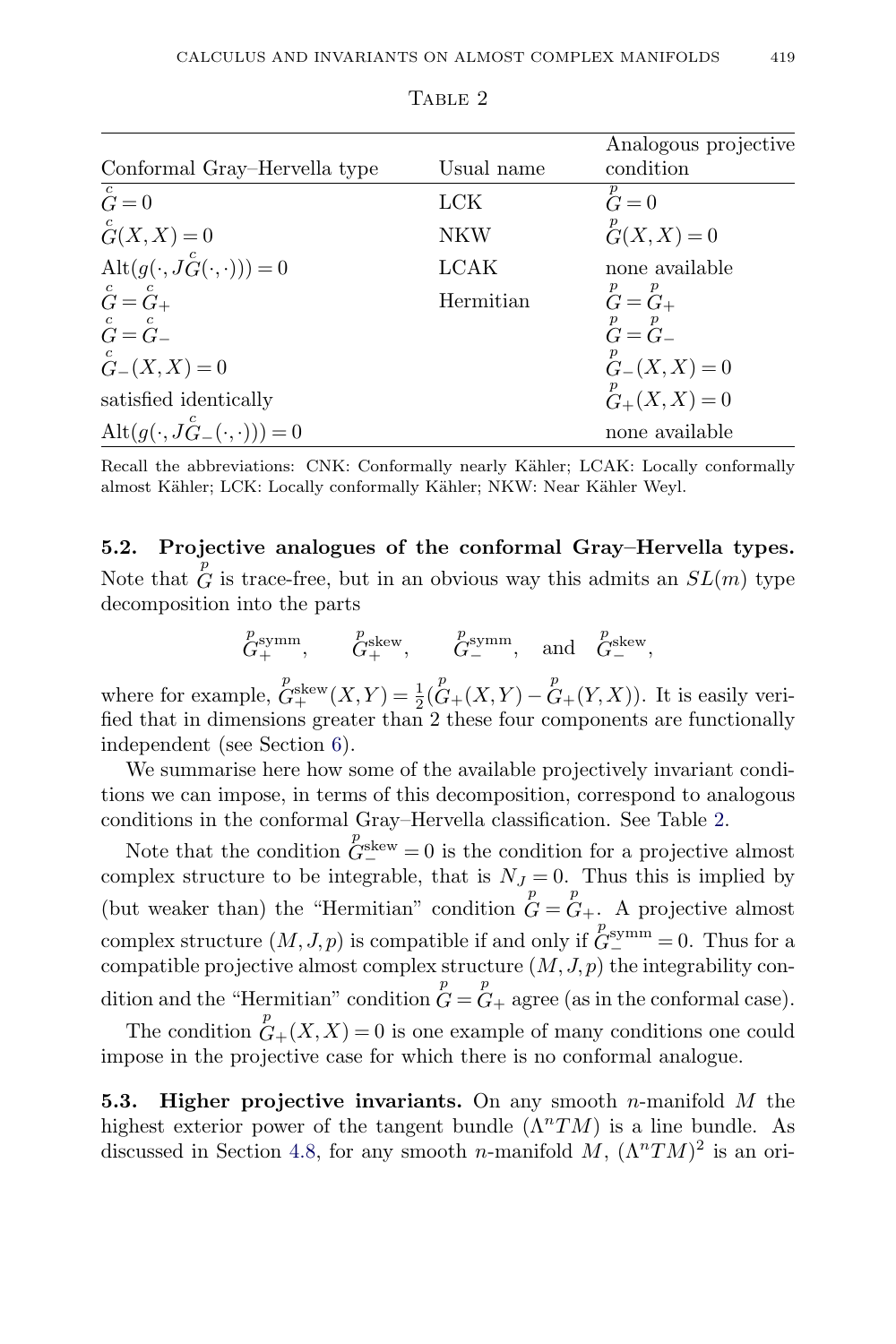<span id="page-37-0"></span>entable line bundle. Again we choose an orientation and a root: For our subsequent discussion, it is convenient to take the positive  $(2n + 2)$ th root of  $(\Lambda^n TM)^2$  and we denote this K or  $E(1)$ . Then for  $w \in \mathbb{R}$  we denote  $K^w$  by  $E(w)$ . Sections of  $E(w)$  will be described as projective densities of weight w.

Now we consider a projective manifold  $(M, p)$ . Each connection  $\nabla \in p$ determines a connection (also denoted  $\nabla$ ) on  $(\Lambda^n TM)^2$  and hence on its roots  $E(w)$ ,  $w \in \mathbb{R}$ . For  $\nabla \in p$  let us (temporarily) denote the connection induced on  $E(1)$  by  $D^{\nabla}$ , and write  $-F^{\nabla}$  for its curvature. It is easily verified that, under the transformation  $(5.1)$ , D transforms according to

$$
D_a^{\widehat{\nabla}} = D_a^{\nabla} + \Upsilon_a,
$$

where we view  $\Upsilon_a$  as a multiplication operator. Since the connections on  $E(1)$ form an affine space modelled on  $\Gamma(T^*M)$  it follows that by moving around in  $p$  we can hit any connection on  $E(1)$ , and conversely a choice of connection on  $E(1)$  determines a connection in p.

Now  $E(1)$  is a trivial bundle and any chosen trivialisation determines a flat connection on  $E(1)$  in the obvious way. Such a connection will be called a scale. It follows that there is a special class s of connections in p:  $\nabla \in s$  if and only if  $D^{\nabla}$  is a scale; if  $D^{\nabla}$  is a scale we shall also call  $\nabla$  a scale. Again using that  $E(1)$  is a trivial bundle it follows that  $\nabla$  is a scale if and only if  $F^{\nabla}=0.$ 

Since

$$
(5.10)\t\t\t F^{\nabla} = F^{\nabla} - d\Upsilon
$$

it is clear that if  $\nabla$  and  $\nabla$  are both scales then  $d\Upsilon = 0$ ; in fact from the definition of scales  $\Upsilon$  is then exact. We will henceforth drop the notation  $D^{\nabla}$  and write  $\nabla$  for any connection, induced by  $\nabla \in p$ , on densities, tensor bundles and so forth.

We now consider a projective almost complex manifold  $(M, J, p)$ ; this is oriented by J. We have then the preferred connection  $\stackrel{p}{\nabla}$  on TM. Thus the curvature  $\overline{R}$  of  $\overline{\nabla}$  is a (projective) invariant of the structure. Consider now  $\overline{\nabla}$ as a connection on  $E(n+1)$ . From the definition of  $E(n+1)$ , it follows that the curvature of  $\stackrel{p}{\nabla}$  on this is the trace of  $\stackrel{p}{R}$ , as given:

$$
\overset{p}{R}_{ab}{}^c{}_c.
$$

Whence the curvature of  $\stackrel{p}{\nabla}$  on  $K = E(1)$  is  $-\stackrel{p}{F} := -F^{\stackrel{p}{\nabla}}$  where  $-(n+1)\stackrel{p}{F} =$  $R_{ab}^c$ . For comparison with other discussions of projective geometry, such as e.g. [\[3\]](#page-42-0) we note that since  $\overline{\nabla}$  is torsion free,  $R_{ab}c_d$  satisfies the first Bianchi identity and hence  $R_{ab}^c{}_c = -2 \text{Ric}_{[ab]}$  (where [···] indicates the skew part). So  $(n+1)$ <sup>p</sup><sub>F</sub> = 2Ric<sub>[ab]</sub> (and thus  $\overline{F} = -\beta$ , where  $\overline{\beta}$  is defined in Section 3 of [\[3\]](#page-42-0)).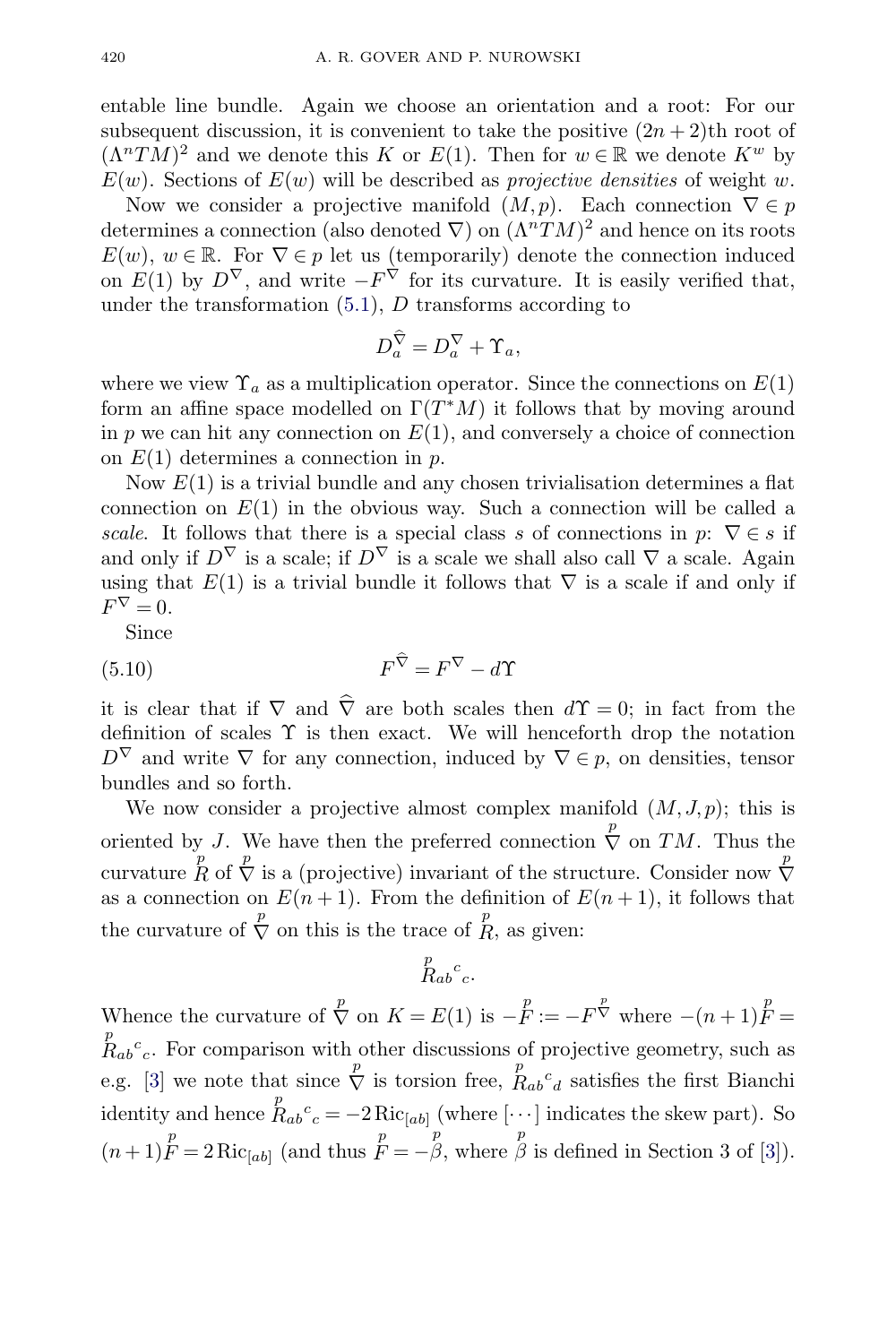<span id="page-38-0"></span>The curvature  $\overset{p}{F}$  is a fundamental invariant of the structure. By the Bianchi identity, this 2-form is closed  $d_F^p = 0$ . An obvious question is whether it has cohomological content. Suppose we choose a scale  $\nabla$  in p and compare its curvature (which is 0) with that of  $\overline{\nabla}$ . Using [\(5.10\)](#page-37-0) we obtain the following.

THEOREM 5.12. Let  $(M, J, p)$  be a projective almost complex structure. The curvature  $F^{\nabla}$  of the canonical Weyl connection is an invariant of the structure. This two form is exact: for any scale  $\nabla \in p$  we have

$$
F^{\overset{p}{\nabla}} = dA^{\nabla}.
$$

Of course we may obtain further invariants of  $(M, J, p)$  by decomposing  $F^{\nabla}$ into its Hermitian and anti-Hermitian parts:

$$
F_{\pm}(\cdot,\cdot):=F(\cdot,\cdot)\pm F(J\cdot,J\cdot).
$$

From Theorem 5.12, we see that the situation is analogous to the conformal almost Hermitian case. Note that the analogue of conformal transformations are *special projective transformations*, that is, those transformations  $(5.1)$  (equivalently  $(5.2)$ ) where  $\Upsilon$  is required to be exact. With these observations in mind, we see there is a natural hierarchy of curvature conditions that one can consider:

•  $\overline{\nabla}_{p}$  and therefore also  $F^{\overline{\nabla}}$ , general;

• 
$$
F^{\nabla}_{+} = 0
$$
 or  $F^{\nabla}_{-} = 0$ ;

- $F^{\overline{\nabla}}=0$ ; then
	- (1)  $0 \neq [A^{\nabla}] \in H^1(M)$ , where  $\nabla$  is any scale; or
	- (2)  $A^{\nabla}$  exact, so  $\overline{\nabla}$  is a scale.

The last of these is a projective analogue of the conformally semi-Kähler (cosymplectic) condition; in case that is satisfied then  $\overline{\nabla}$  is the unique preferred scale that is compatible with J.

### **6. Examples**

**6.1.** Example of an  $(M, J, c)$  structure with nonvanishing  $F = dB$ **satisfying Maxwell's equations.** We consider a 4-dimensional manifold M, which is a local product of a real line  $\mathbb R$  and a 3-dimensional Lie group  $G, M = \mathbb{R} \times G$ . Let  $\theta^1, \theta^2, \theta^3$  be a basis of the left invariant forms on G. We have

(6.1) 
$$
d\theta^{1} = a_{3}\theta^{1} \wedge \theta^{2} + a_{2}\theta^{3} \wedge \theta^{1} + a_{1}\theta^{2} \wedge \theta^{3},
$$

$$
d\theta^{2} = b_{3}\theta^{1} \wedge \theta^{2} + b_{2}\theta^{3} \wedge \theta^{1} + b_{1}\theta^{2} \wedge \theta^{3},
$$

$$
d\theta^{3} = c_{3}\theta^{1} \wedge \theta^{2} + c_{2}\theta^{3} \wedge \theta^{1} + c_{1}\theta^{2} \wedge \theta^{3},
$$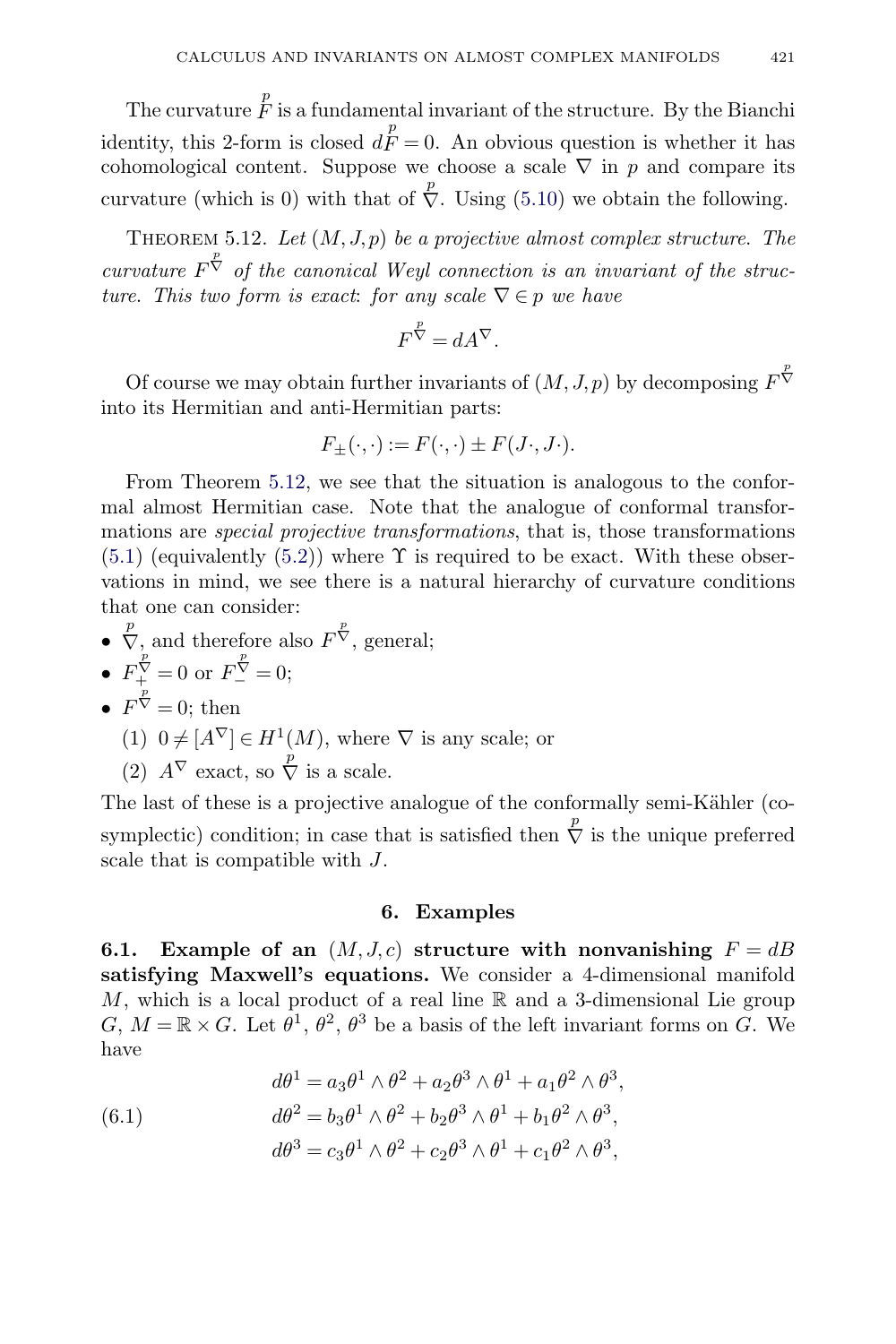where  $a_i, b_i, c_i$  are real constants which satisfy relations implied by the Jacobi identity  $d^2\theta^i \equiv 0$ . Simple solutions for these relations are:

$$
a_3 = \frac{a_2^2c_1 - a_1b_2c_1 - a_1a_2c_2 + a_1b_1c_2}{a_2b_1 - a_1b_2},
$$
  
\n
$$
b_3 = \frac{a_2b_2c_1 - b_1b_2c_1 + b_1^2c_2 - a_1b_2c_2}{a_2b_1 - a_1b_2},
$$
  
\n
$$
c_3 = \frac{-b_2c_1^2 + a_2c_1c_2 + b_1c_1c_2 - a_1c_2^2}{a_2b_1 - a_1b_2},
$$

and, in the following, we will consider equations  $(6.1)$  with  $a_3$ ,  $b_3$  and  $c_3$  as above.

We equip M with the canonical projection  $\pi : M \to G$ , introduce a coordinate t along the R factor and consider a coframe  $(\omega^1 = \pi^* \theta^1, \omega^2 = \pi^* \theta^2, \omega^3 =$  $\pi^*\theta^3$ ,  $\omega^4 = dt$ ) on M. Using this coframe, we define a  $(c, J)$  structure on M by representing the conformal class c via

$$
c \ni g = (\omega^1)^2 + (\omega^2)^2 + (\omega^3)^2 + (\omega^4)^2
$$

and the almost complex structure J via:

$$
J = \omega^1 \otimes e_3 - \omega^3 \otimes e_1 + \omega^2 \otimes e_4 - \omega^4 \otimes e_2.
$$

Here  $(e_1, e_2, e_3, e_4)$  is a frame of vector fields on M which is dual to the coframe  $(\omega^1, \omega^1, \omega^1, \omega^1), e_i \_\omegai = \delta_i^j.$ 

Now we can find the canonical connection  $\stackrel{c}{\nabla}$  as in [\(4.3\)](#page-14-0). In particular, it is easy to get the explicit formula for the  $B$ -form defined in  $(4.4)$ . This reads:

$$
B = \frac{a_2b_2c_1 - b_1b_2c_1 + b_1^2c_2 - a_1b_2c_2}{2(a_2b_1 - a_1b_2)}\omega^1
$$
  
+ 
$$
\frac{(b_1 - a_2)(a_2c_1 - a_1c_2)}{2(a_2b_1 - a_1b_2)}\omega^2 - \frac{1}{2}b_1\omega^3 - \frac{1}{2}b_2\omega^4.
$$

Its exterior differential is

$$
F = dB = \frac{(a_2c_1 - a_1c_2)(b_2c_1 - b_1c_2)}{2(a_2b_1 - a_1b_2)}\omega^1 \wedge \omega^2 + \frac{1}{2}(a_1c_2 - a_2c_1)\omega^3 \wedge \omega^4
$$

showing, for example, that if  $(a_1c_2 - a_2c_1) \neq 0$  the structure  $(M, c, J)$  not LCAK.

The Hodge star of  $F$  is:

$$
*F = \frac{(a_2c_1 - a_1c_2)(b_2c_1 - b_1c_2)}{2(a_2b_1 - a_1b_2)}\omega^3 \wedge \omega^4 + \frac{1}{2}(a_1c_2 - a_2c_1)\omega^1 \wedge \omega^2,
$$

and

$$
d * F = \frac{1}{2}(b_1 - a_2)(a_2c_1 - a_1c_2)\omega^1 \wedge \omega^2 \wedge \omega^3
$$
  
+ 
$$
\frac{(a_2c_1 - a_1c_2)(b_2c_1 - b_1c_2)(-b_2c_1^2 + a_2c_1c_2 + b_1c_1c_2 - a_1c_2^2)}{2(a_2b_1 - a_1b_2)^2}
$$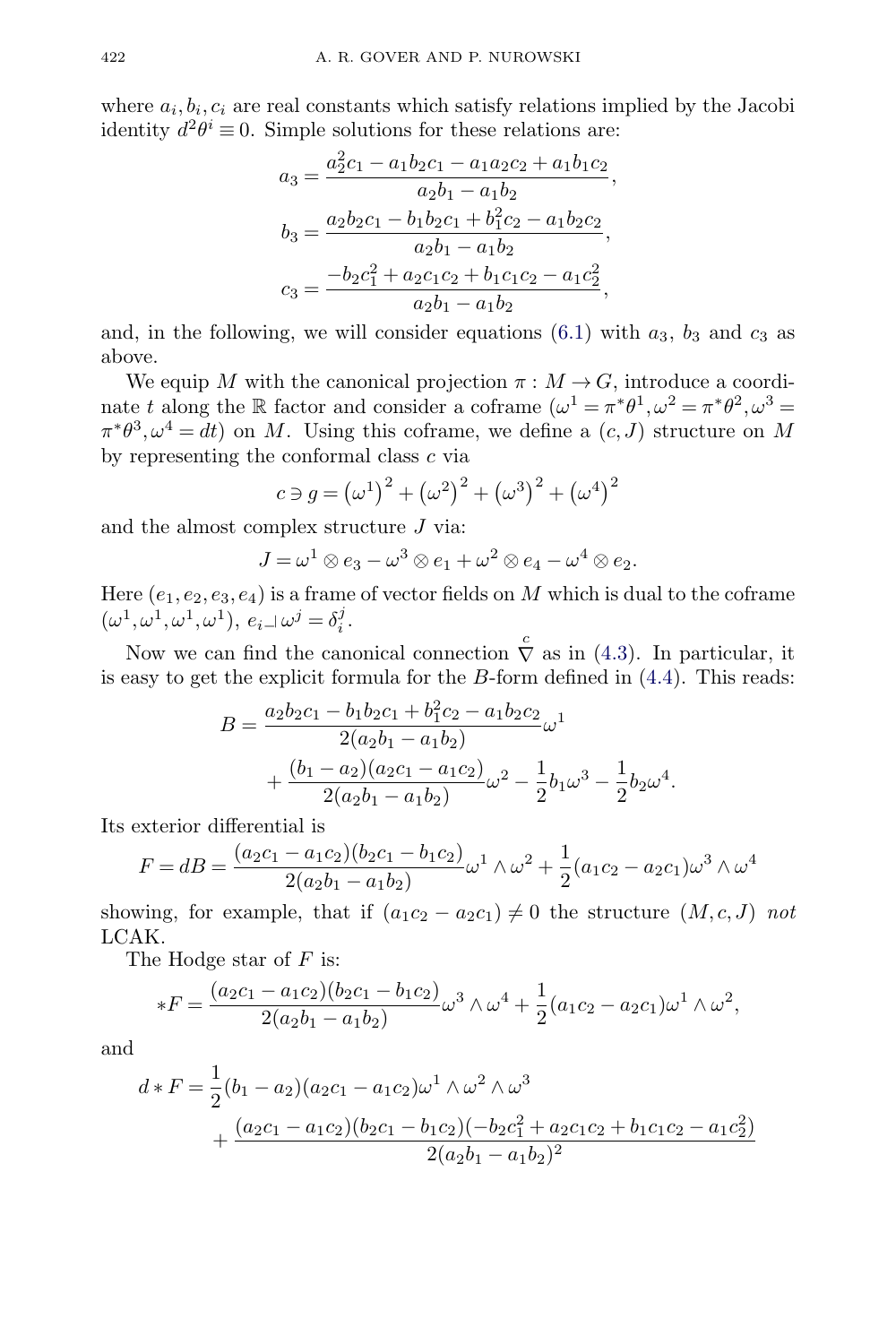<span id="page-40-0"></span>
$$
\times \omega^1 \wedge \omega^2 \wedge \omega^4
$$
  
 
$$
- \frac{c_2(a_2c_1 - a_1c_2)(b_2c_1 - b_1c_2)}{2(a_2b_1 - a_1b_2)}\omega^1 \wedge \omega^3 \wedge \omega^4
$$
  
 
$$
+ \frac{c_1(a_2c_1 - a_1c_2)(b_2c_1 - b_1c_2)}{2(a_2b_1 - a_1b_2)}\omega^2 \wedge \omega^3 \wedge \omega^4.
$$

Thus, the structure satisfies Maxwell's equations  $d * F = 0$ , for example, when:

$$
b_1 = a_2
$$
,  $b_2 = sa_2$ ,  $c_2 = sc_1$ , and  $s = const$ .

**6.2.**  $(M, p, J)$  in dimension 2 with  $G_-(X, X) = 0$ . Recall that an oriented 2-dimensional conformal manifold  $(M, c)$  is the same as a complex 2-manifold  $(M, J)$ , and indeed the same as a conformal Hermitian manifold  $(M, J, c)$ .

THEOREM 6.1. Let  $(M, p)$  be a projective structure on a 2-dimensional manifold M. Assume that  $(M, p)$  is compatible with the natural complex structure *J* on *M* in the sense of Definition [5.6.](#page-32-0) Then  $G = 0$ . Furthermore, the torsion free connection  $\stackrel{p}{\nabla}$  preserves the canonical conformal class c in M, that is  $\overline{\nabla}_i g_{ij} = 2B_i g_{ij}$  for any representative g of c.

*Proof.* In the following, we will represent connections  $\nabla$  by the connection 1-forms  $\Gamma^i_{j}$  in a frame.

Working locally, we start with a coframe  $(\theta^1, \theta^2)$  on M, which may be defined by means of its structure equations:

(6.2) 
$$
d\theta^1 = \alpha \theta^1 \wedge \theta^2, \qquad d\theta^2 = \beta \theta^1 \wedge \theta^2,
$$

with functions a and b on M, such that  $d^2 \equiv 0$ . Then we consider connection one forms  $\Gamma^i_{j}$  defined by the equation

(6.3) 
$$
d\theta^i + \Gamma^i{}_j \wedge \theta^j = 0.
$$

This equation is stating that the corresponding connection  $\nabla$  is torsion free. The relation between the 1-forms  $\Gamma^i_{j}$  and the connection  $\nabla$  is given by

$$
\Gamma^{i}{}_{j}=\Gamma^{i}{}_{jk}\theta^{k},\qquad \Gamma^{i}{}_{jk}=\theta^{i}(\nabla_{e_{k}}e_{j}),
$$

where  $(e_1, e_2)$  is the frame of vector fields on M such that  $\theta^j(e_i) = \delta^j_{i}$ .

Given  $(6.2)$ , the most general solution to the equations  $(6.3)$  is:

(6.4)  
\n
$$
\Gamma^1_{1} = a\theta^1 + (\alpha + b)\theta^2,
$$
\n
$$
\Gamma^1_{2} = b\theta^1 + c\theta^2,
$$
\n
$$
\Gamma^2_{1} = f\theta^1 + p\theta^2,
$$
\n
$$
\Gamma^2_{2} = (p - \beta)\theta^1 + q\theta^2
$$

with arbitrary functions  $a, b, c, f, p, q$  on M. At a given point of M the values of these functions parametrise the space of torsion free connections. They define projective structures on  $M$  by the following: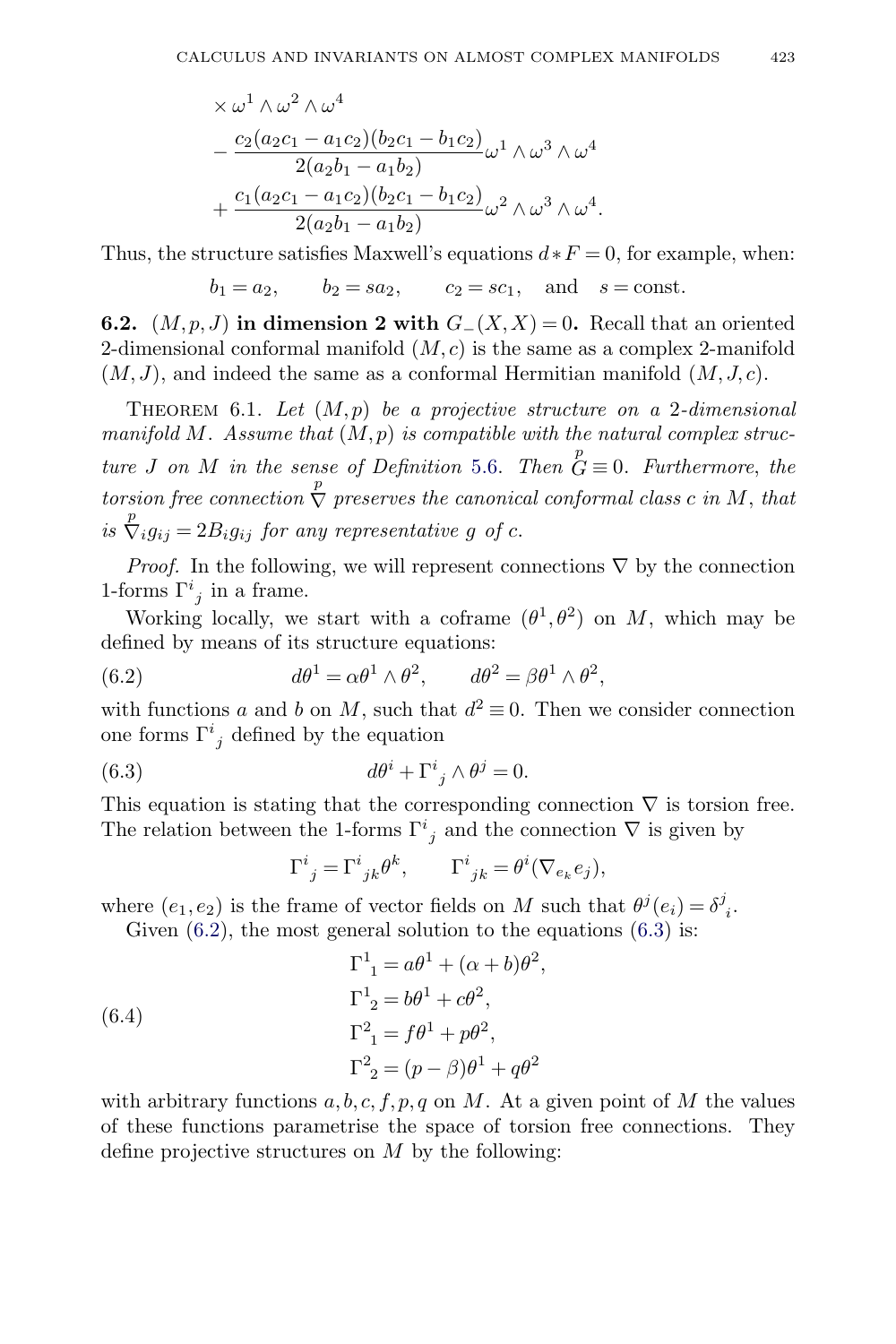The projective transformations [\(5.1\)](#page-30-0) rewritten in the coframe  $(\theta^1, \theta^2)$  mean that the connection 1-forms  $\Gamma^i_{j}$  are in the same projective class as

$$
\hat{\Gamma}^i_{\ j} = \Gamma^i_{\ j} + \delta^i_{\ j} \Upsilon + \Upsilon_j \theta^i,
$$

where  $\Upsilon$  is a 1-form,  $\Upsilon = \Upsilon_1 \theta^1 + \Upsilon_2 \theta^2$ .

In two dimensions locally, and up to diffeomorphism, there are only two complex structures, differing by a sign. In the coframe  $(\theta^1, \theta^2)$ , these can be written as:

$$
J = \varepsilon (\theta^1 \otimes e_2 - \theta^2 \otimes e_1),
$$

where  $\varepsilon = \pm 1$ . So given a projective structure p, represented by  $\nabla$  as above (or in our frame by  $\Gamma^i{}_j$  as in [\(6.4\)](#page-40-0)), then J determines the unique connection p  $\overline{\nabla}$  in the projective class. We will write this connection in our coframe in terms of the corresponding connection 1-forms  $\int_{j}^{p_i}$ . These read:

(6.5)  
\n
$$
\Gamma^{p_1}_{1} = (-\beta - c)\theta^1 + \frac{1}{2}(3\alpha + 2b - f - q)\theta^2,
$$
\n
$$
\Gamma^{p_1}_{2} = \frac{1}{2}(\alpha + 2b - f - q)\theta^1 + c\theta^2,
$$
\n
$$
\Gamma^{p_2}_{1} = f\theta^1 + \frac{1}{2}(-a - \beta - c + 2p)\theta^2,
$$
\n
$$
\Gamma^{p_2}_{2} = \frac{1}{2}(-a - 3\beta - c + 2p)\theta^1 + (\alpha - f)\theta^2,
$$

with the  $A$  as in  $(5.3)$  given by

$$
A = -\frac{1}{2}(a + \beta + c)\theta^{1} + \frac{1}{2}(\alpha - f - q)\theta^{2}.
$$

Now we restrict to the situation of a projective class of connections  $\Gamma^i_{j}$ which are compatible with  $J$  in the sense of Definition [5.6.](#page-32-0) This means that we impose the restriction  $G-(X,X) \equiv 0$ . It follows that, in two dimensions, this condition is equivalent to  $\overrightarrow{G} \equiv 0$ ,

in two dimensions: 
$$
\stackrel{p}{G} (X,X) \equiv 0 \iff \stackrel{p}{G} \equiv 0.
$$

Actually the  $\mathop{G}\limits^p_-(X,X) \equiv 0$  condition, in terms of the functions  $a, b, c, f, p, q$ defined above, is equivalent to

$$
c = a + \beta - 2p, \qquad f = -\alpha - 2b + q.
$$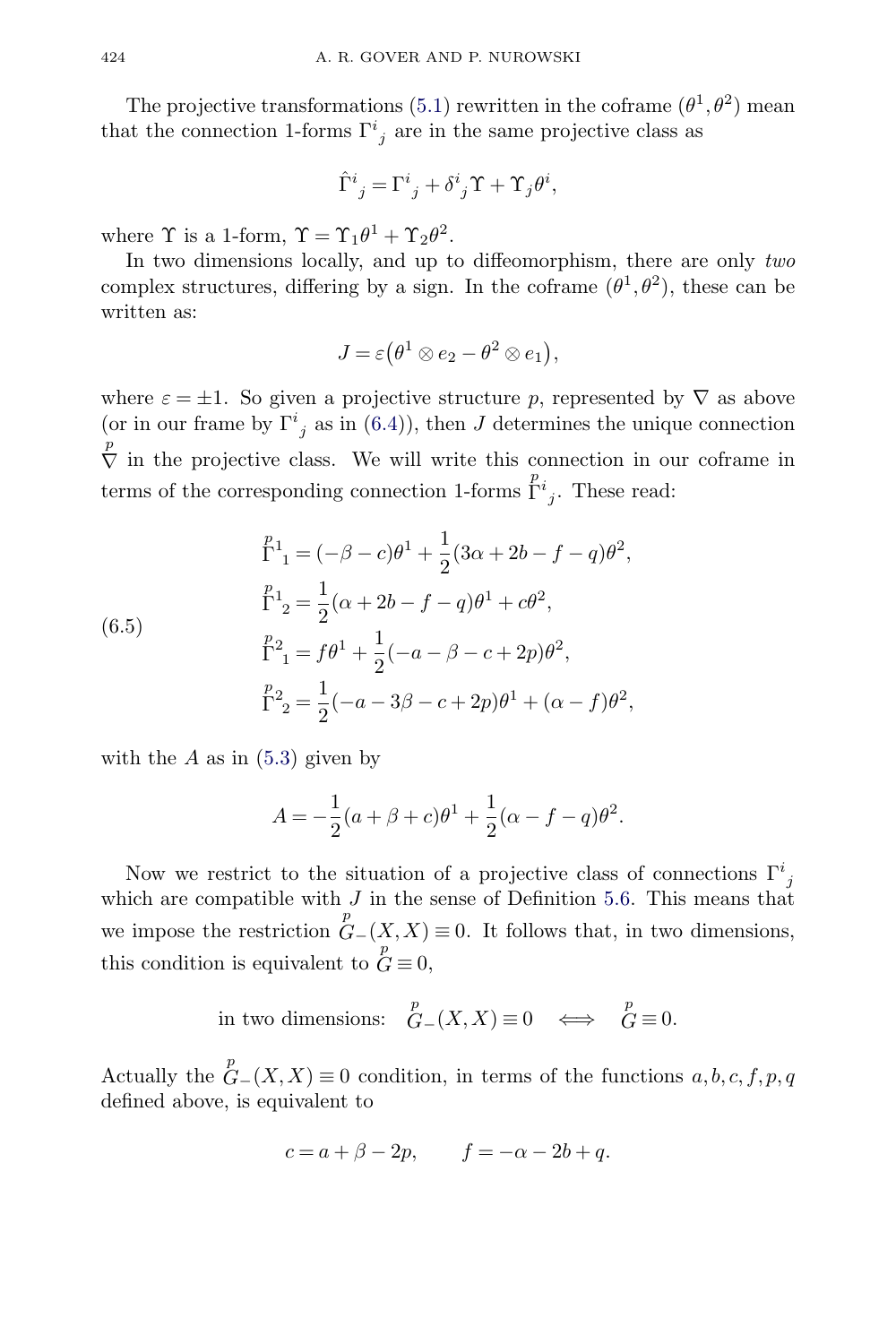<span id="page-42-0"></span>Then the connection  $\stackrel{c}{\nabla}$  is represented by

(6.6)  
\n
$$
\Gamma^{1}_{1} = (-a - 2\beta + 2p)\theta^{1} + (2\alpha + 2b - q)\theta^{2},
$$
\n
$$
\Gamma^{1}_{2} = (\alpha + 2b - q)\theta^{1} + (a + \beta - 2p)\theta^{2},
$$
\n
$$
\Gamma^{2}_{1} = -(\alpha + 2b - q)\theta^{1} - (a + \beta - 2p)\theta^{2},
$$
\n
$$
\Gamma^{2}_{2} = (-a - 2\beta + 2p)\theta^{1} + (2\alpha + 2b - q)\theta^{2},
$$

and A is given by

$$
A = (-a - \beta + p)\theta^1 + (\alpha + b - q)\theta^2.
$$

Now, since  $\mathop{G}\limits^p\equiv 0$ , by the general theory, the connection  $\mathop{\nabla}\limits^p$  not only is compatible with  $J$ , but it actually preserves  $J$ . Since  $J$  defines  $c$ , it must conformally preserve the metric

$$
g = g_{ij}\theta^i\theta^j = \left(\theta^1\right)^2 + \left(\theta^2\right)^2,
$$

representing the conformal class on  $M$ . Indeed, a short calculation shows that

$$
{\stackrel{p}\nabla}{}_ig_{jk}=2B_ig_{jk}
$$

with

$$
B = B_i \theta^i = (a + 2\beta - 2p)\theta^1 + (-2\alpha - 2b + q)\theta^2.
$$

This finishes the proof.  $\Box$ 

**Acknowledgments.** ARG wishes to express appreciation for the hospitality of Institute of Theoretical Physics, University of Warsaw. Similarly PN wishes to express appreciation for the hospitality of the University of Auckland during the preparation of this work.

Both authors thank the organisers of the 2012 BIRS Workshop on conformal and CR geometry, during which the article was finalised. We also thank Paul-Andi Nagy for helpful comments during this period.

#### **REFERENCES**

- [1] I. Agricola, The Srní lectures on non-integrable geometries with torsion, Arch. Math. (Brno) **42** (2006), 5–84. [MR 2322400](http://www.ams.org/mathscinet-getitem?mr=2322400)
- [2] T. N. Bailey, Complexified conformal almost-Hermitian structures and the conformally invariant eth and thorn operators, Classical Quantum Gravity **8** (1991), 1–4. [MR 1088745](http://www.ams.org/mathscinet-getitem?mr=1088745)
- [3] T. N. Bailey, M. G. Eastwood and A. R. Gover, Thomas's structure bundle for conformal, projective and related structures, Rocky Mountain J. Math. **24** (1994), 1191– 1217. [MR 1322223](http://www.ams.org/mathscinet-getitem?mr=1322223)
- [4] J. M. Bismut, A local index theorem of non-K¨ahler manifolds, Math. Ann. **284** (1989), 681–699. [MR 1006380](http://www.ams.org/mathscinet-getitem?mr=1006380)
- [5] M. Bobieński and P. Nurowski, Irreducible  $SO(3)$  geometry in dimension five, J. Reine Angew. Math. **605** (2007), 51–93. [MR 2338127](http://www.ams.org/mathscinet-getitem?mr=2338127)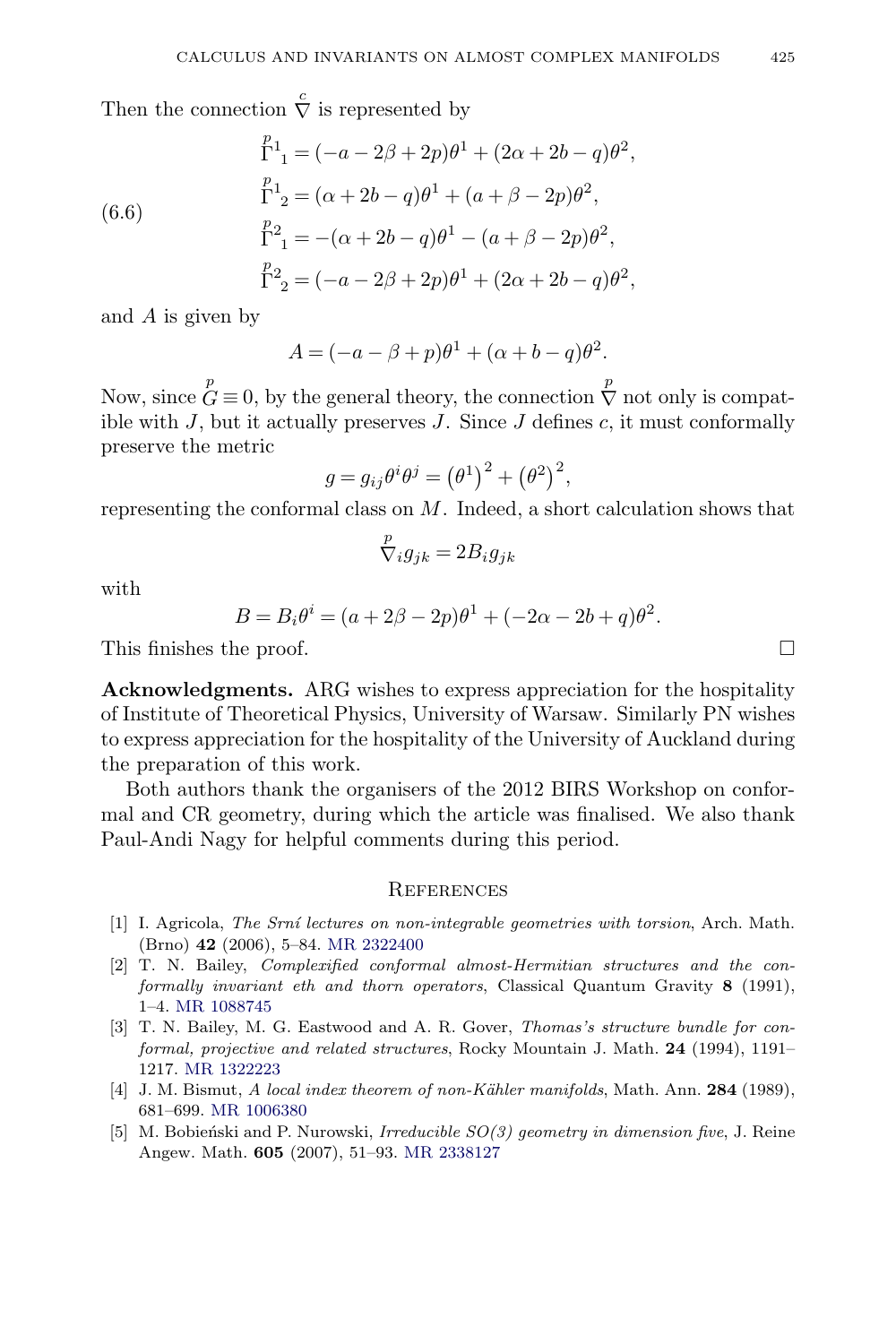- <span id="page-43-0"></span>[6] T. P. Branson and A. R. Gover, Conformally invariant operators, differential forms, cohomology and a generalisation of Q-curvature, Comm. Partial Differential Equations **30** (2005), 1611–1669. [MR 2182307](http://www.ams.org/mathscinet-getitem?mr=2182307)
- [7] T. P. Branson and A. R. Gover, Origins, applications and generalisations of the Qcurvature, American Institute of Mathematics, 2003, available at [http://www.aimath.](http://www.aimath.org/pastworkshops/confstruct.html) [org/pastworkshops/confstruct.html](http://www.aimath.org/pastworkshops/confstruct.html).
- [8] T. P. Branson and A. R. Gover, Origins, applications and generalisations of the Qcurvature, Acta Appl. Math. **102** (2008), 131–146. [MR 2407527](http://www.ams.org/mathscinet-getitem?mr=2407527)
- [9] D. Calderbank and H. Pedersen, *Einstein–Weyl geometry*, Surveys in differential geometry: Essays on Einstein manifolds, Surv. Differ. Geom., vol. VI, Int. Press, Boston, MA, 1999, pp. 387–423. [MR 1798617](http://www.ams.org/mathscinet-getitem?mr=1798617)
- [10] Y. Canzani, A. R. Gover, D. Jakobson and R. Ponge, Nullspaces of conformally invariant operators. Applications to  $Q_k$ -curvature, Electron. Res. Announc. Math. Sci. **20** (2013), 43–50. [MR 3044498](http://www.ams.org/mathscinet-getitem?mr=3044498)
- [11] S. Chiossi and S. Salamon, The intrinsic torsion of SU(3) and G2 structures, Differential geometry, Valencia, 2001, World Sci. Publ., River Edge, NJ, 2002, pp. 115– 133. [MR 1922042](http://www.ams.org/mathscinet-getitem?mr=1922042)
- [12] M. G. Eastwood and M. A. Singer, A conformally invariant Maxwell gauge, Phys. Lett. A **107** (1985), 73–74. [MR 0774899](http://www.ams.org/mathscinet-getitem?mr=0774899)
- [13] M. G. Eastwood and M. A. Singer, The Fröhlicher spectral sequence on a twistor space, J. Differential Geom. **38** (1993), 653–669. [MR 1243789](http://www.ams.org/mathscinet-getitem?mr=1243789)
- [14] M. Falcitelli, A. Farinola and S. Salamon, Almost-Hermitian geometry, Differential Geom. Appl. **4** (1994), 259–282. [MR 1299398](http://www.ams.org/mathscinet-getitem?mr=1299398)
- [15] C. Fefferman and C. R. Graham, The ambient metric, Annals of Mathematics Studies, vol. 178, Princeton University Press, Princeton, NJ, 2012. [MR 2858236](http://www.ams.org/mathscinet-getitem?mr=2858236)
- [16] T. Friedrich, On types of non-integrable geometries, Rend. Circ. Mat. Palermo (2) Suppl. **71** (2003), 99–113. [MR 1982437](http://www.ams.org/mathscinet-getitem?mr=1982437)
- [17] P. Gauduchon, La 1-forme de torsion d'une variété hermitienne compacte, Math. Ann. **267** (1984), 495–518. [MR 0742896](http://www.ams.org/mathscinet-getitem?mr=0742896)
- [18] P. Gauduchon, Hermitian connections and Dirac operators, Boll. Un. Mat. Ital. B (7) **11** (1997), 257–288. [MR 1456265](http://www.ams.org/mathscinet-getitem?mr=1456265)
- [19] A. R. Gover, Q curvature prescription; forbidden functions and the GJMS null space, Proc. Amer. Math. Soc. **138** (2010), 1453–1459. [MR 2578539](http://www.ams.org/mathscinet-getitem?mr=2578539)
- [20] A. R. Gover and L. J. Peterson, The ambient obstruction tensor and the conformal deformation complex, Pacific J. Math. **226** (2006), 309–351. [MR 2247867](http://www.ams.org/mathscinet-getitem?mr=2247867)
- [21] P. Gilkey, Spectral geometry and the Kähler condition for complex manifolds, Invent. Math. **26** (1974), 231–258. [MR 0346849](http://www.ams.org/mathscinet-getitem?mr=0346849)
- [22] C. R. Graham, R. Jenne, L. J. Mason and G. A. Sparling, Conformally invariant powers of the Laplacian I. Existence, J. Lond. Math. Soc. (2) **46** (1992), 557– 565. [MR 1190438](http://www.ams.org/mathscinet-getitem?mr=1190438)
- [23] A. Gray, Nearly Kähler manifolds, J. Differential Geom. **4** (1970), 283– 309. [MR 0267502](http://www.ams.org/mathscinet-getitem?mr=0267502)
- [24] A. Gray and L. M. Hervella, The sixteen classes of almost Hermitian manifolds and their linear invariants, Ann. Mat. Pura Appl. (4) **123** (1980), 35–58. [MR 0581924](http://www.ams.org/mathscinet-getitem?mr=0581924)
- [25] C. R. Graham and M. Zworski, Scattering matrix in conformal geometry, Invent. Math. **152** (2003), 89–118. [MR 1965361](http://www.ams.org/mathscinet-getitem?mr=1965361)
- [26] H.-C. Lee, A kind of even-dimensional differential geometry and its application to exterior calculus, Amer. J. Math. **65** (1943), 433–438. [MR 0008495](http://www.ams.org/mathscinet-getitem?mr=0008495)
- [27] S. Kobayashi and K. Nomizu, Foundations of differential geometry, Wiley Classics Library, vol. II, Wiley, New York, 1996. Reprint of the 1969 original. [MR 1393941](http://www.ams.org/mathscinet-getitem?mr=1393941)
- [28] B. Kruglikov, Nijenhuis tensors and obstructions for pseudoholomorphic mapping constructions, Math. Notes **63** (1998), 541–561. [MR 1680939](http://www.ams.org/mathscinet-getitem?mr=1680939)